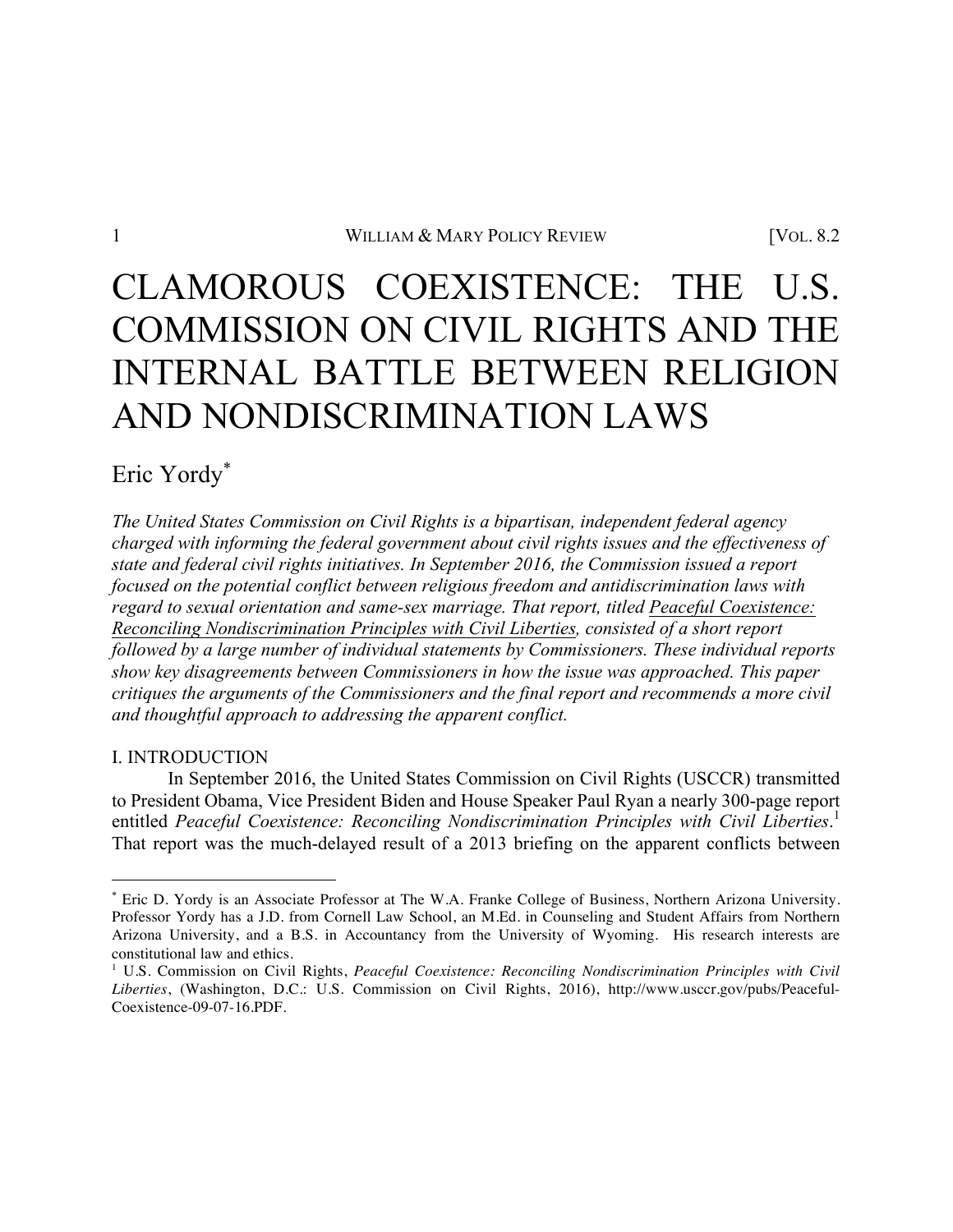freedom of religion and nondiscrimination laws.2 The Commission heard divergent testimony from 11 scholars and legal experts<sup>3</sup> and reviewed 110 public comments<sup>4</sup> to develop seven official findings and five recommendations to the leaders of the Executive and Legislative branches.<sup>5</sup> The 140 pages of commissioners' individual statements and rebuttals follow the 27 page report and indicate that the delay was caused, at least in part, by significant disagreement among the commissioners as to the results and the reasoning. The actual report itself is an oddly structured document, which indicates from the Executive Summary and throughout the document that it was written with the purpose of narrowing religious freedom. At times the report seems to focus on the idea that religious adherents were seeking an exemption from antidiscrimination laws, and at other times the document is a somewhat wandering history of religious freedom.<sup>6</sup> The report was met with a negative response by religious leaders as well as by numerous commentators, remarking on its amazing anti-religious tone.<sup>7</sup>

This paper analyzes that report and the arguments of the commissioners and sets forth a more appropriate way in which to analyze the conflicts as they have occurred to date. The underlying purpose of this paper is to argue that as an official advisory body to the United States government, the USCCR has an obligation to advise in a civil, thoughtful, and balanced manner. Whether the Commission's report came to the right conclusion is not at question. What this paper attempts to do is to analyze the issue before the Commission in a manner more appropriate to a governmental advisory body and in a way that gives recognition and support to arguments on both sides of the issue prior to making a decision.

Part II of the paper articulates the issue before the USCCR. Part III then looks at the history and composition of the Commission in order to contextualize the report and its findings. Part IV discusses the background and status of religious liberty in the United States. Part V then discusses some history of civil liberties and civil rights in the United States. Part VI details the findings and recommendations of the report as well as the conflicting positions of the commissioners. Part VII reviews the response from religious leaders. Part VIII then assess the report and its proposed impact on both religious freedom and civil liberties. In this part, I argue that the ultimate conclusion of the report—that religious freedom should not be construed to create an exemption to nondiscrimination laws for business persons—is correct, but that the Commission's approach was overly broad and may have created more concern than if they had focused the issue and discussed it in a more thoughtful manner. I outline a more appropriate method to reach their conclusion that would have minimized the reaction of religious organizations and would have outlined a scheme for addressing the core issue of complicity in sin.

<sup>2</sup> Ibid*.,* 1, Executive Summary. 3 Ibid*.,* 4. 4 Ibid*.,* 23. 5 Ibid., 25-27. 6 Ibid*.,* 5-23.

<sup>7</sup> Discussed in Part VII.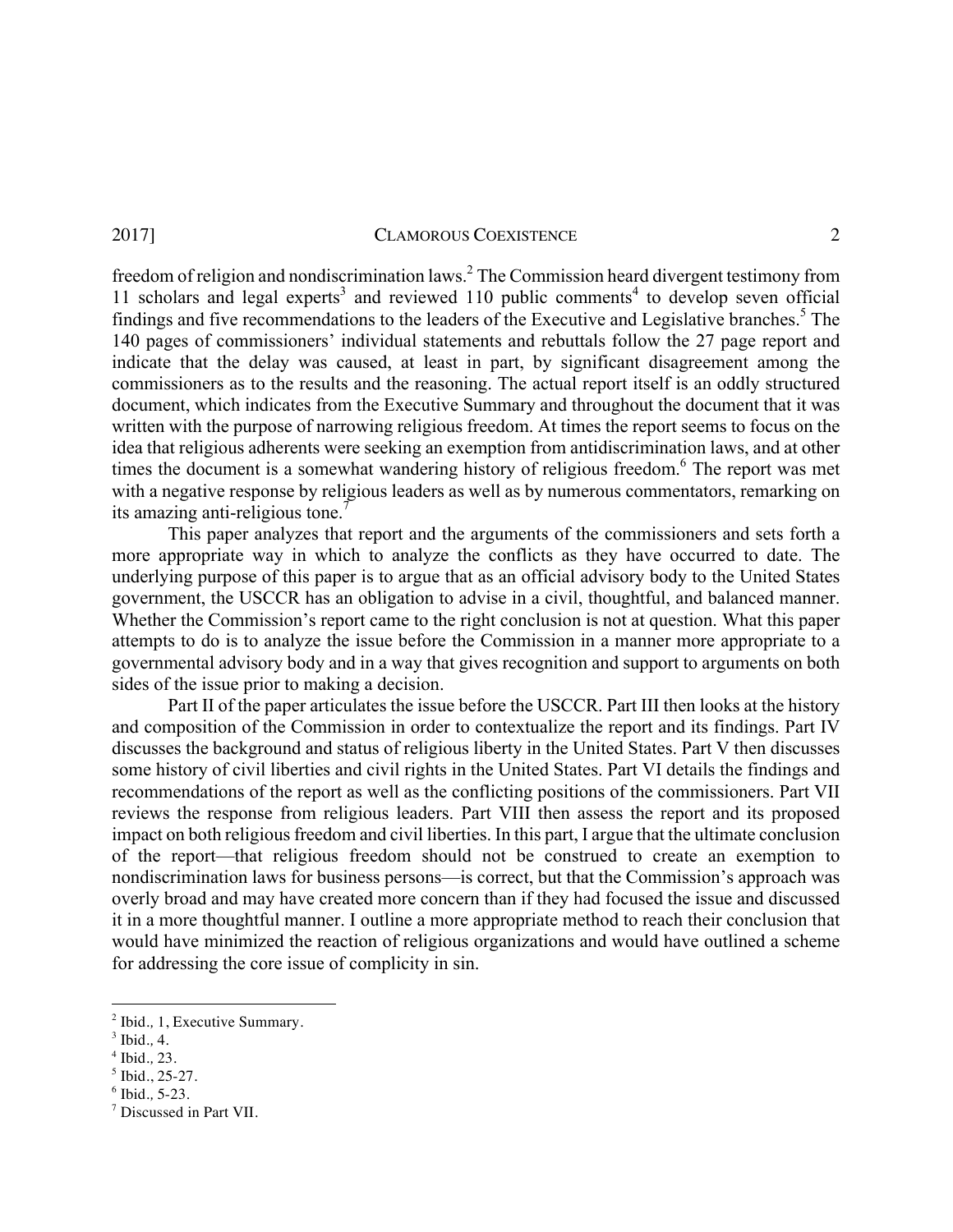# II. THE ISSUE BEFORE THE USCCR

<u> 1989 - Johann Barn, mars ann an t-Amhain an t-Amhain an t-Amhain an t-Amhain an t-Amhain an t-Amhain an t-Amh</u>

While it is clear that the subject matter of the report is within the purview of the USCCR, it is not entirely clear from the letter or the report exactly what caused the Commission to undertake hearings in 2013, or why the Commission did not issue a report for nearly three years. Several items may have contributed to the release of the report in late 2016. First, the terms of both Chairman Castro and Commissioner Roberta Achtenberg expired in December 2016.<sup>8</sup> Second, several legal cases related to same-sex marriage and religion were heard between 2013 and 2016. Just two months prior to the Commission's hearings in 2013, a baker in Oregon refused to bake a wedding cake for a same-sex couple.<sup>9</sup> That baker was later fined a total of \$144,000 for the refusal.<sup>10</sup> In 2014, the U.S. Supreme Court denied certiorari in a case against a photographer who refused to participate in a same-sex marriage and lost a summary judgment motion.<sup>11</sup> And on June 26, 2015, the United States Supreme Court announced that the 14<sup>th</sup> Amendment requires states to license the marriage of two persons of the same gender and to recognize such marriages when performed in other states.<sup>12</sup> This seeming groundswell of cases where religious adherents were sued for violating antidiscrimination statutes and attempting to use religious freedom as a defense, coupled with the announcement that all U.S. governments were to begin licensing same-sex marriages, may have pushed the Commission to issue the report when they did, even if the

<sup>8</sup> "President Obama Announces More Key Administration Posts," *White House Office of the Press Secretary*, December 15, 2016, https://obamawhitehouse.archives.gov/the-press-office/2016/12/15/ president-obamaannounces-more-key-administration-posts; "Commissioners: Martin R. Castro," U.S. Commission on Civil Rights, accessed September 23, 2017, http://www.usccr.gov/about/bio/Castro.php; "Commissioners: Roberta Achtenberg," U.S. Commission on Civil Rights*,* accessed September 23, 2017, http://www.usccr.gov/about/bio/Achtenberg.php; "Commissioners," U.S. Commission on Civil Rights*,* accessed September 23, 2017, http://www.usccr.gov/about/commissioners.php. Commissioners Castro and Achtenberg were replaced in December, 2016. USCCR commissioners serve six-year terms.

<sup>9</sup> "Oregon bakery owners pay more than \$135G in damages over refusal to make cake for gay wedding," *Fox News*, December 29, 2015, http://www.foxnews.com/us/2015/12/29/oregon- bakery-owners-pay-more-than-135g-indamages-over-refusal-to-make-cake-for-gay-wedding.html. <sup>10</sup> Ibid*.*

<sup>11</sup> *Elane Photography v. Willock*, 309 P.3d 53 (N.M. 2014); Certiorari denied. U.S. Supreme Court, *Order List, No. 13-585* (Washington, D.C.: U.S. Supreme Court, 2014), https://www.supremecourt.gov/orders/courtorders/040714zor\_21p3.pdf.; Jordan Lorence and David Cortman, "Govt punishment of NM photographer stands, compelled speech problem unresolved…for now," *Alliance Defending Freedom*, April 7, 2014, http://www.adfmedia.org/news/prdetail/5537. The New Mexico Supreme Court found that the photographer had violated the antidiscrimination laws and that there were no exceptions for religious freedom. The photographer had to pay a fine of \$6,637.94 as a penalty for violating the civil rights statute.

<sup>12</sup> *Obergefell v. Hodges*, 576 U.S. \_\_\_\_\_, 135 (2015).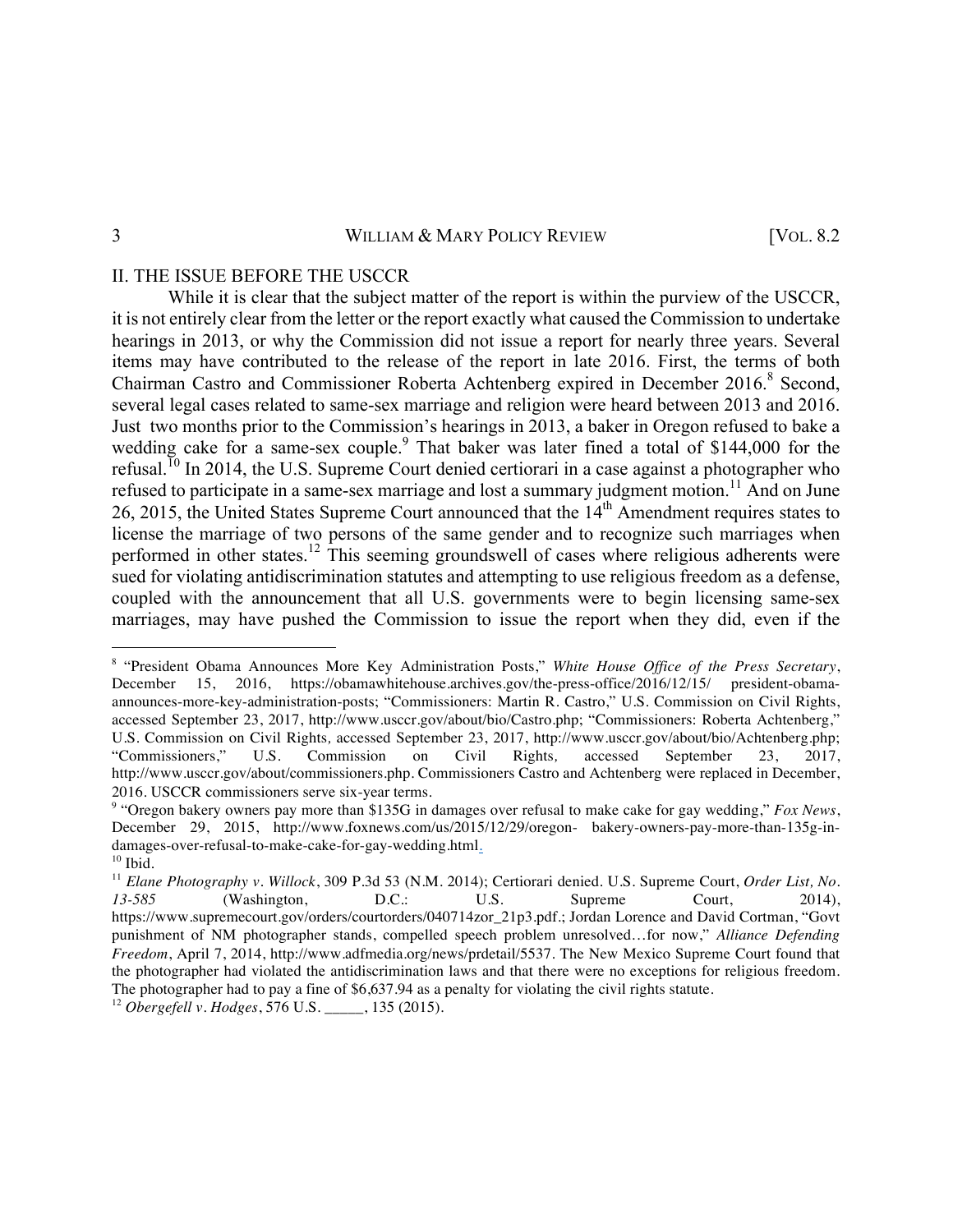Commission had not yet come to any sort of agreement on the scope or purpose of the report.

The scope and purpose of the report are not entirely clear from the language in either the transmittal letter or the initial pages of the report. In the transmittal letter, USCCR Chairman Martin Castro enunciated the subject of the report as, "the balance struck by federal courts, foremost among them the U.S. Supreme Court, in adjudicating claims for religious exemptions from otherwise applicable nondiscrimination laws."13 This statement indicates that the report will focus somewhat narrowly on whether there should be constitutional, statutory, or judicially created exemptions for religious adherents from otherwise generally applicable antidiscrimination laws. The Executive Summary of the report, however, expands that purpose to the evaluation of "the scope of constitutional and statutory guarantees of free exercise of religion."<sup>14</sup>

In reviewing the table of contents, it is not at all clear what purpose the Commissioners intended for the report. Two items in the contents are related to exemptions, but several other items seem to be dedicated to the status of religion in particular areas: Title VII, viewpoint neutrality or discrimination, and the ministerial exemption. It is clear that the focus of the report is on religion and not on the balance of religion and antidiscrimination laws. This may be a reflection of the leadership of the USCCR at the time the report was issued.

# III. ABOUT THE USCCR

<u> 1989 - Johann Barn, mars ann an t-Amhain an t-Amhain an t-Amhain an t-Amhain an t-Amhain an t-Amhain an t-Amh</u>

The United States Commission on Civil Rights (USCCR) was created when President Eisenhower signed the Civil Rights Act of  $1957$ .<sup>15</sup> The most current reauthorization of the Commission was in 1994.<sup>16</sup> Interestingly, that last reauthorization was part of a law that expired in 1996.17 Even so, the Commission has received federal funding each year since and continues to operate.<sup>18</sup> In addition to eight commissioners (discussed below), there is a Staff Director who oversees a public affairs unit, a congressional affairs unit, an Equal Employment and Opportunities Programs office, a regional programs coordination unit, an office of general counsel, an office of civil rights evaluation, and an office of management (administration and clearinghouse, budget and human resources).<sup>19</sup> There are six regional offices that work with State Advisory Committees, such as the Western Regional Office, located in Los Angeles, which works with State Advisory

<sup>&</sup>lt;sup>13</sup> USCCR, *Peaceful Coexistence*, Letter of Transmittal.<br><sup>14</sup> Ibid., 1.

<sup>&</sup>lt;sup>15</sup> "Mission," USCCR, accessed September 23, 2017, http://www.usccr.gov/ about/index.php.; "Civil Rights Act of 1957," Civil Rights Digital Library, accessed September 23, 2017, http://crdl.usg.edu/events/civil\_rights\_act \_1957/. <sup>16</sup> Civil Rights Commission Amendments Act of 1994, S. 2372, 103<sup>rd</sup> Congress. Signed by President Clinton on Oct 25, 1994.

<sup>&</sup>lt;sup>17</sup> Ibid., stating that the bill expires in 1996; USCCR, "Mission." Stating the last reauthorization was in 1994. ah

<sup>18</sup> Congressional Budget Office, *Expired and Expiring Authorizations of Appropriations*, (Washington, D.C.: Congressional Budget Office, 2017), 21. The Civil Rights Commission Amendments Act of 1994 is listed as an expired authorization of appropriation, with an unidentifiable Fiscal Year 2017 appropriation. The USCCR has not yet released a Fiscal Year 2018 request for appropriation.

<sup>&</sup>lt;sup>19</sup> "Organization," U.S. Commission on Civil Rights, accessed September 30, 2017, http://www.usccr.gov/about/org.php.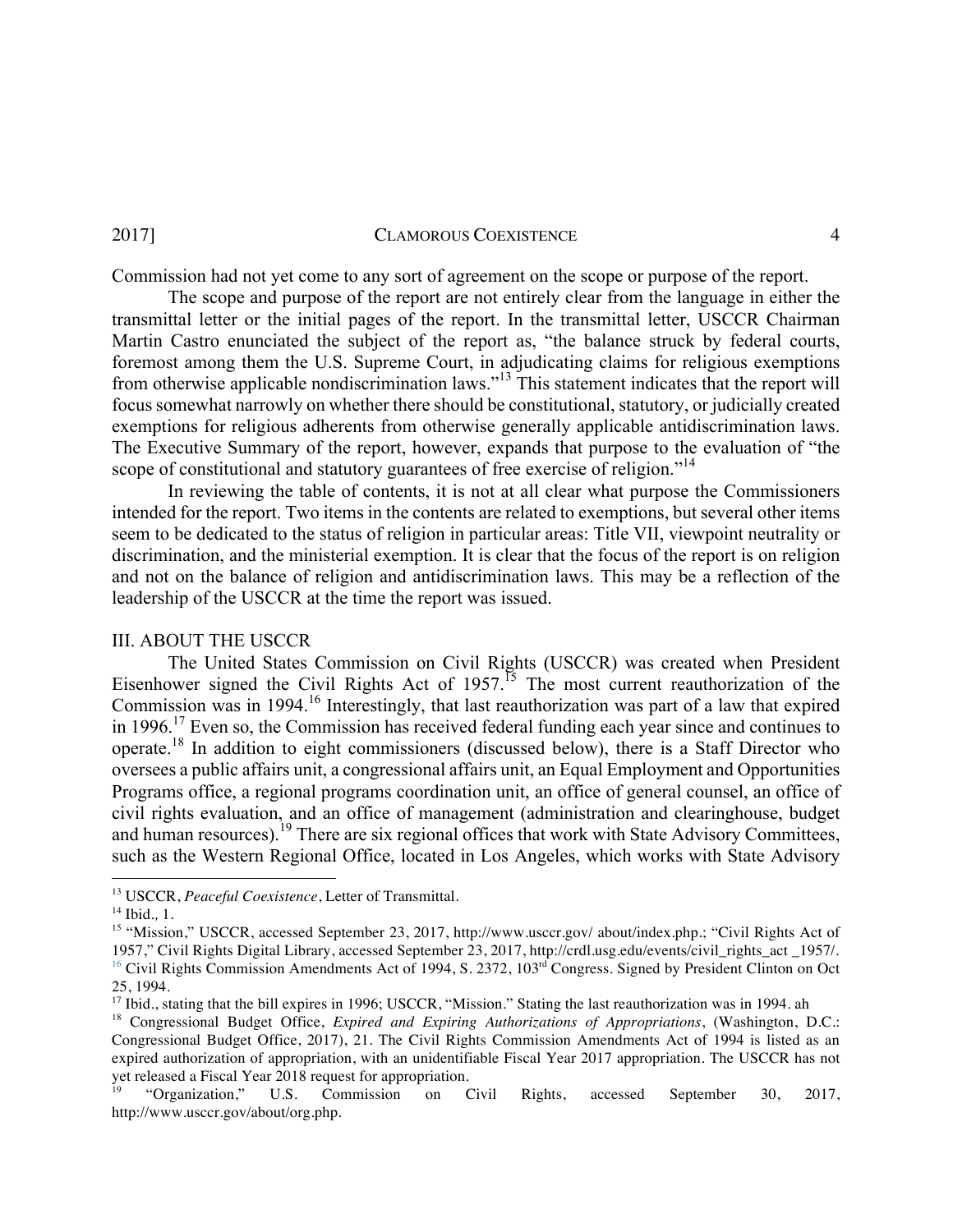Committees from Alaska, Arizona, California, Hawaii, Idaho, Nevada, Oregon, Texas, and Washington.<sup>20</sup>

The Commission is "an independent, bipartisan, fact-finding federal agency" with a mission "to inform the development of national civil rights policy and enhance enforcement of federal civil rights laws."21 To fulfill this mission, and to promote greater public awareness of civil rights issues, protections, and enforcement processes, the Commission holds public briefings and hearings, issues press releases and otherwise publicizes information, and provides a complaint referral service.<sup>22</sup> The Commission publishes reports on a wide range of the civil rights issues, including race-neutral law enforcement, religious freedom in prison, school desegregation, Native American health care, environmental justice, and other issues of concern.<sup>23</sup>

In its 1994 reauthorization, Congress declared that the Commission would consist of eight members, no more than four of whom could be from the same political party.<sup>24</sup> Of the eight members, four are appointed by the President, two are appointed by the Speaker of the House, and two are appointed by the President pro tempore of the Senate. Both the Speaker and the President pro tem are required to appoint so that no more than one of the two appointees are from the same political party.<sup>25</sup> Commissioners serve for six-year terms.<sup>26</sup> The President appoints a Chair and a Vice Chair from the membership of the Commission.27

At the time of the report, the Commission was fully staffed.<sup>28</sup> Chairing the Commission

<sup>&</sup>lt;sup>20</sup> "State Advisory Committees," U.S. Commission on Civil Rights, accessed September 23, 2017, http://www.usccr.gov/about/sac.php.

<sup>&</sup>lt;sup>21</sup> USCCR, "Mission."

<sup>&</sup>lt;sup>22</sup> "Recent Press Releases and Advisories," U.S. Commission on Civil Rights, accessed September 25, 2017, http://www.usccr.gov/press/press.php; "Commissioner Meeting Calendar," U.S. Commission on Civil Rights, accessed September 25, 2017, http://www.usccr.gov/calendar/index.php; "Complaint Referral Service," U.S. Commission on Civil Rights, accessed September 25, 2017, http://www.usccr.gov/filing/complaint.php.

<sup>23</sup> "Publications," U.S. Commission on Civil Rights, last updated June 14, 2016, http://www.usccr.gov/pubs/index.php. See for list of Commission reports.<br><sup>24</sup> Civil Rights Commission Amendments Act of 1994, S. 2372, 103rd Congress.

<sup>&</sup>lt;sup>25</sup> Ibid., sections 2(b)(2) and (3).<br><sup>26</sup> Ibid., section 2(c).<br><sup>27</sup> Ibid., section 2(d)(2).<br><sup>27</sup> USCCR, *Peaceful Coexistence*, inside cover; "Sunshine Act Meeting Notice," U.S. Commission on Civil Rights, December 19, 2016, http://usccr.gov/press/2016/PR-12-28-16-Sunshine-Act.pdf; USCCR, "Commissioners," http://www.usccr.gov/about/commissioners.php. As of January 1, 2017, three of these members' terms expired: Chairman Castro, Commissioner Achtenberg, and Commissioner Yaki. President Obama appointed Debo Adegbile, a lawyer from Washington D.C., and Catherine Lhamon, Assistant Secretary for Civil Rights at the U.S. Department of Education, to fill the presidential appointee roles. He designated Lhamon as the Chair.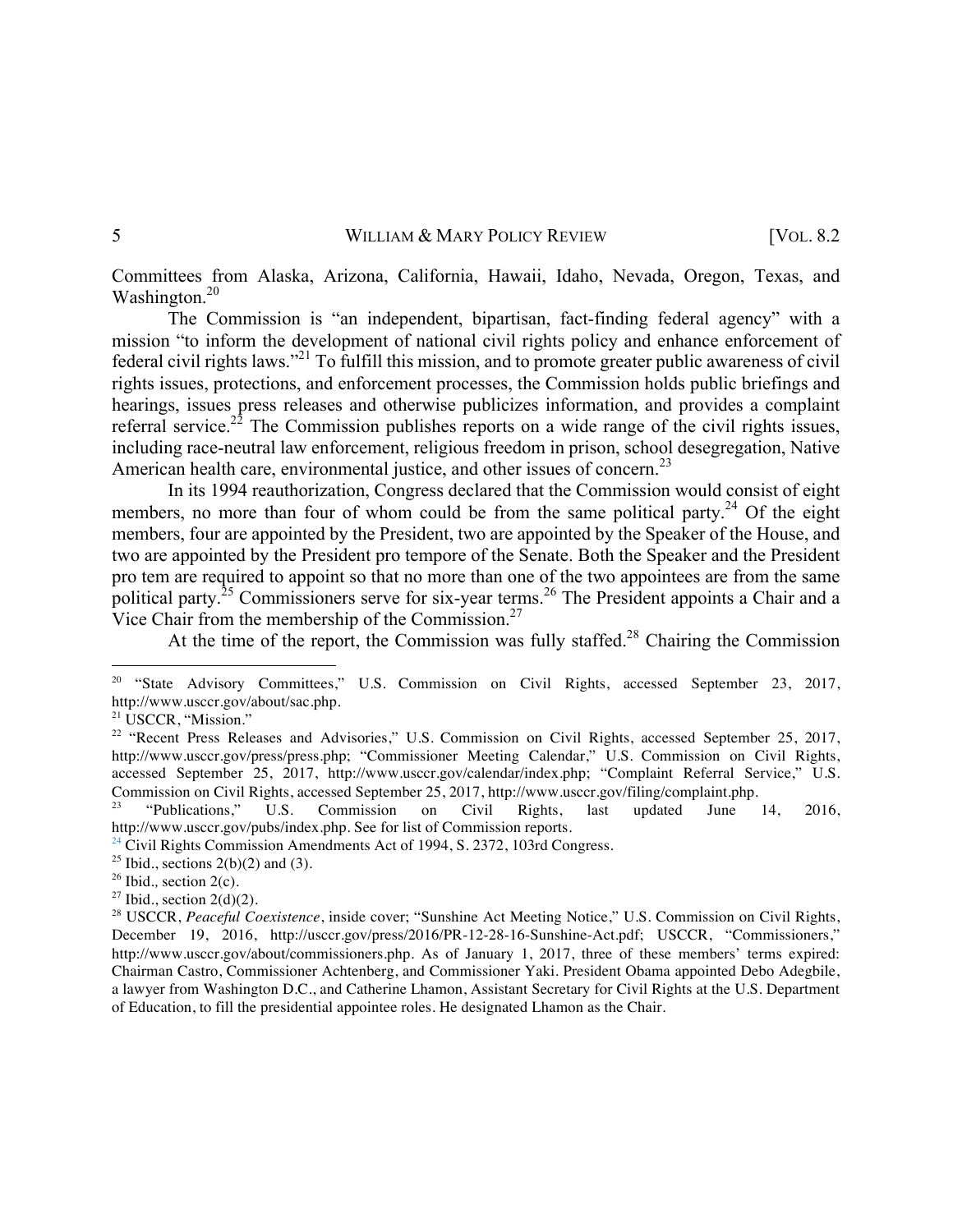was Martin R. Castro, a Democrat appointed by President Obama.<sup>29</sup> Chairman Castro earned degrees in political science and law, and is the recipient of numerous awards related to civil rights issues, including the National Medical Fellowships' Humanitarian Award, the Hispanic National Bar Association's Cesar Chavez Humanitarian Award, the Illinois ACLU's Edwin A. Rothschild Civil Liberties Award, and the Thurgood Marshall Lifetime Achievement Award from the Association of Corporate Counsel, Chicago Chapter.<sup>30</sup>

Patricia Timmons-Goodson, a retired Associate Justice of the Supreme Court of North Carolina, served as Vice Chair of the Commission.<sup>31</sup> Vice Chair Timmons-Goodson is another President Obama appointee with an independent political affiliation.<sup>32</sup> She is a recipient of several awards related to her judicial service, including the Order of the Long Leaf Pine, Liberty Bell, Appellate Judge of the Year, three honorary degrees, and induction into the North Carolina Women's Hall of Fame. $33$ 

The remaining two presidential appointees on the Commission were two lawyers, Roberta Achtenberg, another Democrat, and Karen K. Narasaki, a politically independent civil and human rights consultant.<sup>34</sup> Ms. Achtenberg is a corporate advisor in public policy with a history of government service, serving as Assistant Secretary for Fair Housing and Equal Opportunity and later as Senior Advisor to the Secretary of the U.S. Department of Housing and Urban Development (HUD) in the Clinton Administration.<sup>35</sup> In addition, Ms. Achtenberg is a founding member of the National Center for Lesbian Rights.<sup>36</sup> Ms. Narasaki is the immediate past president and executive director of Asian Americans Advancing Justice and a former Washington Representative for the Japanese American Citizens League.<sup>37</sup> She served as Vice Chair of the Leadership Conference on Civil and Human Rights and Chair of the Rights Working Group as well as a board member for Common Cause, the Lawyers Committee for Civil Rights Under Law, Independent Sector, the National Adult Literacy Commission, the National Immigration Law Center, and the National Asian Pacific American Bar Association.<sup>38</sup>

The four congressional appointees on the commission were Gail Heriot, Michael Yaki, David Kladney, and Peter Kirsanow.<sup>39</sup> Professor Heriot is a politically independent law professor

<sup>&</sup>lt;sup>29</sup> "Commissioners: Martin R. Castro," U.S. Commission on Civil Rights, accessed September 23, 2017, http://www.usccr.gov/about/bio/Castro.php.

<sup>&</sup>lt;sup>30</sup> Ibid.<br><sup>31</sup> USCCR, Peaceful Coexistence, Inside Cover.

<sup>&</sup>lt;sup>32</sup> "Commissioners: Patricia Timmons-Goodson," U.S. Commission on Civil Rights, accessed September 30, 2017, http://www.usccr.gov/about/bio/Timmons.php

<sup>33</sup> Ibid*.*

<sup>34</sup> USCCR, "Commissioners"; USCCR, *Peaceful Coexistence*, inside cover.

<sup>35</sup> USCCR, "Commissioners: Achtenberg."

<sup>36</sup> Ibid.

<sup>&</sup>lt;sup>37</sup> "Commissioners: Karen K. Narasaki," U.S. Commission on Civil Rights, accessed September 30, 2017, http://www.usccr.gov/about/bio/Narasaki.php.

<sup>38</sup> Ibid.

<sup>39</sup> USCCR, "Commissioners"; USCCR, *Peaceful Coexistence*, inside cover.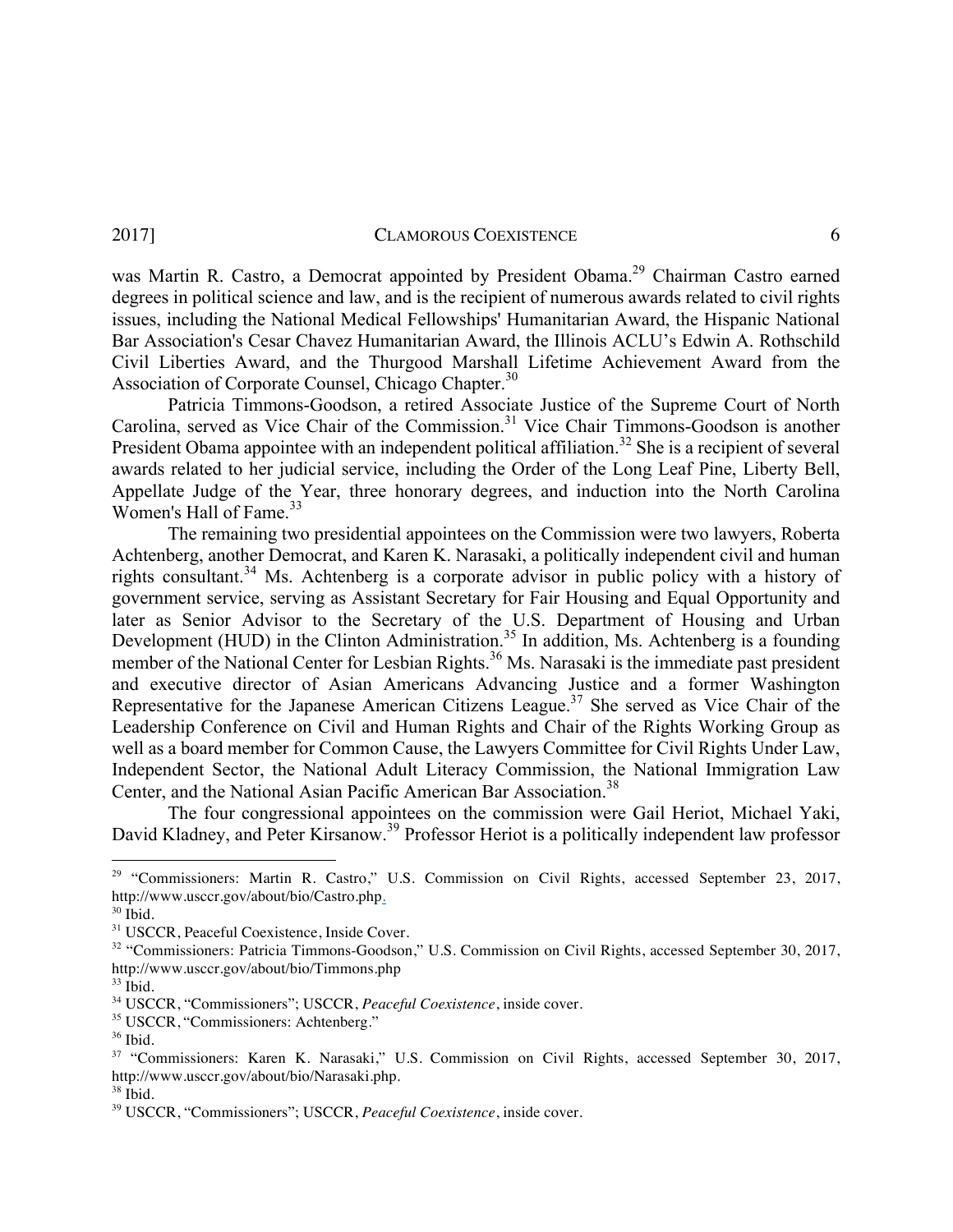from the University of San Diego who teaches civil rights, employment law, product liability, remedies, and torts.<sup>40</sup> She is a former civil rights counsel to the U.S. Senate Committee on the Judiciary.<sup>41</sup> She was joined on the Commission by Michael Yaki, a Democrat who served two terms on the Commission.<sup>42</sup>Mr. Yaki was a San Francisco attorney and former member of the San Francisco Board of Supervisors.<sup>43</sup> David Kladney, a Democrat, is an attorney from Reno, Nevada, with 20 years of legal practice representing clients with disabilities.<sup>44</sup> The final commissioner, and the only Republican on the commission, was Peter N. Kirsanow, an attorney from Cleveland, Ohio, and a former member of the National Labor Relations Board.<sup>45</sup>

# IV. RELIGIOUS FREEDOM: A BRIEF BACKGROUND

The principles of religious freedom in the United States are embodied in several government documents. Primarily, of course, is the  $1<sup>st</sup>$  Amendment to the Constitution, which reads in part, "Congress shall make no law respecting an establishment of religion, or prohibiting the free exercise thereof…"<sup>46</sup> Because of court interpretations that have limited the freedom of religion, it also exists in the Religious Freedom Restoration Act (RFRA), the Religious Land Use and Institutionalized Persons Act, and many state constitutions and RFRAs.<sup>47</sup> This section will give a brief overview of the history of U.S. religious freedom.

The 1<sup>st</sup> Amendment to the Constitution includes religious freedom, sometimes referred to as our "first freedom."<sup>48</sup> Even so, nearly 100 years after the passage of the Bill of Rights, the U.S.

<sup>&</sup>lt;sup>40</sup> "Commissioners: Gail Heriot," U.S. Commission on Civil Rights, accessed September 30, 2017, http://www.usccr.gov/about/bio/heriot.php.

<sup>41</sup> Ibid.

<sup>&</sup>lt;sup>42</sup> "Commissioners: Michael Yaki," U.S. Commission on Civil Rights, accessed September 30, 2017, http://www.usccr.gov/about/bio/yaki.php.

<sup>43</sup> Ibid.

<sup>44</sup> "Commissioners: David Kladney," U.S. Commission on Civil Rights, accessed June 25, 2017, http://www.usccr.gov/about/bio/kladney.php.<br><sup>45</sup> Peter N. Kirsanow," U.S. Commission

Peter N. Kirsanow," U.S. Commission on Civil Rights, accessed June 25, 2017, http://www.usccr.gov/about/bio/kirsanow.php.

 $46 \text{ U.S.}$  Const. amend. I.

<sup>47</sup> *Religious Freedom Restoration Act*, 42 U.S.C. § 2000bb-1(a) - (b) (2000); *Religious Land Use and Institutionalized* 

<sup>&</sup>lt;sup>48</sup> United States Conference of Catholic Bishops, "Our First, Most Cherished Liberty," accessed June 25, 2017, http://www.usccb.org/issues-and-action/religious-liberty/upload/Our\_First\_Most\_ Cherished \_Liberty.pdf; Jason G. Duesing, "Introduction: The Beginning of Religious Freedom," *First Freedom: The Beginning and End of Religious Liberty* 2nd Edition*,* Jason G. Duesing, Thomas White, and Malcolm B. Yarnell III, eds., (Nashville: B&H Academic,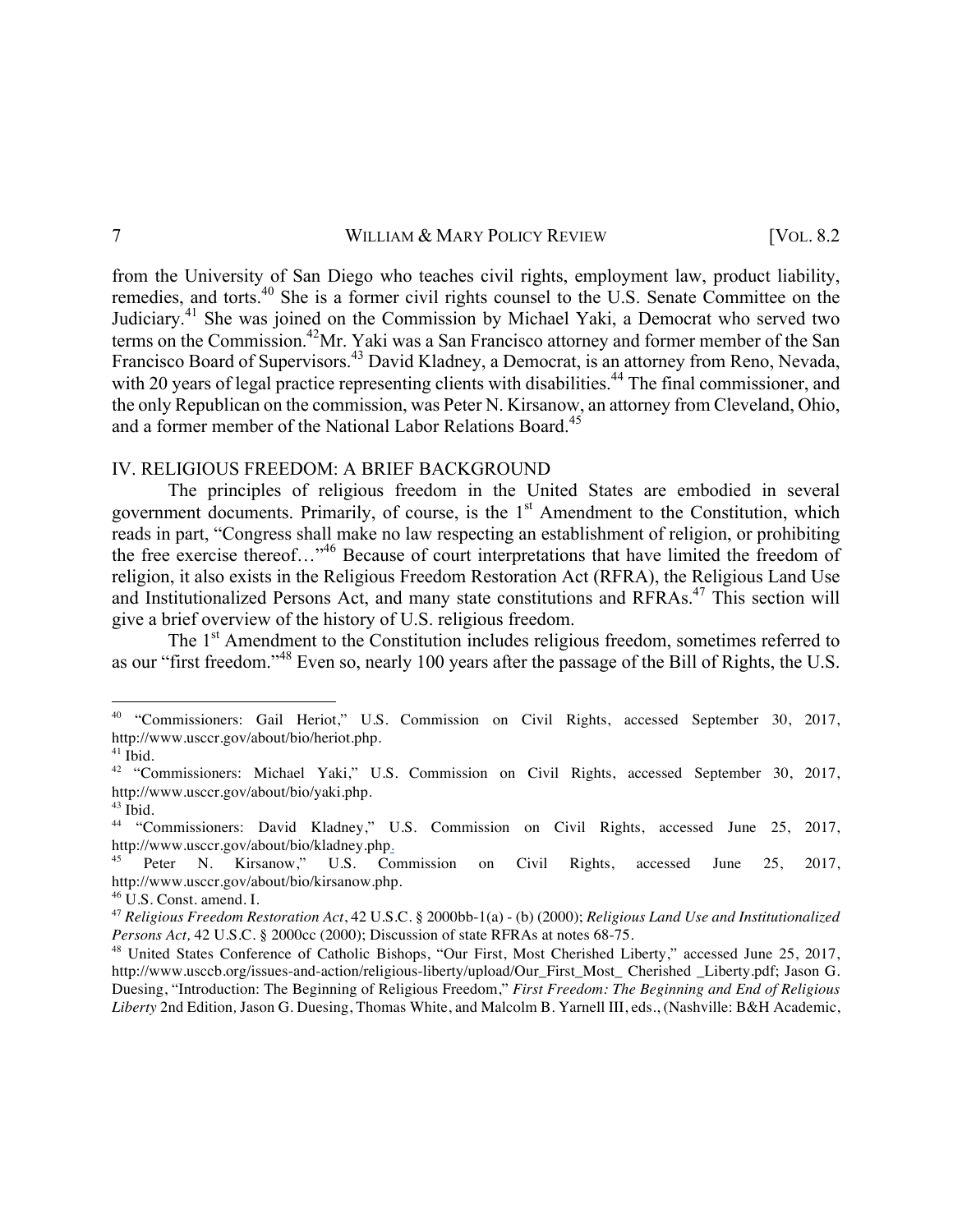Supreme Court struggled with the parameters of the freedom.<sup>49</sup> In one of its earliest free exercise cases, the Supreme Court stated that religious freedom is important, but behavior cannot be exempted from laws of general applicability merely because the behavior is religiously motivated. <sup>50</sup> In that case, the Court analyzed the history of religious freedom in the U.S. and determined that, "Congress was deprived of all legislative power over mere opinion, but was left free to reach actions which were in violation of social duties or subversive of good order."<sup>51</sup> Famously, the Court stated that allowing one to use religion to escape guilt for a criminal offense or liability for a civil offense would "permit every citizen to become a law unto himself."<sup>52</sup>

It is worth noting that for a period of approximately 27 years, the Court shifted from a seemingly bright line rule that conduct regulated by laws of general applicability are valid to a balancing test. In *Sherbert v. Verner*, the Court adopted the "compelling interest" test for the evaluation of free exercise claims.<sup>53</sup> In that case, the Court asked two questions; first, is there an infringement or burden on the plaintiff's religion, and second, is there a compelling interest that drives the government to regulate the behavior.<sup>54</sup> As particularly enunciated, the test states that a regulation that burdens the free exercise of religion must advance a compelling state interest in the least restrictive manner.<sup>55</sup> After the enunciation of the test, religious freedom proponents won cases related to restrictions against holding public office<sup>56</sup> and the denial of unemployment benefits.<sup>57</sup> During that same time period, the court found a sufficient justification or an insufficient burden in

<sup>2016), 5-6;</sup> Rick Plasterer, "Our First Freedom," Religious Liberty, January 27, 2014, http://www.realclearreligion.org/articles/2014/01/27/ our\_first\_freedom.html; Jim Garlow, "Our First Freedom," *Jim Garlow* (blog), July 25, 2016, http://www.jimgarlow.com/4482/our-first-freedom/.

<sup>&</sup>lt;sup>49</sup> Michael W. McConnell, "The Origins and Historical Understanding of Free Exercise of Religion," 1410, 1451, for a discussion of the history of the free exercise principles in our nation, and the development of the First Amendment protection in the Bill of Rights.

<sup>&</sup>lt;sup>50</sup> Reynolds v. United States, 98 U.S. 145, 167 (1878).<br><sup>51</sup> Ibid., 164.

<sup>52</sup> Ibid., 167. 53 *Sherbert v. Verner*, 374 U.S. 398, 406-9 (1963).

<sup>54</sup> Ibid., 403, citing to *NAACP v. Button*, 371 U.S. 415, 438 (1963), which applied the compelling interest test to the 1st Amendment right to peaceably assemble.; *Braunfeld v. Brown*, 366 U.S. 599, 600 (1961). In his opinion, Justice Brennan was joined by Chief Justice Warren and Justices Black and Clark, who joined together in the plurality opinion in *Braunfeld*. The fifth justice to make up the *Sherbert* majority was recently appointed Justice Goldberg.

<sup>55</sup> *Sherbert v. Verner*, 374 U.S. 398, 403, 406-7 (1963).; *Wisconsin v. Yoder*, 406 U.S. 205, 213-15 (1972), in which the adoption of the test was strengthened.

<sup>&</sup>lt;sup>56</sup> *McDaniel v. Paty*, 435 U.S. 618, 633 (1978), declaring that a regulation that restricted ministers from holding public office was a violation of the Free Exercise Clause.

<sup>57</sup> *Thomas v. Review Board of the Indiana Employment Security Division*, 450 U.S. 707, 716-18 (1981), holding that it was a violation of the Free Exercise Clause to deny unemployment benefits to an applicant who had voluntarily quit his prior job rather than make weapons in violation of his religious beliefs.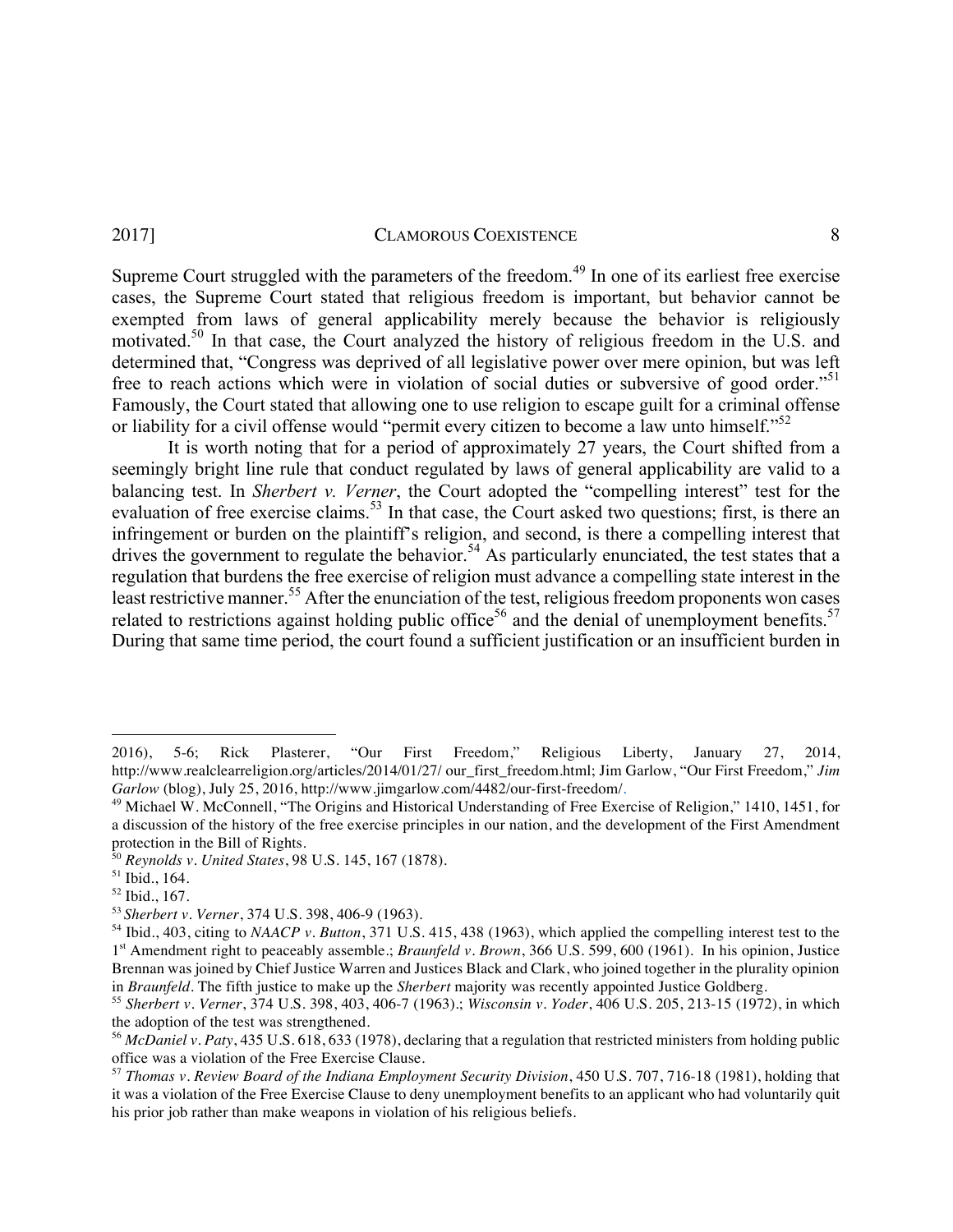the areas of taxation<sup>58</sup> and solicitation.<sup>59</sup>

The compelling interest test was used by the Court until 1990, when the justices returned to the general applicability test.<sup>60</sup> In writing for the majority, Justice Scalia wrote that historically the Court "consistently held that the right of free exercise does not relieve an individual of the obligation to comply with a valid and neutral law of general applicability on the ground that the law proscribes (or prescribes) conduct that his religion prescribes (or proscribes).<sup>"61</sup>

In response to the *Smith* opinion, Congress introduced the Religious Freedom Restoration Act (RFRA) to legislatively reinstate the compelling interest test in the evaluation of Free Exercise claims.<sup>62</sup> To underline that they were rejecting the *Smith* decision, Congress specifically stated that the "[g]overnment shall not substantially burden a person's exercise of religion even if the burden results from a rule of general applicability" without addressing a compelling governmental interest in the least restrictive manner.<sup>6</sup>

In 1997, the Supreme Court declared RFRA unconstitutional as it applied to state laws and regulations but was silent as to the constitutionality as it related to federal laws and regulations.<sup>64</sup> In 2006, the Court finally affirmed that RFRA was constitutional as to federal regulations. <sup>65</sup> This decision put Free Exercise jurisprudence in to something of a state of chaos with Free Exercise claims in federal court being analyzed under RFRA, while those in state court would revert back to the First Amendment analysis as defined in *Smith* or would have to be brought under state constitutions or statutes.

Finally, in 2014, the Court again addressed RFRA (which had been amended since its original passage) and noted that amendments to the RFRA removed reference to the First

<sup>58</sup> *Bob Jones University v. U.S.*, 461 U.S. 574, 603-4 (1983), holding that the elimination of discrimination was a compelling interest and the denial of tax-exempt status to an institution that discriminated based on race was the least restrictive means to achieve the compelling interest.; *U.S. v. Lee*, 455 U.S. 252, 259-60 (1982), holding that religious beliefs cannot exempt one from paying social security taxes.

<sup>59</sup> *Heffron v. International Society for Krishna Consciousness, Inc*., 452 U.S. 640, 650-51 (1981), holding that a regulation requiring a permit to display information and limiting the location of activities during a state fair were justified by the compelling need for public safety.

<sup>60</sup> *Employment Division v. Smith*, 494 U.S. 872 (1990).

<sup>61</sup> Ibid., 879.

 $62$  Gregory P. Magarian, "How to Apply the Religious Freedom Restoration Act to Federal Law Without Violating the Constitution," *Michigan Law Review* 99 (March 2001): 1903, 1911-12.

 $63$  42 U.S.C. § 2000bb-1(a) - (b) (2000).

<sup>64</sup> *City of Boerne v. Flores*, 521 U.S. 507, 532-36 (1997).

<sup>65</sup> *Gonzales v. O Centro Espirita Beneficente Uniao Do Vegetal*, 546 U.S. 418, 439 (2006).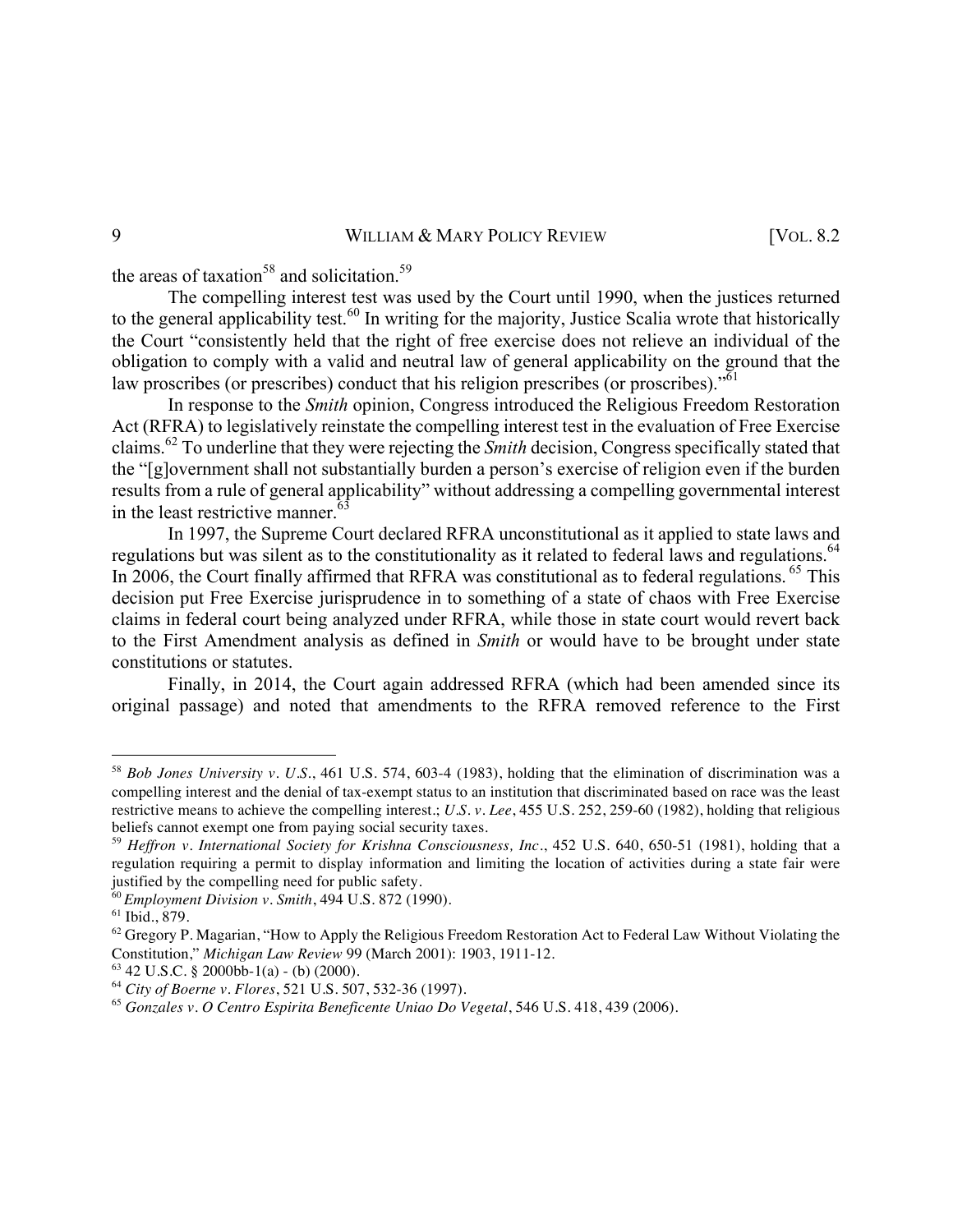Amendment and any prior definitions of "exercise of religion."<sup>66</sup> The Court continued that RFRA protected "any exercise of religion, whether or not compelled by, or central to, a system of religious belief."<sup>67</sup> After this case, it appeared that for federal law purposes, religious freedom was a highly protected civil right. And states also had passed RFRA-like statutes to similarly protect religious freedom at the state level.

States protect religious freedom in a variety of ways as well. States have religious liberty provision in their constitutions.<sup>68</sup> Alaska and Louisiana have provisions worded exactly like the First Amendment.<sup>69</sup> Illinois broadly protects religious liberty but specifically states that the freedom of religion "...shall not be construed to dispense with oaths or affirmations, excuse acts of licentiousness, or justify practices inconsistent with the peace or safety of the State."<sup>70</sup>

In addition to state constitutional protection, several states reacted to the 1997 Supreme Court opinion declaring RFRA unconstitutional as it applied to the states by passing their own RFRAs.<sup>71</sup> Several, such as Alabama's Amendment 622 and Illinois' statute, mirror the federal RFRA.<sup>72</sup> Texas chose to define the free exercise of religion as "an act or refusal to act that is substantially motivated by sincere religious belief," and Kentucky used similar language.<sup>73</sup> Other states, such as South Carolina, referred to the 1<sup>st</sup> Amendment and state constitution for the definition of "exercise of religion," but referred specifically to the *Sherbert* and *Yoder* cases for the test to use

 

<sup>66</sup> *Burwell v. Hobby Lobby Stores, Inc*., 573 U.S. \_\_\_, 6-7 (2014).

 $67$  Ibid., 7.

<sup>68</sup> Ala. Const. art. I §3; Cal. Const. art. I, §4; N.Y. Const. art. I, §3; N.C. Const. art I, §13; Wyo. Const. art. I, §18.

 $^{69}$  Alaska Const., art. I, § 1.4; La. Const., art. I, § 8. It is beyond the scope of this paper to analyze whether states with similar or identical provisions have followed the Supreme Court in interpreting those provisions.

 $70$  Ill. Const. art. 1, § 3 reads in full, "The free exercise and enjoyment of religious profession and worship, without discrimination, shall forever be guaranteed, and no person shall be denied any civil or political right, privilege or capacity, on account of his religious opinions; but the liberty of conscience hereby secured shall not be construed to dispense with oaths or affirmations, excuse acts of licentiousness, or justify practices inconsistent with the peace or safety of the State. No person shall be required to attend or support any ministry or place of worship against his consent, nor shall any preference be given by law to any religious denomination or mode of worship."; Ariz. Const. art. II, §12; Colo. Const. art. II, §4; Cal. Const. art. I, §4; Conn. Const. art. I, §3; Ga. Const., art. I, §1, para. 4; Idaho Const. art I, §4; Minn. Const. art. I, §16; Miss. Const. art. III, §18; Mo. Const. art. I, §5; Nev. Const. art. I, §4; N.Y. Const. art. I, §8; N.D. Const. art. I, §3; S.D. Const. art. VI, §3; Wash. Const. art. I, §11; Wyo. Const. art. I, §18. Arizona, Colorado, California, Connecticut, Georgia, Idaho, Minnesota, Mississippi, Missouri, Nevada, New York, North Dakota, South Dakota, Washington, and Wyoming all contain provisos that remove "acts of licentiousness" from freedom of religion.

<sup>&</sup>lt;sup>71</sup> "State Religious Freedom Restoration Acts," National Council of State Legislatures, last updated May 4, 2017, http://www.ncsl.org/research/civil-and-criminal-justice/state-rfra-statutes.aspx. As of 2015, RFRAs exist in Alabama, Arizona, Arkansas, Connecticut, Florida, Idaho, Illinois, Indiana, Kansas, Kentucky, Louisiana, Mississippi, Missouri, New Mexico, Oklahoma, Pennsylvania, Rhode Island, South Carolina, Tennessee, Texas, and Virginia.<br><sup>72</sup>Ala. Const. amend. 622; Ill. Comp. Stat. Ann. 775 ILCS 35/1-35/99 (West 1998).

<sup>&</sup>lt;sup>73</sup>Tex. Civ. Prac. & Rem. Code Ann. § 110.001 – 110.012; Ky. Rev. Stat. Ann. § 446.350. Kentucky's law was passed by the legislature's override of the governor's veto.; Beth Musgrave and Jack Brammer, "Kentucky Legislature Overrides Governor's Veto of 'Religious Freedom' Bill," *Lexington Herald-Leader*, March 26, 2013, http://www.kentucky.com/news/politics-government/article44414268.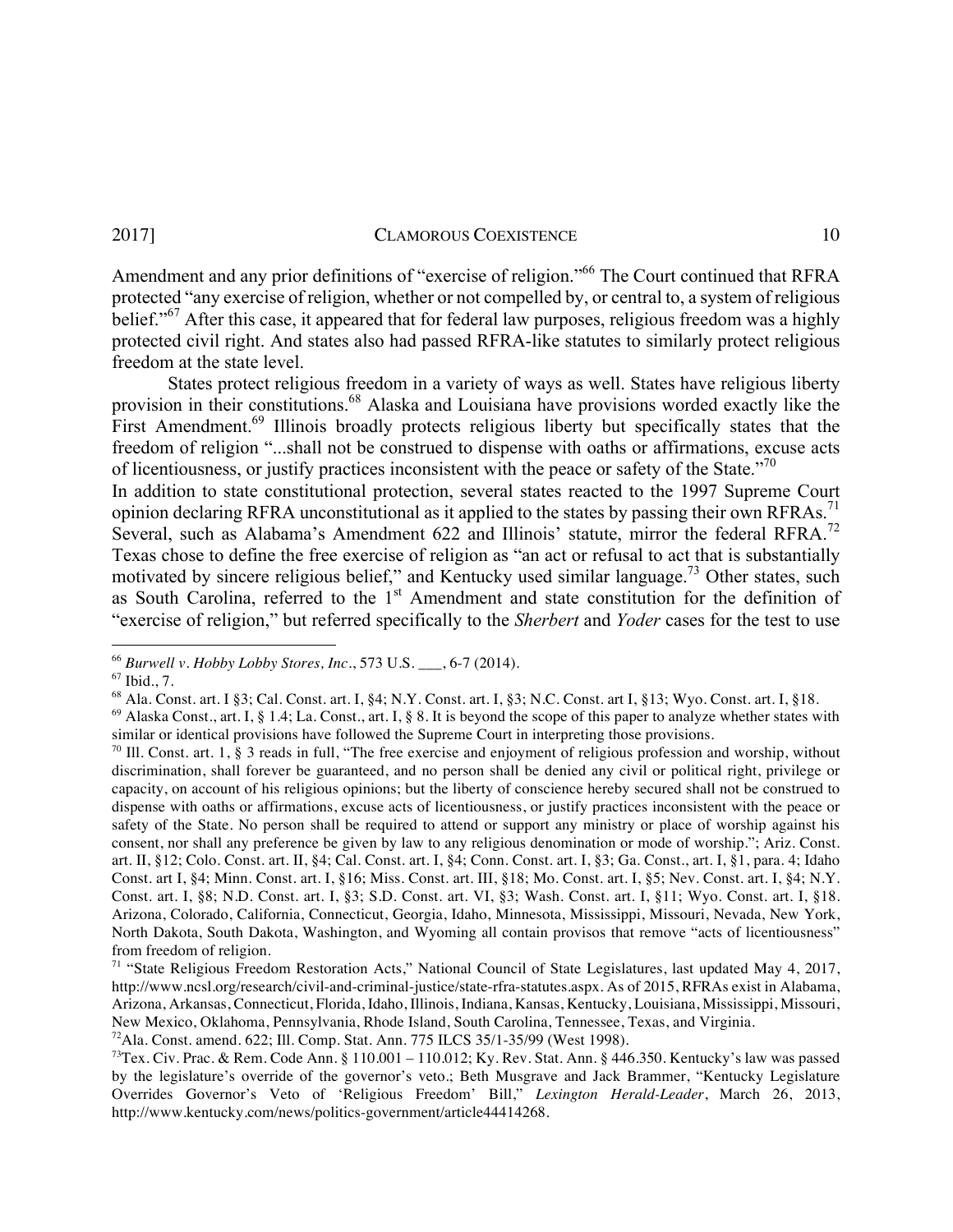in analyzing conflicts.<sup>74</sup> Other states, such as Arizona, specifically mention laws of general applicability.75 It is this language that has caused some conflict between religious liberty and antidiscrimination laws. But before we can explore that conflict, we must address the background of the concept of "civil liberties."

# V. CIVIL LIBERTIES: A BRIEF BACKGROUND

The U.S. Commission on Civil Rights discusses its mission as addressing "deprivations of voting rights and alleged discrimination based on race, color, religion, sex, age, disability, or national origin, or in the administration of justice."<sup>76</sup> This mission is a broad mission to look at rights of all citizens to participate in government without government impediment and without discrimination. Interestingly, the mission parallels those protected categories from federal antidiscrimination laws and does not mention categories like sexual orientation, sexual identity or transgender status.

Another definition of civil rights can be found on the website FindLaw, which defines civil rights as, "[the] rights of individuals to receive equal treatment (and to be free from unfair treatment or 'discrimination') in a number of settings—including education, employment, housing, and more—and based on certain legally-protected characteristics."<sup>77</sup> That same organization states that civil rights are different from civil liberties and defines civil liberties as "broad-based rights and freedoms that are guaranteed" to all people by the Constitution and federal statutes.<sup>78</sup> The USCCR's mission seems to indicate that it really is a commission on civil rights and civil liberties.

In the U.S., the context for most civil rights discussions is based in race. A history of civil rights activism in America might begin with Thomas Paine's, "African Slavery in America."<sup>79</sup> This essay, published in 1775 in the *Pennsylvania Journal and the Weekly Advertiser*, starts with the phrase, "That some desperate wretches should be willing to steal and enslave men by violence

 

<sup>74</sup> S.C. Code Ann., §§ 1-32-10 to 1-32-60.

<sup>&</sup>lt;sup>75</sup> Ariz. Rev. Stat. Ann. § 41-1493.01. Arizona's current RFRA statute states, "[g]overnment shall not substantially burden a person's exercise of religion even if the burden results from a rule of general applicability" without a

<sup>&</sup>lt;sup>76</sup> USCCR, "Mission."<br><sup>77</sup> "What are Civil Rights?" FindLaw, accessed July 23, 2017, http://files.findlaw.com/pdf/civilrights/ civilrights.findlaw.com\_civil-rights-overview\_what-are-civil-rights.pdf.

<sup>78</sup> Ibid*.*

<sup>79</sup> Thomas Paine, *African Slavery in America*, March 8, 1775, accessed September 17, 2017, http://www.constitution.org/tp/afri.htm.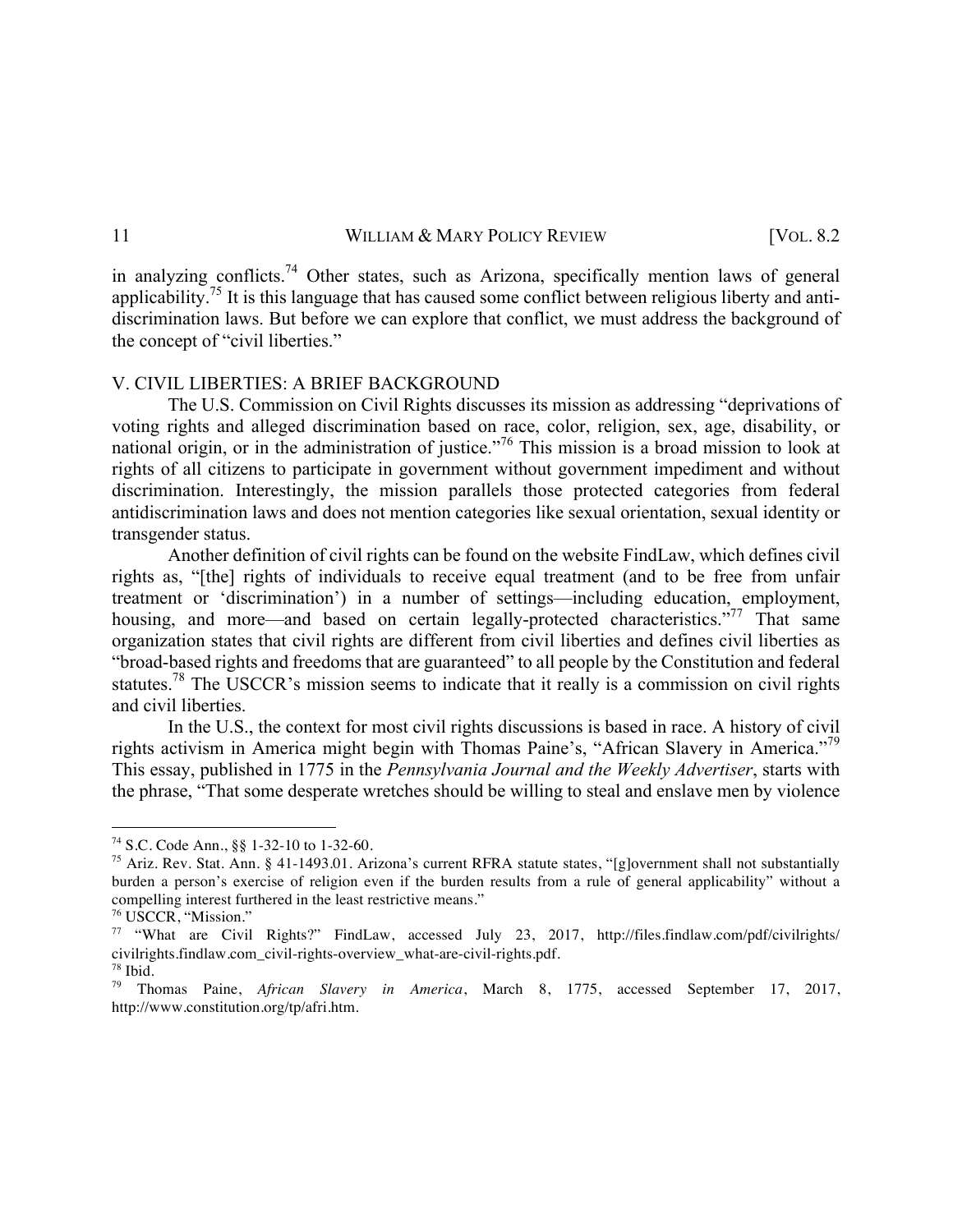and murder for gain, is rather lamentable than strange."<sup>80</sup> In his essay, Paine urges that slavery be abolished and poses the question, "What should be done with those who are enslaved already?"<sup>81</sup> In answer, he states that legislatures should consider giving former slaves land, salaries, and other encouragements to instill in them an interest "in the public welfare." $82$ 

Of course, the founders of the nation did not adopt Paine's proposal when they drafted the Constitution. In addition to limiting congressional power to outlaw or even tax slaves imported to the U.S. in Article I, Section 9, Article I, Section 2, paragraph 3 clearly counted slaves as threefifths of a person. $83$ 

Throughout the first half of the  $19<sup>th</sup>$  century, the United States saw the forced removal of the Cherokees under Presidents Jackson and Van Buren.<sup>84</sup> In addition, the suffragist movement for women began in 1848.<sup>85</sup> And the *Dred Scott* opinion was issued by Chief Justice Taney in 1857, declaring that slaves were essentially the property of their owners, and relocation to states where slavery was illegal did not release them from bondage.<sup>86</sup> Of course, that opinion was nullified by the passage of the  $13<sup>th</sup>$  Amendment in 1865, which abolished slavery.<sup>87</sup> And that amendment followed President Lincoln's Executive Order, known as the Emancipation Proclamation, which declared all slaves in the Confederacy to be free.<sup>88</sup>

Just three years later, in 1868, the states ratified the  $14<sup>th</sup>$  Amendment.<sup>89</sup> It declared anyone born or naturalized in the United States to be a citizen of the United States, and forbade the government from interfering with citizens' life, liberty, or property without due process of law.<sup>90</sup> The Amendment also declared that all real persons will be counted as whole people for representation, and established a disincentive for denying the vote to any male age  $21$  or older.<sup>91</sup> It was not until the ratification of the  $15<sup>th</sup>$  Amendment in 1870 that it became illegal to deny the vote based on race  $92$ 

 $\frac{80}{81}$  Ibid.<br> $\frac{81}{82}$  Ibid.

<sup>&</sup>lt;sup>83</sup> U.S. Const. art. I, §9, para. 1; U.S. Const. art. I, § 2, para. 3. 84 "Indian Rights Foundation, accessed  $\frac{84}{100}$  "Indian Removal: Cherokee, Jackson, and the Trail of Tears," Constitutional Rights Foundation, ac September 17, 2017, http://www.crf-usa.org/bill-of-rights-in-action/bria-21-1-c-indian-removal- the-cherokeesjackson-and-the-trail-of-tears.html.

<sup>85</sup> "Civil Rights Chronology," The Leadership Conference, accessed July 23, 2017, http://archives.civilrights.org/resources/civilrights101/chronology.html.

 $87$  U.S. Const. amend. XIII.<br>  $88$  Abraham Lincoln, "The Emancipation Proclamation," January 1, 1863, https://www.ourdocuments. gov/doc.php?flash=false&doc=34&page=transcript.

<sup>&</sup>lt;sup>89</sup> "14<sup>th</sup> Amendment to the Constitution was Ratified July 28, 1868," America's Library, accessed July 23, 2017, http://www.americaslibrary.gov/jb/recon/jb\_recon\_ revised\_1.html.<br><sup>90</sup> U.S. Const. amend. XIV.

 $\frac{91}{92}$  Ibid., 2.<br> $\frac{92}{15}$  U.S. Const. amend. XV.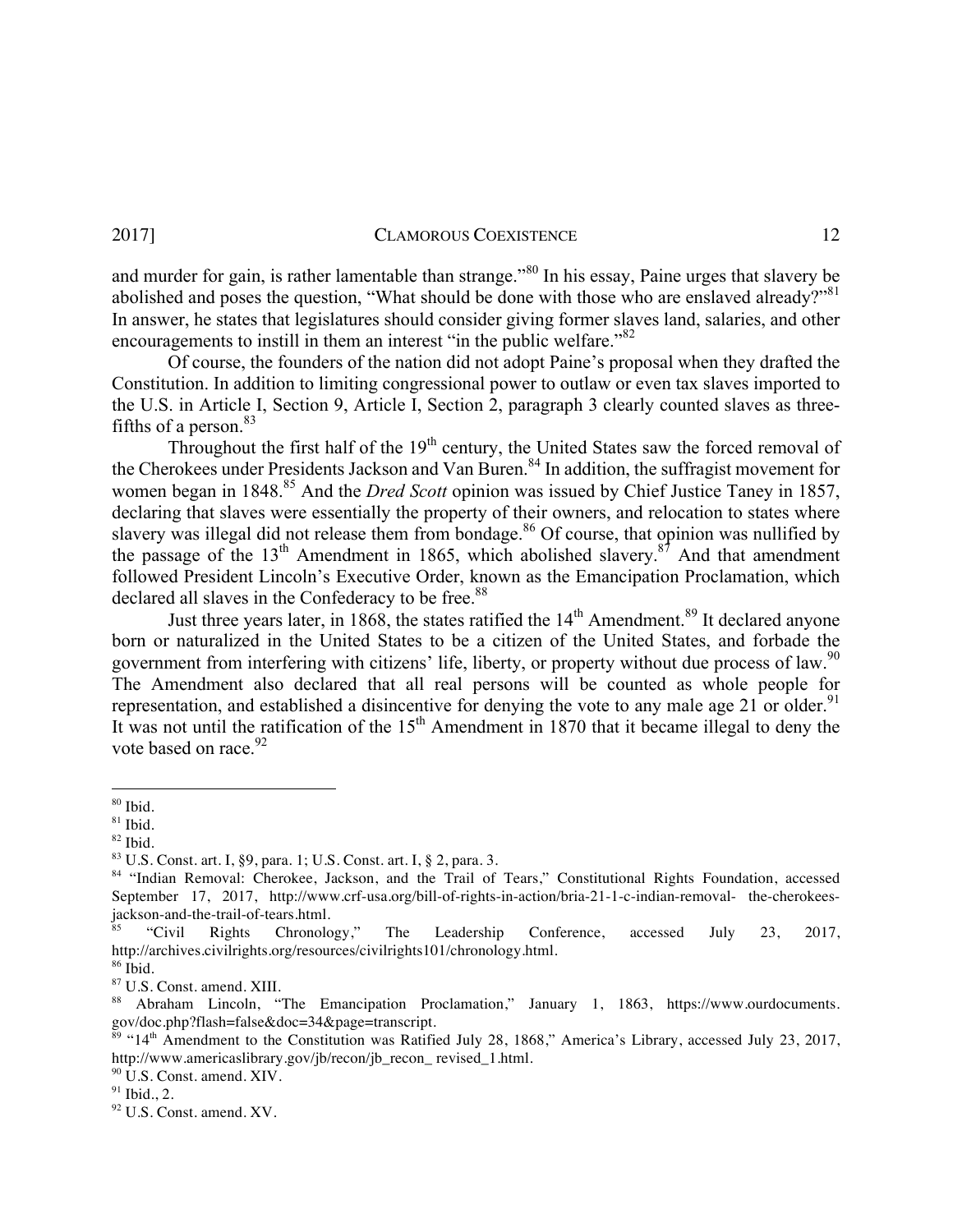In 1875, the first Civil Rights Act was passed by Congress and prohibited race discrimination in public accommodations and public transportation.<sup>93</sup> Parts of this act were declared unconstitutional in the so-called Civil Rights Cases at the Supreme Court.<sup>94</sup> In those cases, the Court declared that the  $13<sup>th</sup>$  and  $14<sup>th</sup>$  Amendments prohibited the government from discriminating but did not give the government the right to prohibit discrimination by private businesses.<sup>95</sup> And to underscore the point, thirteen years later the Supreme Court declared that state laws providing for "separate but equal" accommodations or transportation were constitutional.<sup>96</sup>

In 1920, women were granted the right to vote.<sup>97</sup> But two years later the Supreme Court stated that it was constitutional to deny Japanese residents the right to become naturalized citizens.98 President Roosevelt, in 1941, banned discrimination against minorities by companies holding defense contracts with the federal government.<sup>99</sup> But in 1942, over 100,000 Japanese Americans were placed in internment camps.<sup>100</sup> And in 1948, the Supreme Court declared government enforcement of restrictive covenants excluding minorities from buying homes in white neighborhoods to be unconstitutional.<sup>101</sup>

The birth of the modern civil rights movement is considered by some to be the Supreme Court decision in *Brown v. Board of Education*, which overturned the legality of the "separate but equal" doctrine.<sup>102</sup> And in *Hernandez v. Texas*, the Supreme Court declared that Mexicans are protected under the 14<sup>th</sup> Amendment.<sup>103</sup> In 1957, President Eisenhower signed the Civil Rights Act of 1957 which, in addition to creating the U.S. Commission on Civil Rights, set up voting protections—prohibiting intimidation, coercion or other interference with exercising the right to

<sup>93</sup> *The Civil Rights Cases*, 109 U.S. 3 (1883); Lucien Dhooge, "Public Accommodation Statutes and Sexual Orientation: Should There Be a Religious Exemption for Secular Businesses?" *William & Mary Journal of Women & Law* 21, no. 2 (2015): 332.<br><sup>94</sup> 109 U.S. 3 (1883).

<sup>95</sup> Ibid*.* Only Justice John Marshall Harlan dissented in this case. The 8-1 majority held that the amendments were meant to abolish slavery but not prohibit all discrimination.<br><sup>96</sup> Plessy v. Ferguson, 163 U.S. 537 (1896).

<sup>&</sup>lt;sup>97</sup> U.S. Const. Amend XX.<br><sup>98</sup> Ozawa v. U.S., 260 U.S. 178 (1922); Leadership Conference, "Civil Rights Chronology."

<sup>99</sup> Leadership Conference, "Civil Rights Chronology."

<sup>&</sup>lt;sup>100</sup> Ibid. <br><sup>101</sup> Shelly v. Kraemer, 334 U.S. 1 (1948).

<sup>&</sup>lt;sup>102</sup> *Brown v. Board of Education*, 347 U.S. 483 (1954).

<sup>103</sup> *Hernandez v. Texas*, 347 U.S. 475 (1954).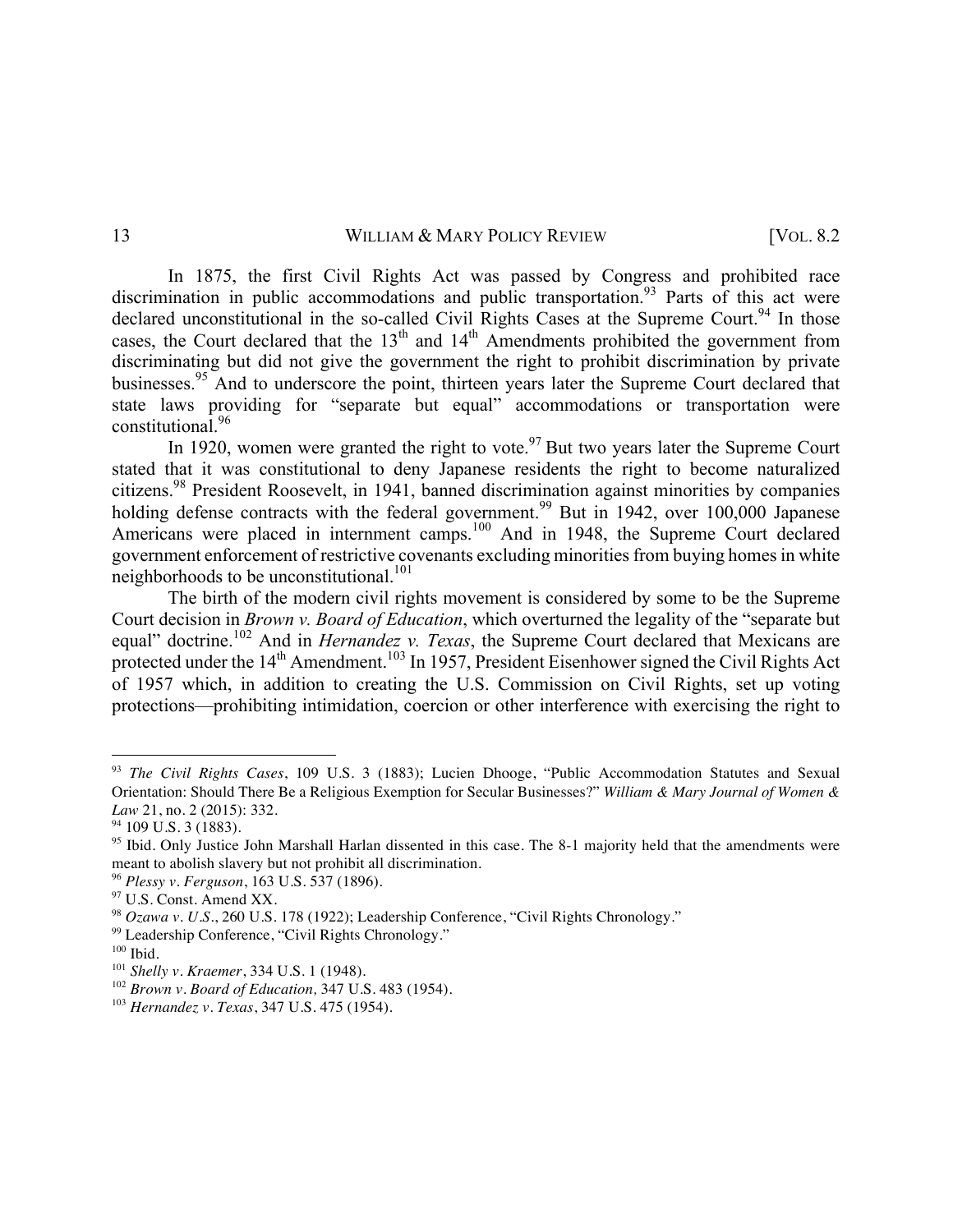vote. $104$ 

The 1960's were full of civil rights activism. The Reverend Martin Luther King, Jr. gave his famous "I Have a Dream" speech in 1963<sup>105</sup> to an estimated 250,000 people at the Lincoln Memorial.<sup>106</sup> The Civil Rights Act of 1964 was signed in to law by President Lyndon Johnson the following year.<sup>107</sup> That bill barred discrimination in application of voting requirements, discrimination based on race, color, religion or national origin in public accommodations, encouraged school desegregation, expanded the Civil Rights Commission, prohibits discrimination in agencies that receive federal funds, and prohibits discrimination in employment.<sup>108</sup> In 1967, similar protections were put in place to prevent employment discrimination based on age. $109$ 

In 1969, the gay-rights movement began with a police raid on the Stonewall Inn in Greenwich Village, New York.<sup>110</sup> School busing and integration was upheld as constitutional in *Swann v. Charlotte-Mecklenburg Board of Education*. <sup>111</sup> Disability discrimination was barred for any agency receiving federal funds in  $1973$ .<sup>112</sup> In 1983, the Supreme Court upheld the withholding of federal funds from private colleges and universities that discriminate.<sup>113</sup> The Americans with Disabilities Act was signed by President George Bush in 1990, banning employment discrimination based on disability or perceived disability.114 And in 1993, the Religious Freedom Restoration Act was passed, followed by the Religious Land Use and Institutionalized Persons Act in 2000, guaranteeing freedom from religious discrimination.<sup>115</sup>

Finally, in 2013, the Supreme Court held that the Defense of Marriage Act was unconstitutional in part and that the federal government must recognize a same-sex marriage authorized in and performed under the laws of a state.<sup>116</sup> And in June, 2015, Justice Kennedy issued a 5-4 majority opinion declaring that a refusal to license or allow same-sex marriages was

<u> 1989 - Johann Barn, mars ann an t-Amhain an t-Amhain an t-Amhain an t-Amhain an t-Amhain an t-Amhain an t-Amh</u>

<sup>104</sup> "Civil Rights Act of 1957," Civil Rights Digital Library.<br><sup>105</sup> Martin Luther King, Jr., "I Have a Dream," (speech, Civil Rights March in Washington, DC, August 28, 1963).

<sup>&</sup>lt;sup>106</sup> NCC Staff, "10 Fascinating Facts about the 'I Have A Dream' Speech," *National Constitution Center* (blog), August 28, 2015, http://blog.constitutioncenter.org/2015/08/10-fascinating-facts-about-the-i-have-a-dream-sp

<sup>&</sup>lt;sup>107</sup> "The Civil Rights Act of 1964: A Long Struggle for Freedom," Library of Congress, accessed September 30, 2017, https://www.loc.gov/exhibits/civil-rights-act/civil-rights-act-of-1964.html.<br><sup>108</sup> *Civil Rights Act of 1964*, Pub.L. 88-352, (1964), at Title II (places of public accommodation), Title VI (federally

assisted programs), and Title VII (employment).<br><sup>109</sup> Age Discrimination in Employment Act of 1967, 29 U.S.C. §§ 621-34 (2016).

<sup>&</sup>lt;sup>110</sup> "Stonewall Riots: The Beginning of the LGBT Movement," The Leadership Conference, June 22, 2009, http://www.civilrights.org/archives/2009/06/449-stonewall.html.

<sup>&</sup>lt;sup>111</sup> Swann v. Charlotte-Mecklenburg Board of Education, 402 U.S. 1 (1971).<br><sup>112</sup> Vocational Rehabilitation Act of 1973, Pub.L. 93-112 (1973).<br><sup>113</sup> Bob Jones University v. U.S.; 461 U.S. 574 (1983).<br><sup>114</sup> Americans with

<sup>&</sup>lt;sup>115</sup> 42 U.S.C. § 2000bb-1(a) - (b) (2000); 42 U.S.C. § 2000cc.

<sup>116</sup> *Windsor v. U.S.*, 133 S.Ct. 2675 (2013).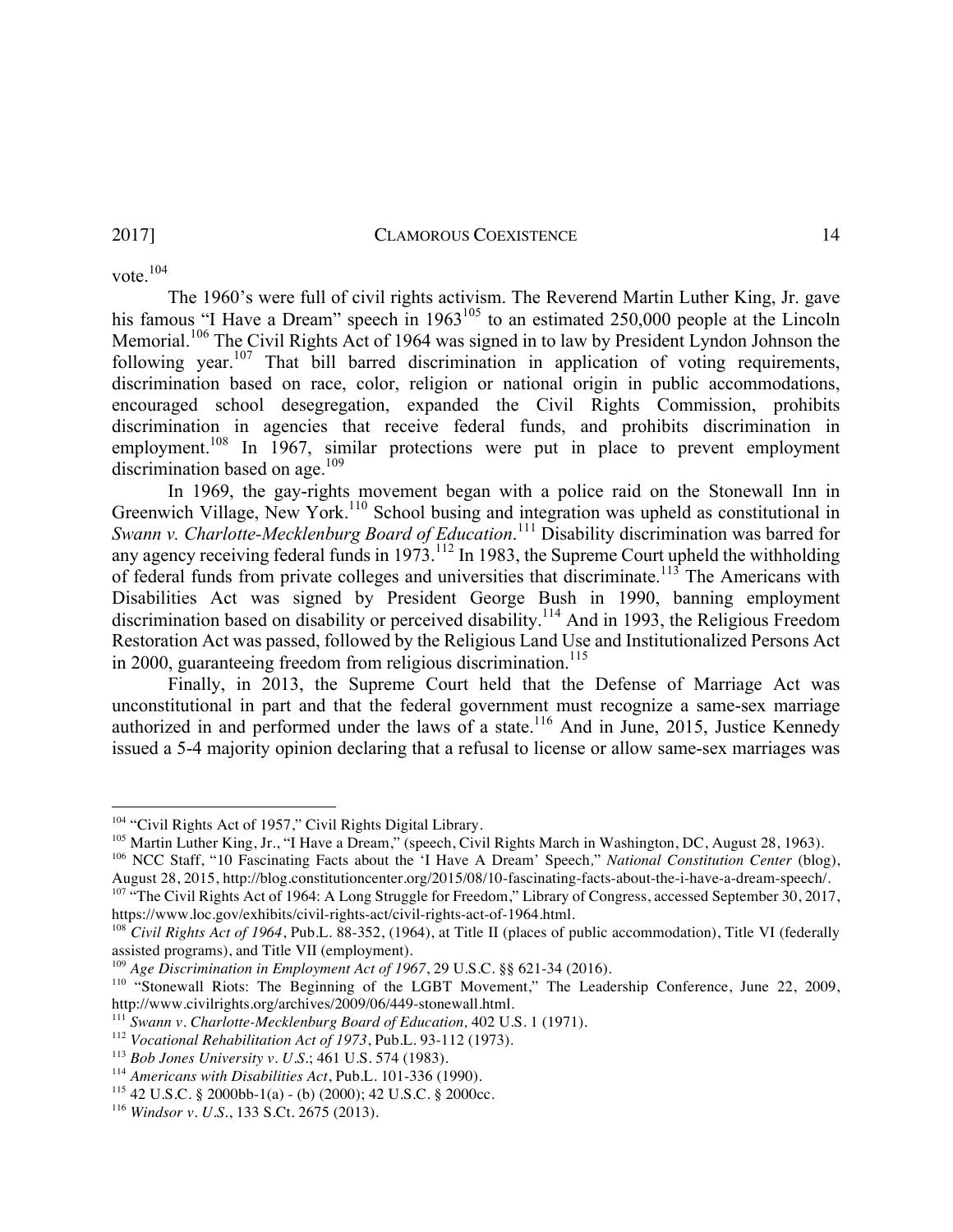unconstitutional.<sup>117</sup>

In addition to federal legislation, several states, and subdivisions of states, have passed civil rights acts.<sup>118</sup> In the context of this paper, it is the conflict between federal and state legislation on religious freedom, and state and local legislation banning discrimination based on sexual orientation that generated the need for the USCCR's report.

# VI. THE REPORT

In September 2016, three years and nine months after the hearings, the United States Commission on Civil Rights submitted its findings and recommendations to President Obama.<sup>119</sup> The report consists of nineteen pages of discussion, followed by two pages of findings and nearly a half-page of recommendations.<sup>120</sup> Rounding out the report are 142 pages of individual statements and rebuttals by the commissioners and 126 pages of written statements and biographies of the experts who testified before the commission.<sup>121</sup> It is clear that there was some disagreement amongst the commissioners, with one commissioner going so far as to say, "I voted in favor of these findings and recommendations only because this report has already been delayed for over three years, and was concerned that a "no" vote from me would be used as an excuse to further delay the report."122 Those disagreements will be discussed later in the paper. First, the commission report outlines seven findings and five recommendations.

A. THE DISCUSSION

After a brief statement that religious freedom has been a fundamental right throughout history, the report moves quickly into all of the limitations and failure of religious freedom claims.<sup>123</sup> After a cursory evaluation of the history of Free Exercise, including language such as, "those seeking religious conduct exemptions under the First Amendment's Free Exercise Clause rarely prevailed,"<sup>124</sup> the report moves to a discussion of how religious claims have succeeded with viewpoint discrimination arguments (one paragraph) but have failed under arguments where viewpoint-neutral regulations negatively impacted the religious groups (nearly three pages).<sup>125</sup> The

<sup>&</sup>lt;sup>117</sup> Obergefell v. Hodges, 576 U.S. \_\_\_\_, 135 S.Ct. 2071 (2015).

<sup>&</sup>lt;sup>118</sup> Dhooge, "Public Accommodation Statutes and Sexual Orientation," 336-45.

<sup>&</sup>lt;sup>119</sup> USCCR, *Peaceful Coexistence*, Letter of Transmittal.<br><sup>120</sup> Ibid.

 $^{121}$  Ibid.

<sup>&</sup>lt;sup>122</sup> USCCR, *Peaceful Coexistence*, 108. Statement of Commissioner Peter Kirsanow.<br><sup>123</sup> Ibid., 5-9.<br><sup>124</sup> Ibid., 6.

<sup>&</sup>lt;sup>125</sup> Ibid., 9-13.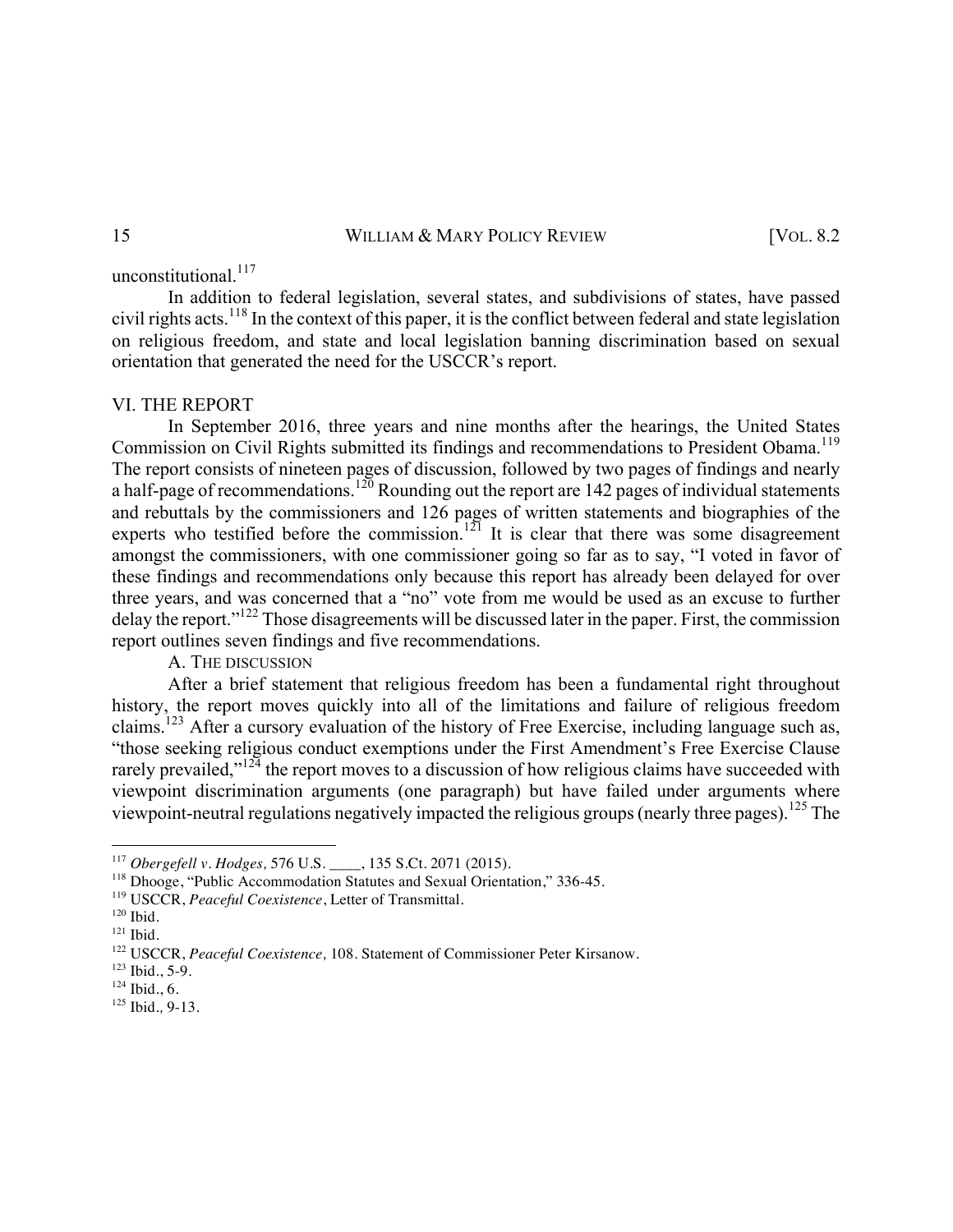report then acknowledges that the ministerial exemption, allowing religious organizations to control their doctrine, control internal affairs, and hire religious instructors (including ministers) without government interference, including regulation that generally apply to all businesses and organizations.<sup>126</sup>

Oddly, the report then jumps to a single paragraph discussing the requirement that businesses accommodate the religious beliefs of employees.<sup>127</sup> In that paragraph, the report discussed a case where an employee wanted a religious accommodation to a viewpoint-neutral employer policy and the employer was required to grant that accommodation.<sup>128</sup> While this section of the report could be used to indicate that antidiscrimination laws (in that case religious discrimination) have been upheld and enforced even in the fact of viewpoint neutral policies, the report does not contextualize the case in that way. The paragraph does not seem to serve any real purpose in the report. Finally, before two sections on the pros and cons of creating religious exemptions to anti-discrimination laws, the report discusses two recent RFRA cases, *Hobby Lobby*  and *Obergefell*.<sup>129</sup> The report correctly noted that *Hobby Lobby* was about the least restrictive means prong of the RFRA test.<sup>130</sup> But rather than addressing the case as a win for religious freedom, or an example of the Supreme Court creating a judicial exemption, the report briefly discusses how "many" saw the result as a diminishment of women's rights, while supporters of the "right of private, for-profit entities to religious exemptions" saw it as a reasonable balance.<sup>131</sup> When discussing *Obergefell*, the report addresses the basis for the finding that same-sex marriage must be recognized across the nation (due process) and notes that Justice Kennedy specifically mentioned the protections for religious organizations to continue to teach their beliefs about marriage. $132$ 

What the discussion significantly lacks is any context. There is no context to the Kennedy quote in *Obergefell* to indicate that it was placed in the report to reinforce that beliefs are protected but that action may not be protected. There is no context in the section on the RFRA to indicate how or why the language of the statute or the Supreme Court interpretations of the statute inform a discussion about religious exemptions. There is no context in the Title VII discussion to indicate how a judicial opinion requiring businesses *without a religious exemption request* to comply with Title VII assists in an analysis of religious exemptions. There is no context to the ministerial exemption discussion to indicate that the report is going to address the impact of antidiscrimination laws on the internal workings of religious organizations. While it may be that the authors of the report were attempting to provide an unbiased discussion of the many issues related to the

<sup>126</sup> Ibid*.,* 13-14. 127 Ibid*.,* 14. 128 Ibid., 14, citing to *EEOC v. Abercrombie and Fitch*, 135 S.Ct. 2028 (2015).

<sup>129</sup> Ibid*.*, 15-17, discussing *Burwell v. Hobby Lobby Stores, Inc*., 134 S.Ct. 2751 (2014) and *Obergefell v. Hodges*, 135 S.Ct. 2584 (2015).<br><sup>130</sup> Ibid., 15-16.

<sup>&</sup>lt;sup>131</sup> Ibid., 16.<br><sup>132</sup> Ibid., 17.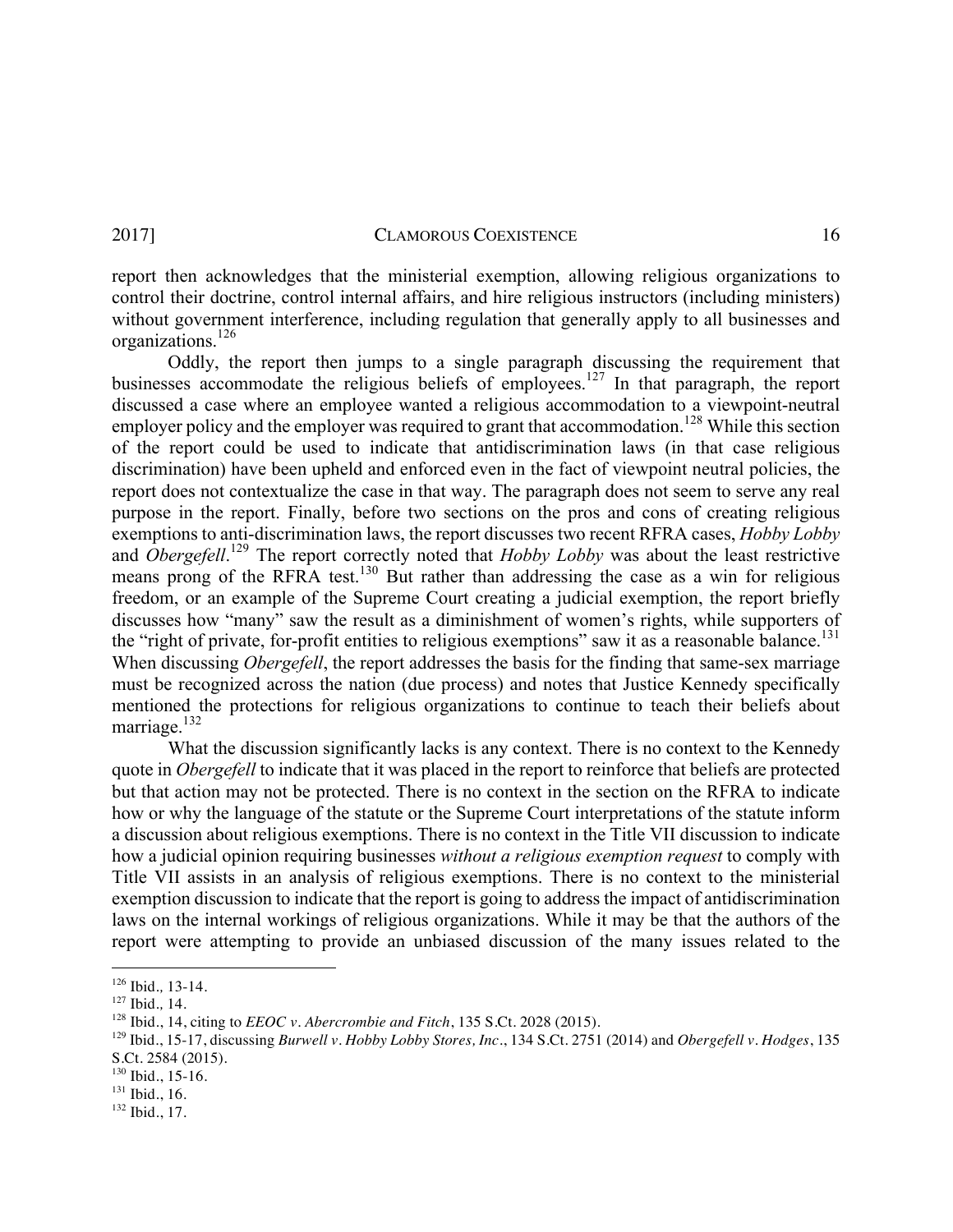questions of religious freedom and antidiscrimination law, the utter lack of context creates only a confusing litany of issues without any structure or organization.

# B. COMMISSION FINDINGS

The report outlines seven findings as the basis of the recommendations. The seven findings can be condensed into four different comments. First, nondiscrimination is a key civil liberty in the United States. Second, any exemptions to nondiscrimination laws based on "race, color, national origin, sex, disability status, sexual orientation, and gender identity<sup>"133</sup> significantly infringe the right to nondiscrimination and should be "weighed carefully and defined narrowly on a fact-specific basis."<sup>134</sup> Third, the commission found that the First Amendment, as interpreted by the Supreme Court, does not excuse a person from complying with laws of general applicability, and that other religious freedom protections (RFRAs) should be narrowly construed and carefully examined before altering civil liberty protections. Fourth, the commission endorsed the statement of one panelist that included such positions as the idea that religious doctrine may change over time, that people should not be subject to the religious beliefs of others, and that religious belief should be protected but discriminatory action should not.<sup>135</sup>

C. COMMISSION RECOMMENDATIONS

Given the framing of the findings, it is not surprising that the five recommendations to the President support narrow construction of exemptions to nondiscrimination laws. Those five recommendations, several of which include commentary or "findings," and some of which are not framed as recommendations at all, are:

- 1. Overly-broad religious exemptions unduly burden nondiscrimination laws and policies. Federal and state courts, lawmakers, and policy-makers at every level must tailor religious exceptions to civil liberties and civil rights protections as narrowly as applicable law requires. $136$
- 2. RFRA protects only religious practitioners' First Amendment free exercise rights, and it does not limit others' freedom from government-imposed religious limitations under the Establishment Clause.<sup>137</sup>
- 3. In the absence of controlling authority to the contrary such as a state-level, RFRAtype statute, the recognition of religious exemptions to nondiscrimination laws and

<sup>133</sup> Ibid*.*, 25, Finding 3. 134 Ibid., Finding 4. 135 Ibid*.*, Finding 7.

<sup>136</sup> Ibid., 26.

<sup>137</sup> Ibid*.*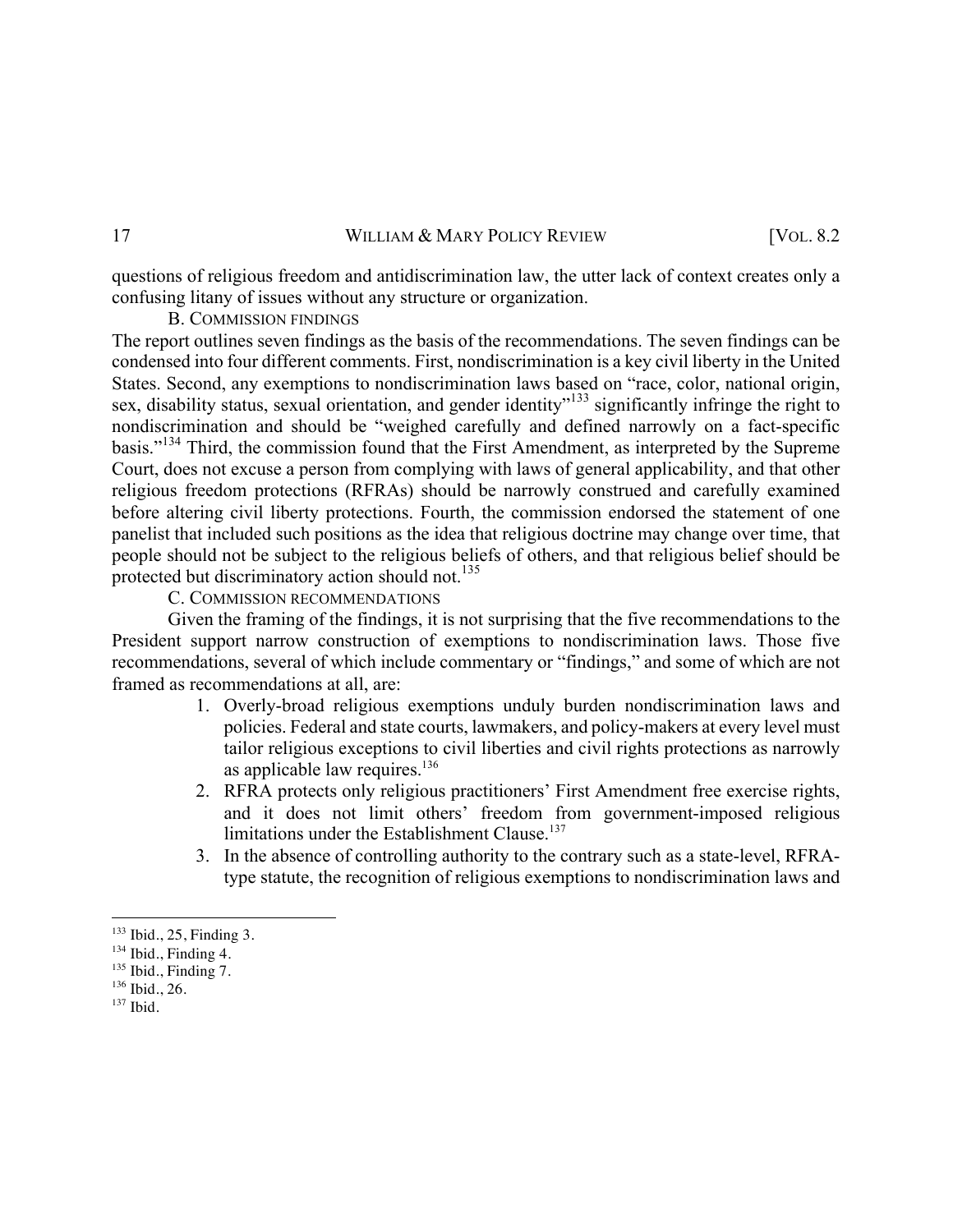policies should be made pursuant to the holdings of *Employment Division v. Smith*,

- which protect religious beliefs rather than conduct.<sup>138</sup> 4. Federal legislation should be considered to clarify that RFRA creates First Amendment Free Exercise Clause rights only for individuals and religious institutions and only to the extent that they do not unduly burden civil liberties and
- civil rights protections against status-based discrimination.<sup>139</sup> 5. States with RFRA-style laws should amend those statutes to clarify that RFRA creates First Amendment Free Exercise Clause rights only for individuals and religious institutions. States with laws modeled after RFRA must guarantee that those statutes do not unduly burden civil liberties and civil rights with status-based discrimination<sup>140</sup>

It is within the context of these five quasi-recommendations that the Commissioners then drafted their individual statements, which were then shared. Each Commissioner had 30 days to draft any response or rebuttals.<sup>141</sup>

D. COMMISSIONERS' STATEMENTS AND REBUTTALS

Chair Castro and Commissioners Heriot, Kirsanow and Narasaki each submitted individual statements about the report and its findings. Commissioners Achtenberg, Kladney, Yaki and Chair Castro also issued a joint statement.<sup>142</sup> It is clear from these statements that four of the commissioners view religious freedom as a threat and a "sword" against nondiscrimination. Two of the commissioners clearly disagree with the joint statement of the four—one disagreeing with the motives given to those seeking religious exemptions, and one disagreeing with the interpretation of the law and principles given by the four. This section reviews the seven different statements and rebuttals briefly.

Chair Castro issued a two-paragraph statement that begins by quoting John Adams who said, "The government of the United States is not, in any sense, founded on the Christian religion."<sup>143</sup> He then essentially declares that religious freedom is another name for Christian dominance and that America needs to stop the tyranny of Christianity.<sup>144</sup> His statement, which was quoted by other Commissioners, as well as by the religious community in response to the report, said, "The phrases 'religious liberty' and 'religious freedom' will stand for nothing except hypocrisy so long as they remain code words for discrimination, intolerance, racism, sexism, homophobia, Islamophobia, Christian supremacy or any form of intolerance."<sup>145</sup>

Commissioner Achtenberg drafted a statement and a rebuttal joined by Chair Castro,

<sup>138</sup> Ibid*.,* 27

<sup>139</sup> Ibid*.*

<sup>&</sup>lt;sup>140</sup> Ibid.<br><sup>141</sup> Ibid., 122. Statement of Commissioner Heriot.

 $142$  Vice Chair Patricia Timmons-Goodson did not issue or join any separate statements.

<sup>143</sup> USCCR, *Peaceful Coexistence*, 29. Statement of Chairman Martin R. Castro.

<sup>144</sup> Ibid*.*

 $^{145}$  Ibid.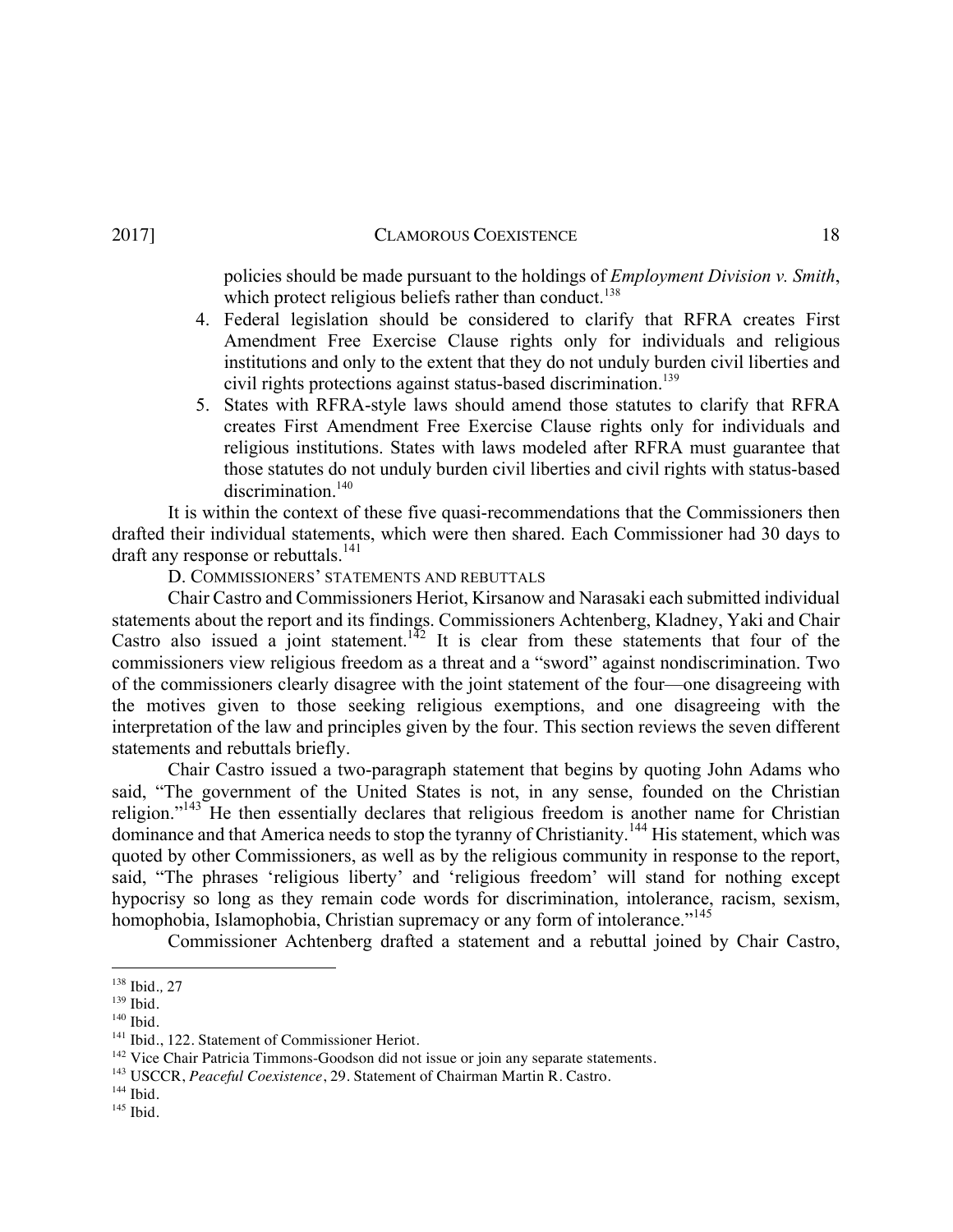Commissioner Kladney, and Commissioner Yaki. In her statements, she highlights six different topics: 1) the preeminence of nondiscrimination laws and the need for narrow, if any, exemptions for religion; 2) religious freedom bills continue to be introduced and are really just threats to civil liberties; 3) religious exemptions to laws are threats to women and reproductive health; 4) RFRA has overgrown its original intent and must be "curtailed"; 5) constant vigilance against religious incursions to civil liberties must always be a top priority;<sup>146</sup> and 6) religious freedom laws are veiled threats to the LGBT community.<sup>147</sup> To her first point, Commissioner Achtenberg essentially states that it is not Christian to discriminate and so the law should not let a minority of misguided Christian zealots create legal discrimination.<sup>148</sup> As part of her second point, Achtenberg points to a proliferation of RFRA type legislation, and First Amendment Defense Acts (which prohibit discriminating against a religious person for acting on their religious beliefs and refusing to participate in same-sex marriages and other similar actions). She points out that many analysis and legal experts on both the liberal and conservative side of the spectrum doubt the constitutionality of these laws  $^{149}$ 

Commissioner Achtenberg points to the "conservative manipulation of RFRA's intent" to argue that religious freedom advocates have broadened the scope of RFRA from protection against discrimination to a "sword" allowing religion to justify discrimination against others.<sup>150</sup> She points to a letter from President George W. Bush's Office of Legal Counsel dated June 29, 2007, that stated RFRA required an exemption to general nondiscrimination laws to a religious organization that had received a federal grant to provide counseling and training services to at-risk youth.<sup>151</sup> The religious organization had a policy of only hiring Christian staff.<sup>152</sup> The Office of Legal Counsel reviewed the situation and found that hiring practices by this organization were a form of religious exercise that were protected by RFRA.<sup>153</sup> Achtenberg cites to several agencies that have called for the reconsideration of the interpretation as set forth in that letter and urges the

<sup>&</sup>lt;sup>146</sup> Ibid., 30. Statement of Commissioners Achtenberg, Castro, Kladney, and Yaki.<br><sup>147</sup> Ibid., 155-65. Rebuttal of Commissioners Achtenberg, Castro, Kladney, Narasaki, and Yaki.<br><sup>148</sup> Ibid., 30-32.

<sup>&</sup>lt;sup>149</sup> Ibid., 33.<br><sup>150</sup> Ibid., 38.<br><sup>151</sup> U.S. Department of Justice, Office of Legal Counsel, *Application of the Religious Freedom Restoration Act to the Award of a Grant Pursuant to the Juvenile Justice and Delinquency Prevention Act*, by John P. Elwood, Opinions of the Office of Legal Counsel (Washington, DC, June 29, 2007), pp. 162-63, https://www.justice.gov/sites/default/files/olc/opinions/attachments/2015/ 06/01/op-olc-v031-p0162.pdf. 152 Ibid*.*, 163.

<sup>153</sup> Ibid*.*, 169.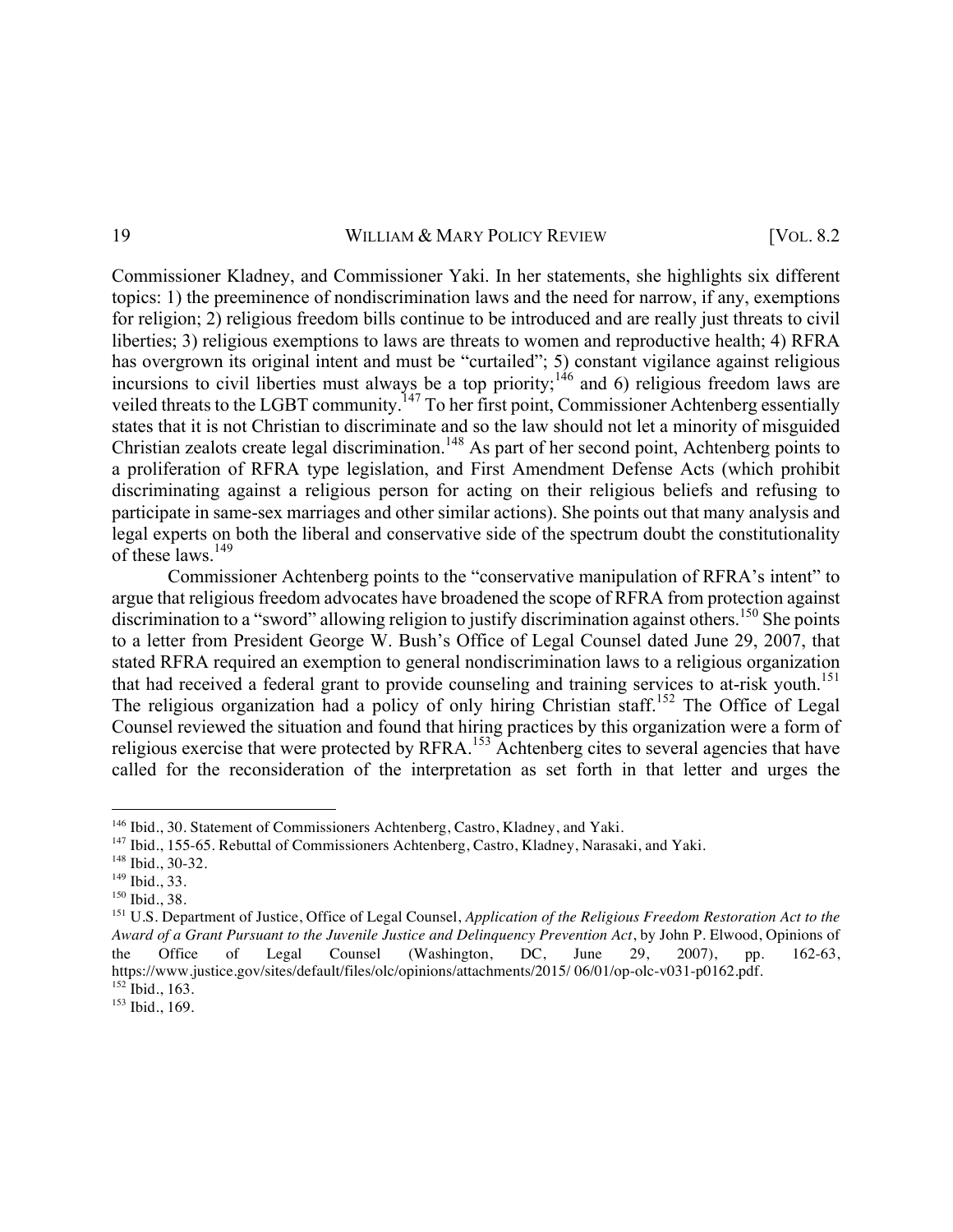government to rescind that interpretation.<sup>154</sup>

Commissioner Narasaki's statement shows that she understands the real conflict between declaring religious freedom superior to civil liberties and declaring nondiscrimination laws superior to religious freedom. She recognizes that there is a population of people who would like to use religion to justify discrimination.<sup>155</sup> She recognizes that the constitutionally guaranteed freedoms are not absolute and that a reasonable society must look at limits.156 Narasaki finishes her statement by again acknowledging that both religious freedom and freedom from discrimination are essential rights in our society and that we must be careful in approving discrimination or reduction of either right.<sup>157</sup> Unfortunately, she does not offer any plan, scheme, or guidance as to how this can be done.

In opposition to Chair Castro and Commissioner Achtenberg's statements, Commissioner Kirsanow begins his discussion by attacking the underlying philosophies of the report. He begins with the assertion that, other than racial nondiscrimination issues found in the 13<sup>th</sup>, 14<sup>th</sup>, and  $15<sup>th</sup>$ Amendments to the Constitution, the conflict between religious freedom and nondiscrimination is a conflict between a constitutionally protected freedom (religion) and statutory protections (nondiscrimination).<sup>158</sup> He attempts to view the issue from several perspectives: 1) should businesses have to serve someone if that potential client's sexual orientation causes a religious conflict?; 2) should religions be granted exemptions from laws of general applicability?; and 3) should that law adopt a worldview that is generated by individual belief in right and wrong or a worldview that there is an external source of standards (that is, religion)?<sup>159</sup> Kirsanow analyzes the position of the secularists—those who believe that religion should not be a part of the government, and the position of the providentialists—those who believe that the government and religion legitimately interact in some arenas (the name of God on money, prayers at public meetings, etc.). According to Commissioner Kirsanow, both perspectives have become more since the founding of the nation and have come to the point where they no longer recognize the validity of the other position.<sup>160</sup> He argues that the secularist perspective, which is a religion of its own in a way, has become so predominant in society today that religion has been downgraded to an afterthought, or even a prohibited subject.<sup>161</sup> Kirsanow continues his lengthy (73-page) statement discussing how

<sup>&</sup>lt;u> 1989 - Johann Barn, mars ann an t-Amhain an t-Amhain an t-Amhain an t-Amhain an t-Amhain an t-Amhain an t-Amh</u> <sup>154</sup> USCCR, *Peaceful Coexistence*, 39. 155 Ibid*.,* 41. 156 Ibid*.*

<sup>&</sup>lt;sup>157</sup> Ibid.<br><sup>158</sup> Ibid., 42.

<sup>&</sup>lt;sup>159</sup> Ibid., 43-45.<br><sup>160</sup> Ibid., 45-46.

<sup>&</sup>lt;sup>161</sup> USCCR, Peaceful Coexistence, 48. Kirsanow points to marriage as an example. He notes that a religious adherent may regard it as common sense that marriage is between a man and a woman because it is so stated in the scriptures and because a primary purpose of marriage is to procreate. A secularist may regard it as common sense that marriage is between two people who love each other and will take care of each other. According to Kirsanow, only the secularist's common sense is considered valid in the legal system today.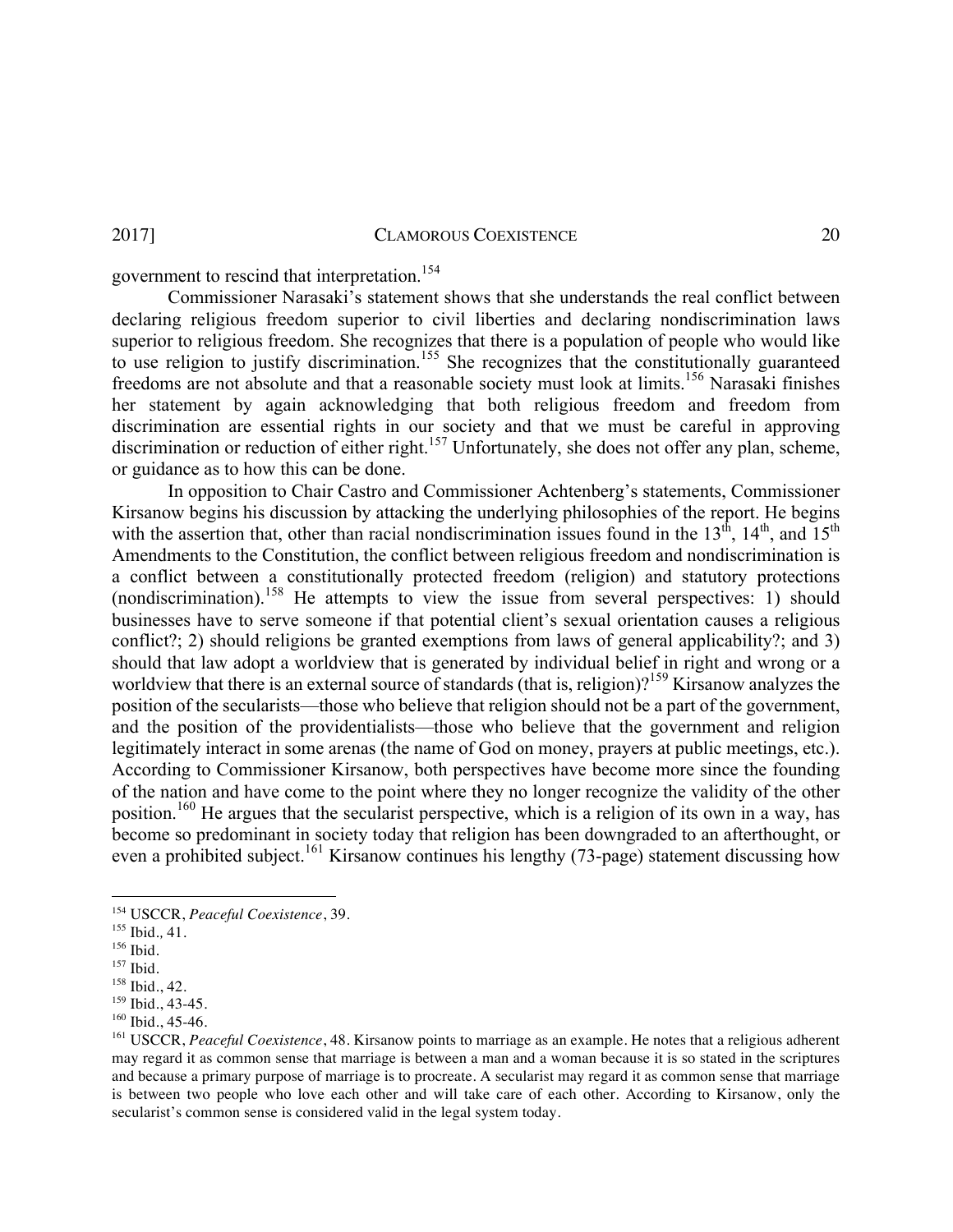the courts have either adopted (or not) the secularist perspective in their opinions in a number of areas: employment, same-sex marriage, the Obamacare contraception mandate, and Christian student organizations.<sup>162</sup> He then circles back to his opening statement to argue why constitutionally protected religious liberty should take precedence over statutorily protected rights against discrimination.<sup>163</sup> He closes his argument that the conflict only exists because the government has gotten too big and has legislated too much.<sup>164</sup>

Kirsanow then turns to the recommendations and findings of the report. His disagreement with them is clear when he states, "I voted in favor of these findings and recommendations only because this report has already been delayed for over three years, and was concerned that a "no" vote from me would be used as an excuse to further delay the report."165 In fact, Kirsanow finds the wording of the findings and recommendations to be so unclear that he states they are meaningless.<sup>166</sup> He closes by arguing one final time that secular intolerance of religion is unacceptable and should not be promoted by the Commission.

In response to the statements of Chair Castro and Commissioner Achtenberg, Kirsanow states, "Responding to all the errors, misstatements, and mischaracterizations in my colleagues' statements would require the wholesale destruction of an entire forest in violation of the Paperwork Reduction Act. I will therefore only address two points."167 He then addresses Chair Castro's direct attack on Christianity as a justification for slavery by pointing out that slavery was unfortunate but not a uniquely Christian phenomenon in history and, in fact, the remarkable aspect of American slavery is that Christianity was the underlying philosophy that brought about the end of slavery.<sup>168</sup> His second point was to Commissioner Achtenberg, who had quoted in a footnote that the religious objections to same-sex marriage will go down in history as no more legitimate as prior objections to interracial intimacy or racial integration.<sup>169</sup> To this, he replied that the importance of religious freedom is to fight against the thought conformity that Achtenberg promotes by stating that

 

<sup>162</sup> Ibid*.*, 52-97. 163 Ibid*.*, 105-07. 164 Ibid*.,* 107-08.

<sup>&</sup>lt;sup>166</sup> Ibid., 109-11. "This recommendation is so muddled that it is almost impossible to make heads or tails of it." "I am not sure what this recommendation means…" "These parallel recommendations would be nonsensical if they were not so dangerous."<br><sup>167</sup> Ibid..167.

<sup>&</sup>lt;sup>168</sup> Ibid., 168.<br><sup>169</sup> Ibid., 169, citing to Achtenberg's statement at footnote 35.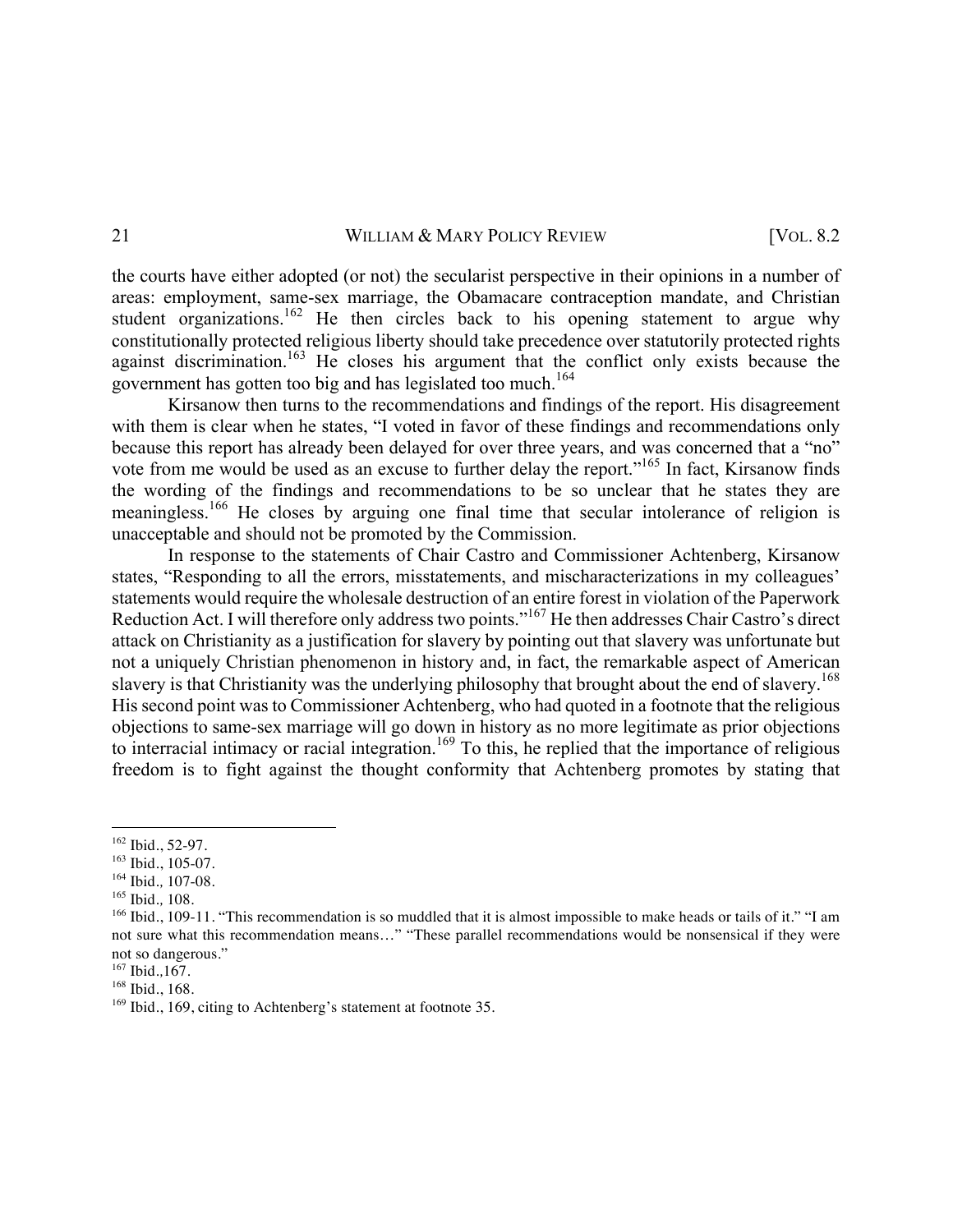religions will bend to the better judgment of the secularists.<sup>170</sup>

Commissioner Heriot, a law professor by trade, bases her statement on the premise that the conflict is a result of government overreaching and legislating in areas that create the conflict.<sup>171</sup> Like Commissioner Kirsanow, she finds the recommendations and findings to be vague and unhelpful.<sup>172</sup> She states, "I wish the Commission had refrained from attaching these findings and recommendations. They were adopted without sufficient reflection and without sufficient appreciation for the complexities of the issues that are presented."<sup>173</sup> In her critique of the statements of the other commissioners, Commissioner Heriot essentially dismisses Chair Castro and Commissioner Achtenberg as advocates of nondiscrimination who do not give serious thought the conflict or the underlying issues in the conflict, but merely fight for their position as the only right position.<sup>174</sup> She states, "I don't think it helps for my colleagues to insist that this is not really an issue of religious freedom. It is always tempting to view one's ideological adversaries as simply scoundrels or hypocrites. Those with political clout can feel good about just mowing those who disagree with them down. It's so much easier than beginning the slow and meticulous process of engagement. But the right thing to do is often the more difficult thing to do."175 And, "Reasonable people may disagree both on how extensive anti-discrimination laws should be and how far protections of religious liberty should go. They may draw distinctions between cases that involve race, cases that involve sex and cases that involve sexual orientation. They may draw distinctions between public and private conduct or between the conduct of monopoly services and services, like the Indiana bakery case (and the similar case in Oregon) where alternatives exist for those seeking services. But when opponents of these laws shriek that the other side's true intent is only 'cloaked as "religious freedom"' and that the other side's real project is to 'eviscerate' antidiscrimination laws, they are being unfair and unreasonable."<sup>176</sup>

Understandably, as the report was issued, organizations and individuals also had concerns with some of the commissioners' statements.

# VII. THE RESPONSE FROM RELIGIOUS ORGANIZATIONS AND OTHERS

Shortly after the report was disseminated, seventeen religious leaders and religious freedom advocates sent a brief letter to President Obama, Senator Orrin Hatch, and Speaker of the House of Representatives Paul Ryan about the report.<sup>177</sup> The letter acknowledges that reasonable

<sup>&</sup>lt;sup>170</sup> Ibid., 170.<br><sup>171</sup> Ibid., 115.

<sup>&</sup>lt;sup>172</sup> Ibid., 116-17.<br><sup>173</sup> Ibid., 121.<br><sup>174</sup> Ibid., 122-35.<br><sup>176</sup> Ibid., 136.<br><sup>176</sup> Ibid., 137.<br><sup>176</sup> Ibid., 137. Congressman Paul Ryan, Oct. 7, 2016, http://www.usccb.org/issues-and-action/religious-liberty/upload/Letter-to-President-Senator-Hatch-Speaker-Ryan-FINAL-dated-October-7.pdf.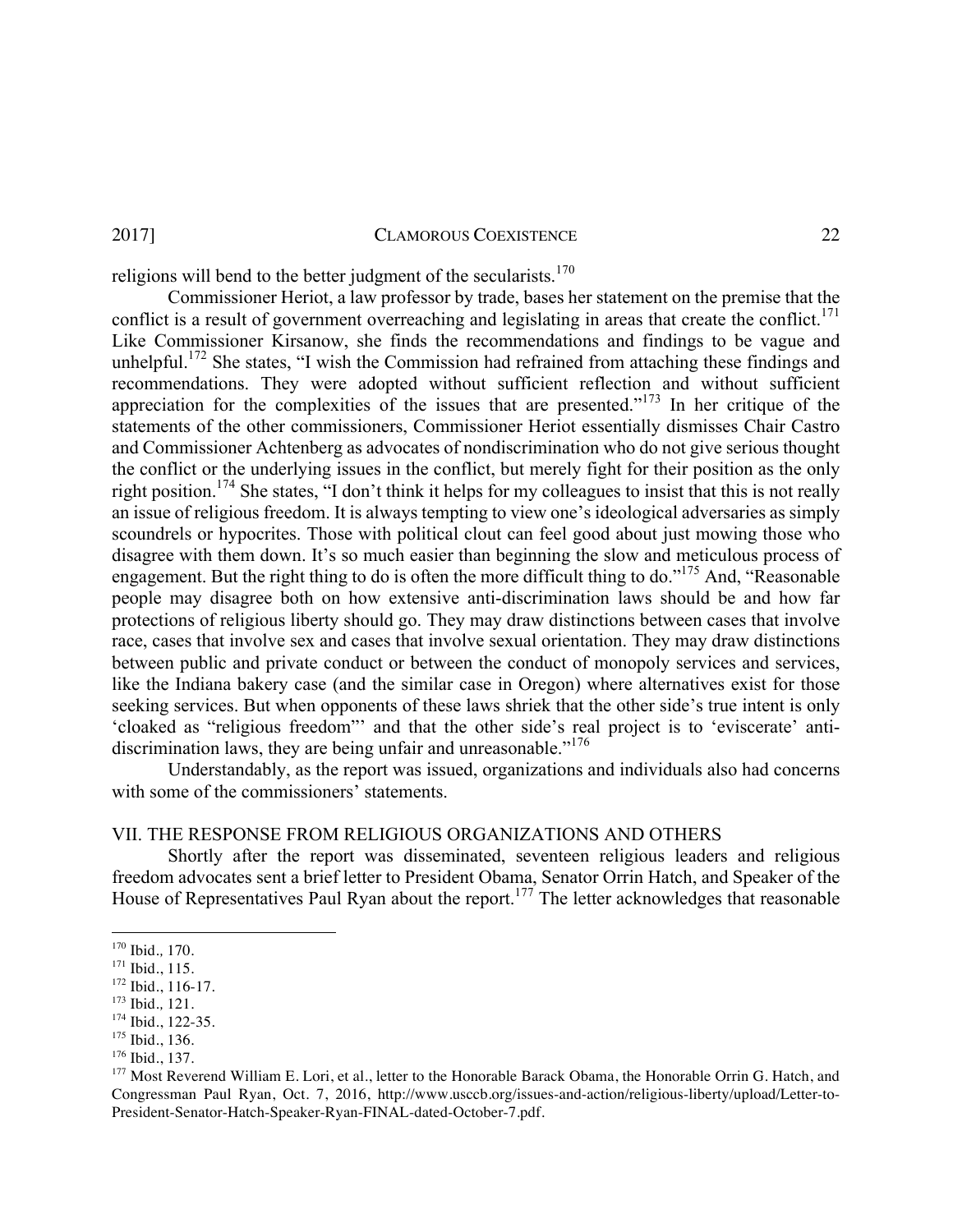minds may differ over the relationship between religious freedom and nondiscrimination laws, but castigates the report for labeling religious adherents as bigots and dismissing them "from the political life of our nation for holding" religious views.<sup>178</sup> The letter, signed by leaders in the Catholic, Latter-day Saint, Baptist, Evangelical, and African Episcopal denominations, and the Orthodox Jewish faith, as well as leaders of religious policy groups and interfaith organizations, encourages the President, Speaker of the House and Senator Hatch to publicly renounce the sections of the report that declare "religious liberty" and "religious freedom" to be code words or pretext for discrimination.<sup>179</sup> The signers also encourage open dialogue and a "robust and respectful" debate over issues instead of "hateful rhetoric" and demonization of the beliefs or positions of others.<sup>180</sup>

Other responses include a blog post from Professor Marc O. DeGirolami, Associate Director for the Center for Law and Religion at St. John's University School of Law.<sup>181</sup> Professor DeGirolami's post, dated September 27, 2016, is titled "An Awful Report by the USCCR" and is highly critical of the language used by the Commission.<sup>182</sup> In particular, he states that language in the Commission's first finding, that nondiscrimination policies "are of preeminent importance,"<sup>183</sup> is very quickly shown to mean preeminent over religious freedom.<sup>184</sup> He points to other language in the report to demonstrate that the commission report was biased and clearly intended to lower the importance of religious freedom.<sup>185</sup>

Emma Green, reporter for The Atlantic magazine wrote that even after years of work and pages of testimony, "[l]egal scholars have no idea how to resolve the government's conflicting obligations to allow free religious exercise and protect minority groups from discrimination."<sup>186</sup> And the Canada Free Press ran the headline, "U.S. Commission on Civil Rights Chairman Attacks

<sup>&</sup>lt;u> 1989 - Johann Barn, mars ann an t-Amhain an t-Amhain an t-Amhain an t-Amhain an t-Amhain an t-Amhain an t-Amh</u> <sup>178</sup> Ibid*.*

<sup>179</sup> Ibid*.*

<sup>180</sup> Ibid*.*

<sup>&</sup>lt;sup>181</sup> "Faculty Profile: Marc O. DeGirolami," St. John's University School of Law, accessed October 1, 2017, http://www.stjohns.edu/academics/bio/marc-o-degirolami.

<sup>&</sup>lt;sup>182</sup> Marc DeGirolami, "An Awful Report by the USCCR," *Law and Religion Forum (blog)*. September 27, 2016, https://lawandreligionforum.org/2016/09/27/an-awful-report-by-the-usccr/. 183 Ibid*.*

<sup>184</sup> Ibid*.*

<sup>185</sup> Ibid*.*

<sup>186</sup> Emma Green, "Even the Government's Smartest Lawyers Can't Figure Out Religious Liberty." *The Atlantic,*  September 14, 2016.https://www.theatlantic.com/politics/archive/2016/09/us-commission-civil-rights-religiousliberty-report/499874/.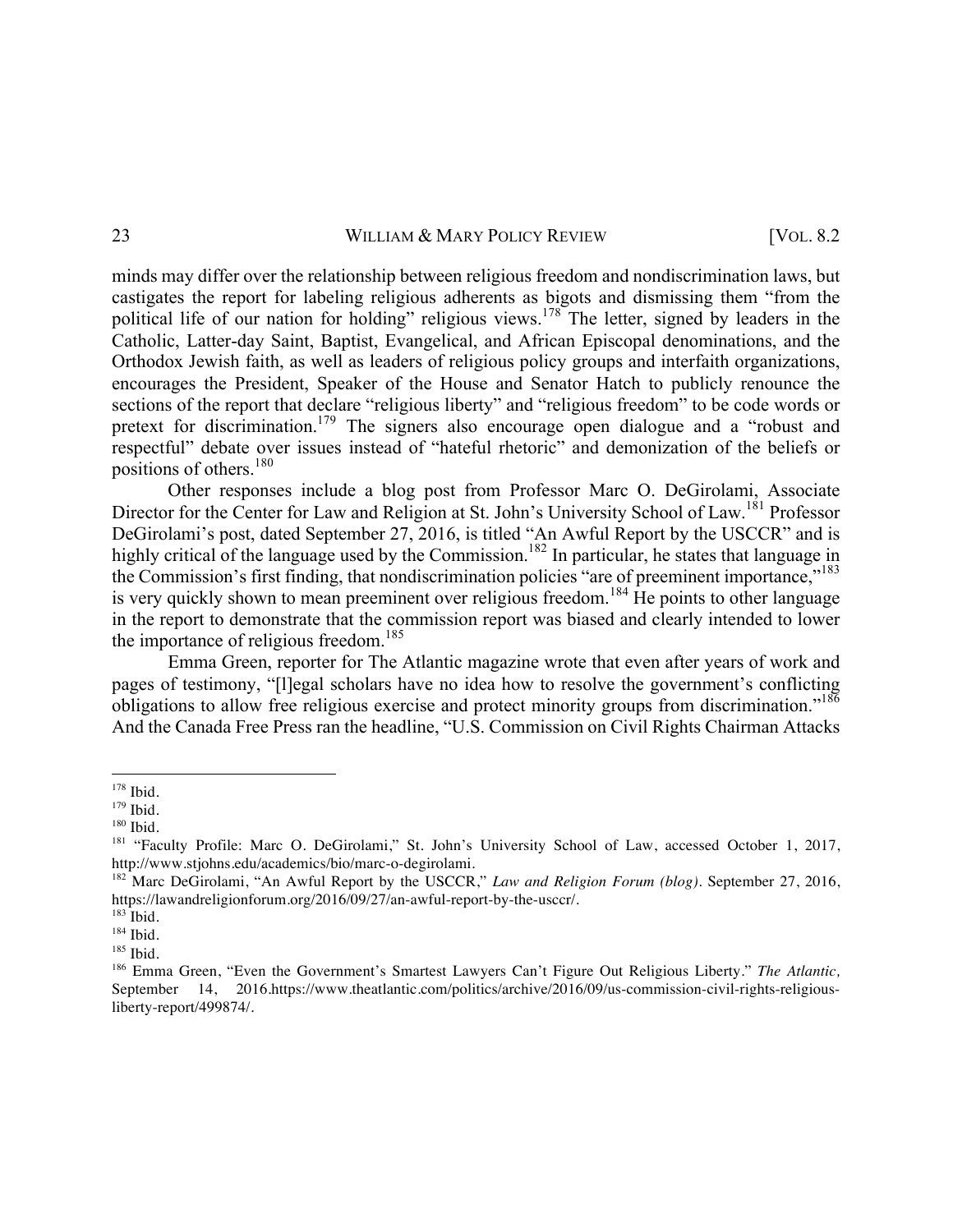# Religious Freedom."<sup>187</sup>

It is clear that the report does not resolve any of the conflicting issues. It is also clear from reading the report and the responses that the report did not adequately represent the many different perspectives on the issue, nor the potential options for resolving conflict.

# VIII. THE FLAWS WITH THE REPORT AND A BETTER APPROACH

It is clear from the commissioners' disagreement and the responses from the religious organizations that the report was controversial. Given that the charge of the Commission is to "inform the development of national civil rights policy and enhance enforcement of federal civil rights laws" including laws protecting freedom of religion and nondiscrimination principles, the Commission was in a difficult situation trying to reconcile two apparently conflicting civil liberties.<sup>188</sup> But this is not unusual—government officials often have to reconcile conflicting perspectives, give priority to one legal point over another, and make difficult policy decisions. What is disturbing about this report is the overarching sense that the report was biased toward one civil liberty (same-sex marriage) and against another (religion). According to pundits, the commission did not give fair consideration to both sides of the argument. In a society that is increasingly discourteous and where civil discourse is increasingly rare, it is important for those in positions of authority to model such democratic and critical thinking skills.

The sense that the report is not a critical analysis of the different civil liberties is a function of the language used, but also may be in part due to the structure of the report. Structurally, the report seems to focus on the exemption issue just before the findings and recommendations, but the general discussion in the report seems broader and unfocused. In addition, the proliferation of individual statements, though the report was passed unanimously, adds complexity to the report. Instead of a typical appellate judicial opinion where judges work with majority and dissenting opinions, supplemented by concurrences, this report is set forth as the statement of the committee with a number of different individual statements that contradict the report. It is complicated and difficult to really determine which commissioners agree with the report and which do not. At times, it appears that no single commissioner agrees with the report as written. And so the diverse group of people serving as Commissioners had diverse approaches to the topic and issued a wandering and unclear report.

A. CONCERNS WITH THE REPORT

The main body of the report, itself only 23 pages long (including the Executive Summary), is essentially a report on the legal history of religion in America.<sup>189</sup> There is very little discussion

<sup>187</sup> Liberty Counsel, "U.S. Commission on Civil Rights Chairman Attacks Religious Freedom." *The Canada Free Press,* September 15, 2016, http://canadafreepress.com/article/u.s.-commission-on-civil-rights-chairman-attacksreligious-freedom.<br><sup>188</sup> USCCR, "Mission."

<sup>189</sup> USCCR, *Peaceful Coexistence.*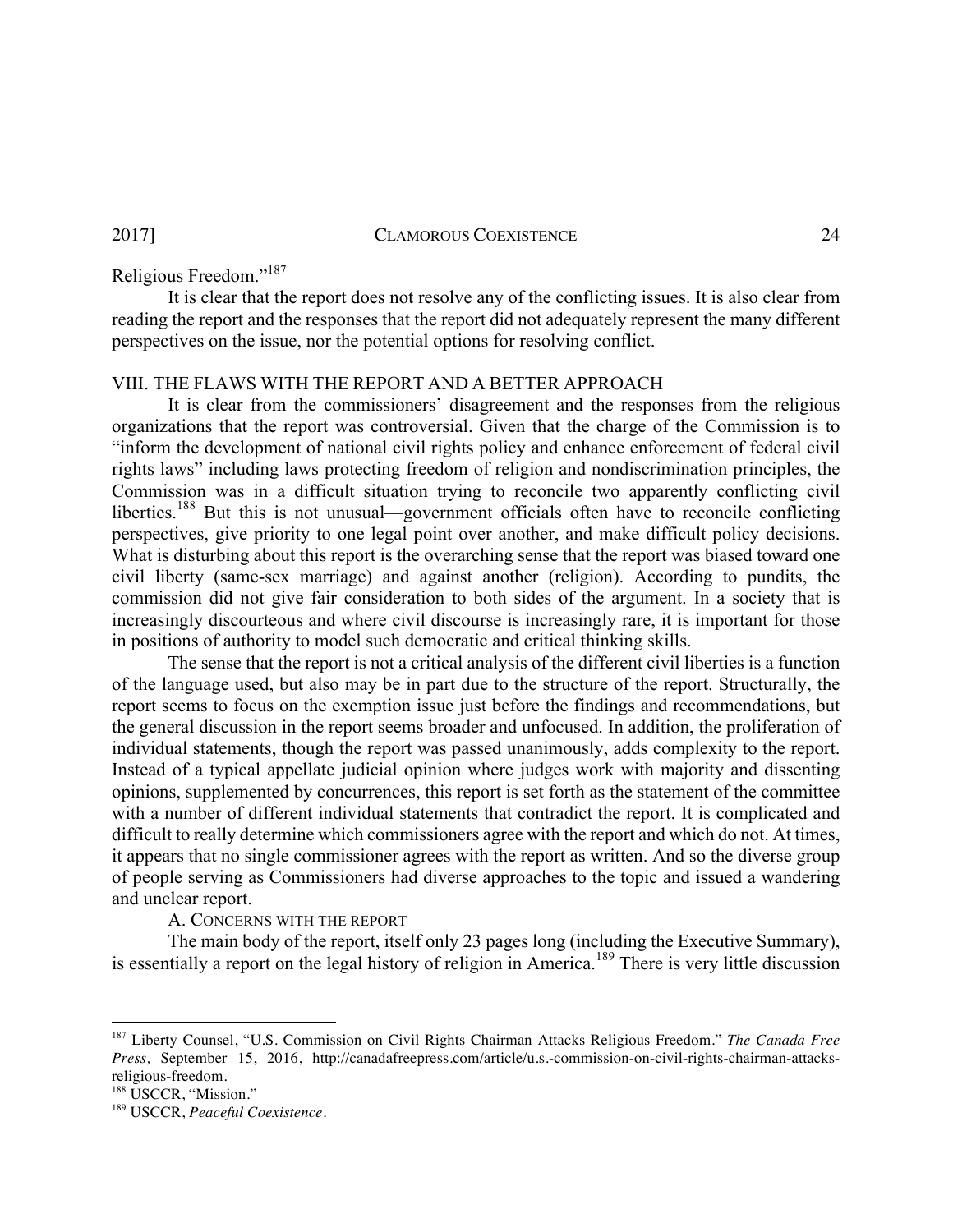about the principles of civil rights or antidiscrimination.<sup>190</sup> Essentially, the report, which notably does not mention religion in the title, is set up to demonstrate that religious freedom has been limited over time by courts to allow this Commission to issue recommendations that support limits on religious freedom.

In the transmittal letter to President Obama, the Commission does state, "The report examined the balance struck by federal courts, foremost among them the U.S. Supreme Court, in adjudicating claims for religious exemptions from otherwise applicable nondiscrimination law."<sup>191</sup> In its executive summary, the Commission frames the issue as investigating "the scope of constitutional and statutory guarantees of free exercise of religion" with a goal of "how best to reconcile the conflict which in certain cases may exist between those seeking to practice religious faith and those seeking compliance with or protection of nondiscrimination laws."<sup>192</sup> While this has been an argument in lawsuits against religious business owners, to address the issue in that form necessarily starts from an adversarial position.

The approach of the report was to analyze and make recommendations about the boundaries of religious freedom under the Constitution and federal statutes.<sup>193</sup> The balance that the Commission was seeking to understand was described as "a concern" when religious organizations claim the freedom to choose leaders or employees based on religious beliefs even when that might violate non-discrimination principles, or when religious individuals wish to adhere to religious principles even if that would violate otherwise applicable laws.<sup>194</sup> The mere framing of the issue slants the discussion. Why not describe the investigation as seeking a balance where society's desire to protect classifications of people in secular arenas like housing, staterecognized marriage, and employment create conflict with longstanding religious doctrines?

From this very early stage, the report became about where religious freedom can and should start or end without consideration to the nature, wording or parameters of the nondiscrimination statutes. It was not about a balance between two civil rights, but about which right should be subjugated to the other. There is no exploration of the possible reason for the conflict—in this case predominantly about same-sex marriage—and whether the "conflict" could be resolved in a way other than subjugating one right to the other.

After a discussion of the history of freedom of religion (though the lenses of the

<sup>190</sup> Ibid*.*

<sup>191</sup> Ibid*.,* Letter of Transmittal. 192 Ibid*.,* 1.

<sup>193</sup> Ibid*.,*1, 26-27

<sup>194</sup> Ibid*.*, 1.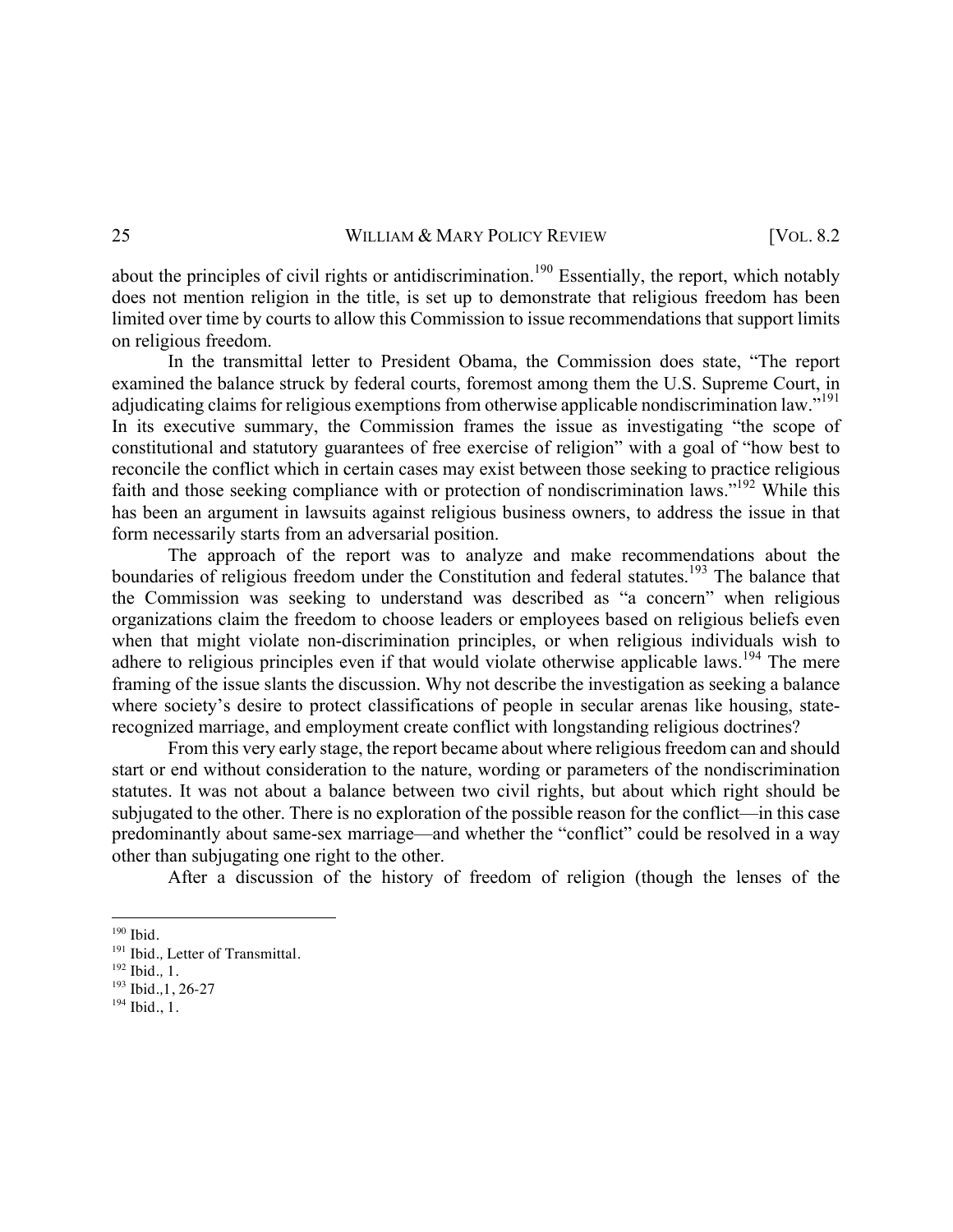Constitution, religious freedom statutes, and free speech principles), the report moves into a section labeled, "Pros and Cons as Seen By Legal Scholars."<sup>195</sup> In essence, this section pits the arguments for and against religious exemptions from nondiscrimination laws. It starts with the premise that the only solution to the conflicts that have arisen is to either 1) allow religious freedom priority over nondiscrimination laws with exemptions for religious adherents from those laws; or 2) to prioritize nondiscrimination laws over religious beliefs and declare no exemptions exist.<sup>196</sup> Given the legal positions of the bakers, photographers and others, this is not a surprising dichotomy, but is a narrow approach to what is a complex and multifaceted problem.

In its further discussion, the Commission spends several pages discussing the expansions and contractions of religious freedom protections at the federal level with no real discussion about the history of civil liberties in other areas, with the exception of a few paragraphs dedicated to the *Obergefell* decision.<sup>197</sup>

Because the Commission is an advisory commission, nothing in the report is binding on any political or governmental body. As such, the report, which includes the individual statements of the commissioners, can be read as a whole to get a deeper sense of the position of the members. In doing this, the commissioners' statements only magnify the concerns from the official report. Chairman Castro said, "The phrases "religious liberty" and "religious freedom" will stand for nothing except hypocrisy so long as they remain code words for discrimination, intolerance, racism, sexism, homophobia, Islamophobia, Christian supremacy or any form of intolerance."<sup>198</sup> His statement reads as an attack on religion, which may have set the tone for the report. This does not indicate a desire to resolve any conflict or to thoughtfully evaluate the conflict—it merely indicates a bias against religion. That being said, he did join Commissioner Achtenberg's statement which clearly acknowledges that the conflicts that have arisen are not a total conflict between all religions and all other groups seeking protection from discrimination.<sup>199</sup> That statement acknowledges that there are several Christian denominations holding the belief that religious freedom should be inclusive and should support the expansion of rights and freedoms of others.<sup>200</sup>

Even though Commissioner Achtenberg recognizes that not all religion is engaging in discriminatory conduct or is evil in its intention, she goes on to label religious freedom bills as anti-LGBT bills, pro-discrimination laws, and licenses to discriminate.<sup>201</sup> Commissioner Kirsanow, who ultimately determines that religious freedom is the more "important" of the two rights at issue in the report, begins his analysis with an acknowledgement that the differing views on the issue are deeply held and difficult to reconcile.<sup>202</sup> It is this approach that should have set the

<sup>&</sup>lt;sup>195</sup> Ibid., 17.<br><sup>196</sup> Ibid., 18, 20-21.

 $^{197}$  Ibid., 5-17.<br> $^{198}$  Ibid., 29.

<sup>&</sup>lt;sup>199</sup> Ibid., 31.<br><sup>200</sup> Ibid., 31-32, citing to the United Church of Christ and Martin Luther King, Jr.<br><sup>201</sup> Ibid., 32-33, 35, 37, 39.

<sup>202</sup> Ibid., 42.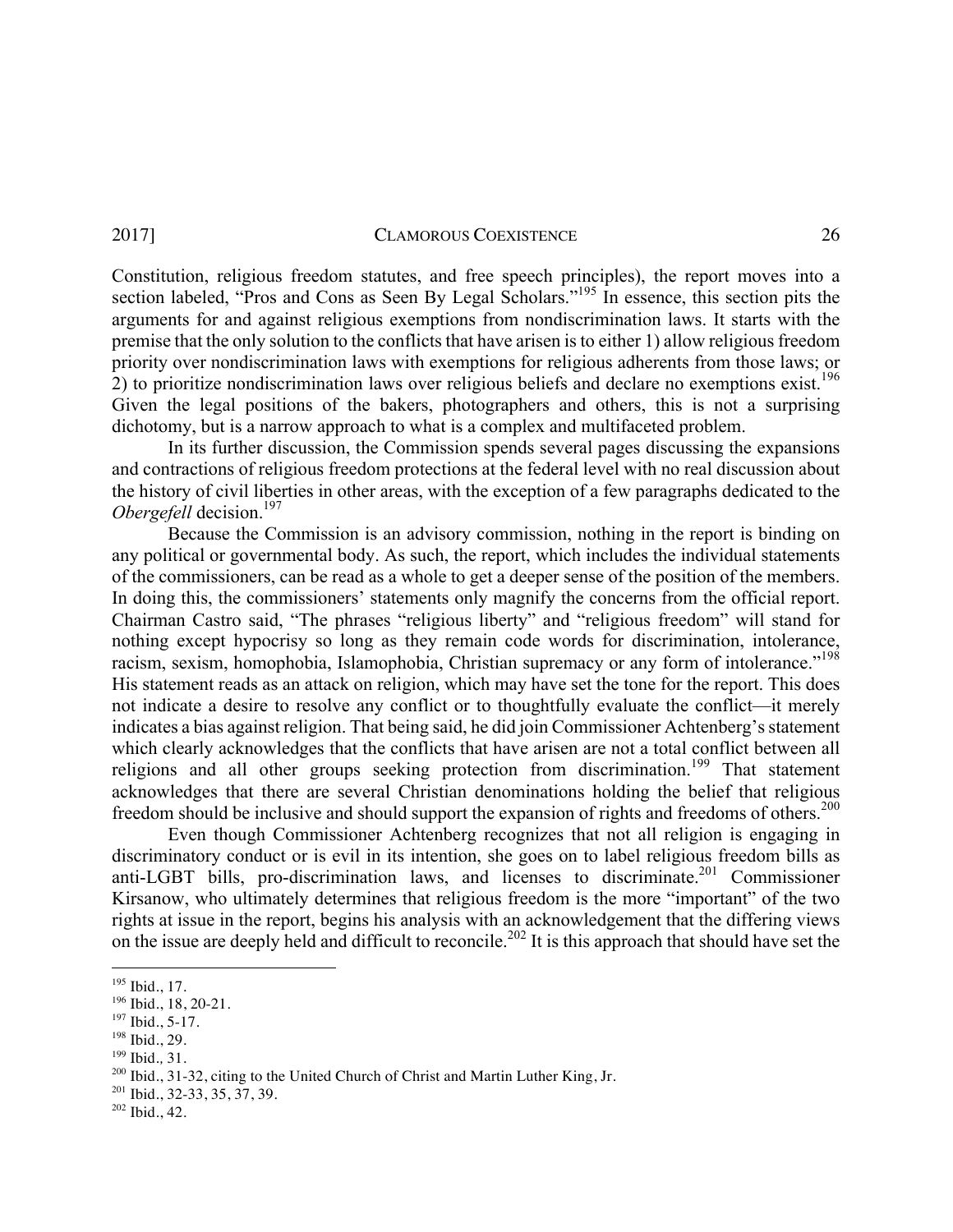stage for the Commission's report—a report that would have taken a thoughtful approach to a difficult issue.

B. A BETTER APPROACH

While it is possible, and I believe likely, that most of the Commissioners spent significant time and energy contemplating issues of religion, antidiscrimination, and how to expand antidiscrimination principles without infringing on religious freedoms, the final report does not seem to be the result of a thoughtful or deliberative process. The organization of the report, and the contextualization of the issues is weak and does not lead the reader to any logical conclusion, let alone the conclusion reached by the Commission. The Commission would have had a stronger report had it been well organized and more analytical and thoughtful. And while the Commission does not promulgate law, it does advise the Congress and President on civil rights issues. In order to properly advise, the Commission must be mindful of all aspects of its mission and charge. In order to maintain its credibility with the political bodies, it must demonstrate critical thinking and thoughtful analysis, not a clear bias toward one result. Just as judges review both arguments before deciding a case, the Commission should have done a more thoughtful and balanced review of both arguments before issuing their advice.

The remainder of this section will look at how the report could have been structured and written to be a more thoughtful document.

Instead of a broad-brush approach that characterizes religious adherents as prodiscrimination, the Commission should have taken a more thoughtful approach to defining the conflict in the first place. If the goal of the Commission truly was to attempt to reconcile nondiscrimination principles with civil liberties, the Commission should have started by analyzing the conflicts. For example, the Commission could have more clearly articulated what prompted (or the issues that legitimately should have prompted) the discussion. These should have been articulated as:

- 1. Several recent lawsuits have been filed where religious adherents refused services to same-sex couples because providing those services would violate their religious beliefs about the nature of marriage. They do not want to be forced to participate in a ceremony or religious rite that they find offensive to their religious beliefs. The same-sex couples have sought legal redress because they believe that discrimination based on sexual orientation is invidious and nondiscrimination laws should not be subordinated to religious beliefs.
- 2. With the Supreme Court's opinion that it is unconstitutional for states or localities to deny marriage licenses to same-sex couples, some religious organizations have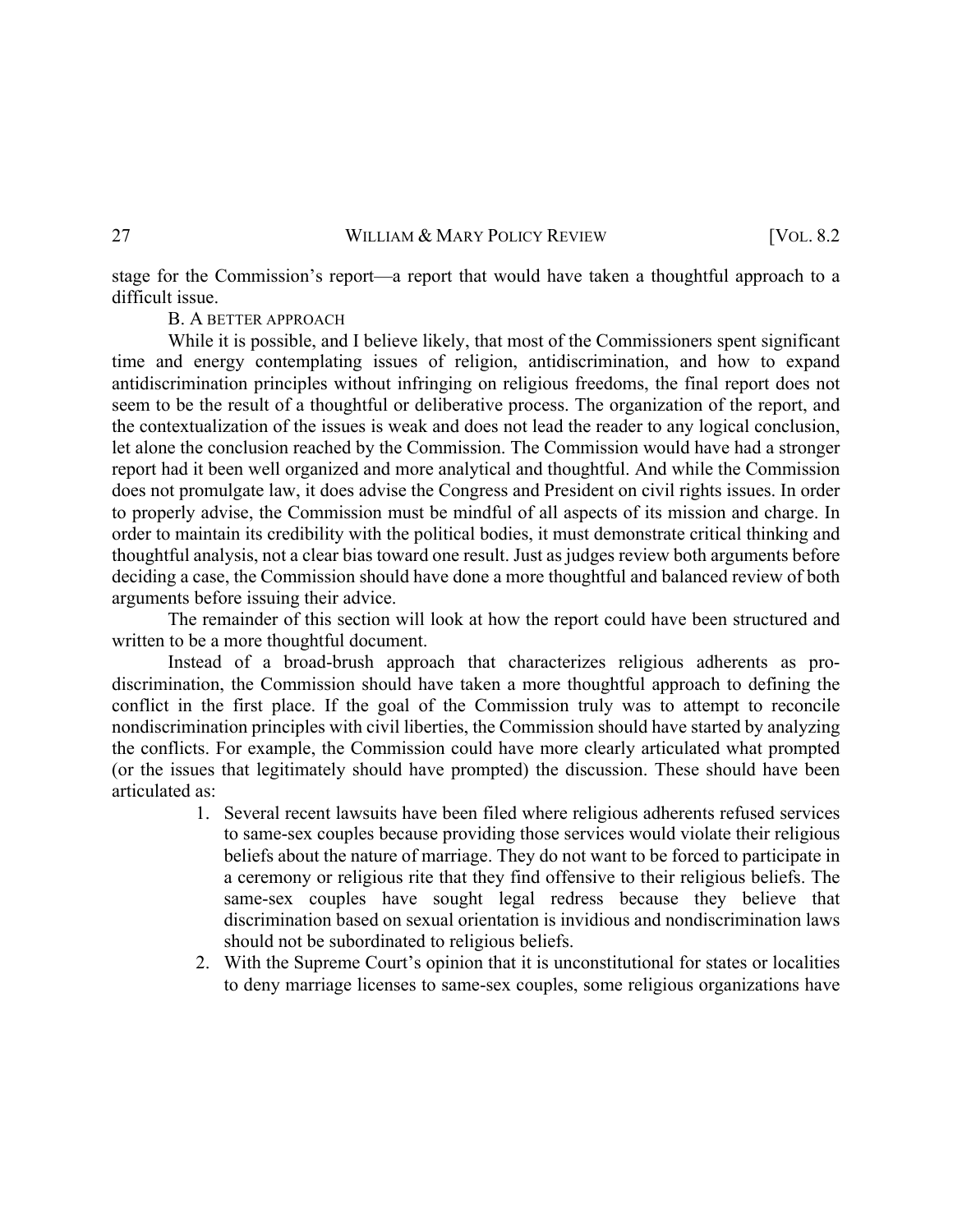posed questions about whether they will be required (or lose their tax-exempt status) to perform same-sex marriages, hire persons who are married to a same-sex partner to work in their religious organization, etc.

- 3. Several recent laws have been proposed or passed, or state referendums have been on the ballot, to clarify the status of religious freedom in several states. These Religious Freedom Restoration Acts often have the purpose of requiring courts to analyze religious claims using particular tests. Some specifically exempt religious adherents from laws of general applicability upon a showing that compliance would place a burden upon their exercise of religion. Several groups have labeled these laws as anti-LGBT or pro-discrimination bills.
- 4. Recent laws and regulations, such as the Affordable Care Act, have been passed that seem to require religious adherents to provide benefits or behave in ways that violate their religious beliefs (see the Department of Health and Human Services mandate related to the coverage of contraception to employees). These conflicts are based in complicity in sin—which the provider of the service may not be sinning but may be providing for, supporting, or allowing for sin. As such, those religious adherents have requested exemptions from the requirements. Opponents to the exemptions argue that these laws are to protect women in their healthcare and reproductive rights and business owners should not be allowed to enforce their religious beliefs on employees.

These rationales for the report seem balanced—articulating concerns by the religious community as well as concerns voiced by supporters of women's rights and LGBTQ rights. The report then should have gone on to identify the potential issues that need to be addressed. These could have been:

- 1. Whether a perceived conflict exists for religious adherents because of the complication of using the term "marriage" and "wedding" in both religious rites and civil grants of rights.
- 2. Whether religious organizations should be exempt from nondiscriminatory principles and laws in managing the internal affairs of their churches and if so to what extent.
- 3. The extent to which religious freedom statutes at the state and federal level (RFRAs) are written to set a judicial standard of review for religious freedom cases, or to which they are written to change the status of religious freedom as historically understood in the United States.
- 4. Whether, regardless of terminology, an exemption to antidiscrimination laws should exist under a complicity theory—that the provider of goods or services sincerely believes that providing goods or services to a requester is enabling, supporting, or endorsing sin, and thus is a sin in-and-of itself.

Again, the wording of these issues is more neutral and will lead to a more balanced analysis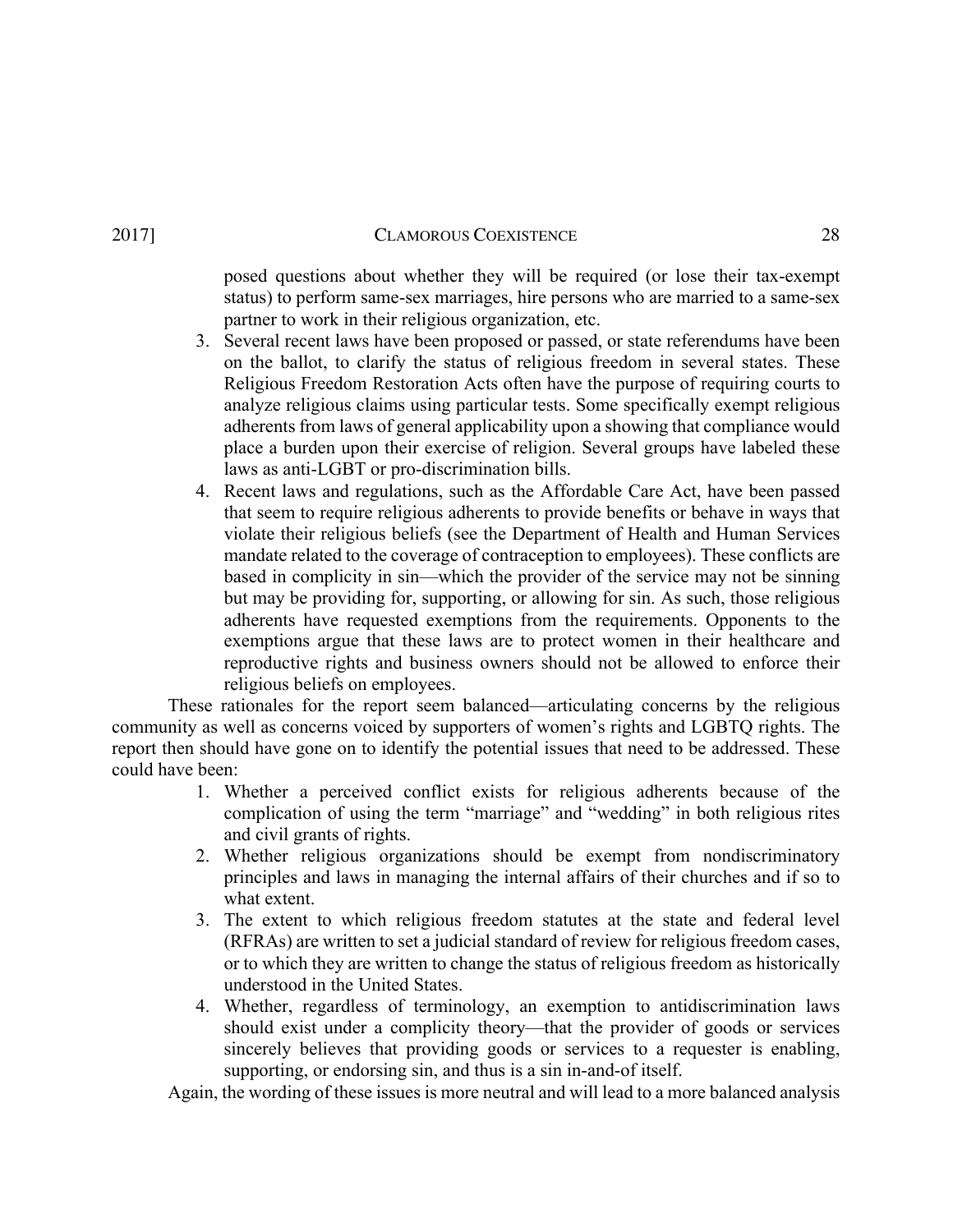than the discussion in the actual report. The rest of this section will address, in some detail, how that analysis should have been articulated.

# *1. IS THE POTENTIAL CONFLICT EXACERBATED DUE TO THE COMMON TERMINOLOGY FOR RELIGIOUS RITES AND THE CIVIL GRANT OF RIGHTS?*

With regard to marriage and weddings, rather than paint the issue as a discrimination issue, the report more appropriately would evaluate one possible underlying conflict—that the religious definition of marriage differs from the civil definition of marriage. While it is unlikely that a commission like the USCCR would ever recommend that the government cede the term "marriage" to religion and call all state-recognized unions of people something else, something to this effect could alleviate the problem and allow for "peaceable coexistence." $^{203}$ 

A clarification that the federal government is not trying to force any religion to change its definition of marriage by legalizing same-sex unions could be a remedy to the conflict between religious and secular definitions of marriage.<sup>204</sup> The government is granting *civil* rights to couples who meet certain criteria and who have undergone a certain civil ceremony of commitment.<sup>205</sup> The fact that the government recognizes religiously performed weddings as evidence of that commitment is a benefit to religion, but does not define the marriage under religious doctrine. A change in terminology may reduce the dilemma for many religious adherents who believe in opposite-sex marriage as the only religiously approved marriage.

> *2. SHOULD THE MINISTERIAL EXEMPTION CONTINUE TO EXIST AND, IF SO, TO WHAT EXTENT?*

To address the second issue—will churches lose their tax-exempt status for refusing to perform same-sex marriages, to allow their facilities to be used for same-sex marriages, to hire someone who is in a same-sex marriage, etc.—the report should address separation of church and state issues. The ministerial exemption, as discussed in the report, has been unanimously endorsed by the Supreme Court and is one of the least controversial topics of religious freedom.<sup>206</sup> The Court specifically acknowledged the ministerial exemption to laws of general applicability in 2012 with regard to employment discrimination.<sup>207</sup> In *Hosanna-Tabor v. E.E.O.C.*, the court affirmed that,

<sup>&</sup>lt;sup>203</sup> Eric D. Yordy, "Caught in the Clause: An Analysis of Same-Sex Marriage Through the Lens of the Establishment Clause." *Tulane Journal of Law & Sexuality* 22 (2013): 55, 67-72, 86-89. 204 Ibid*.*

<sup>205</sup> Ibid., 70, at note 127 and accompanying text, citing to Willystine Goodsell, *A History of Marriage and the Family* 4, rev. ed. (New York: MacMillan, 1934). In fact, in 1653, Lord Protector Cromwell abolished religious marriages and required civil ceremonies in order to gain legal status as a married couple. 206 USCCR, *Peaceful Coexistence*. See page 13 for the discussion of the ministerial exception.

<sup>207</sup> *Hosanna-Tabor Evangelical Lutheran Church and School v. Equal Employment Opportunity Commission*, 565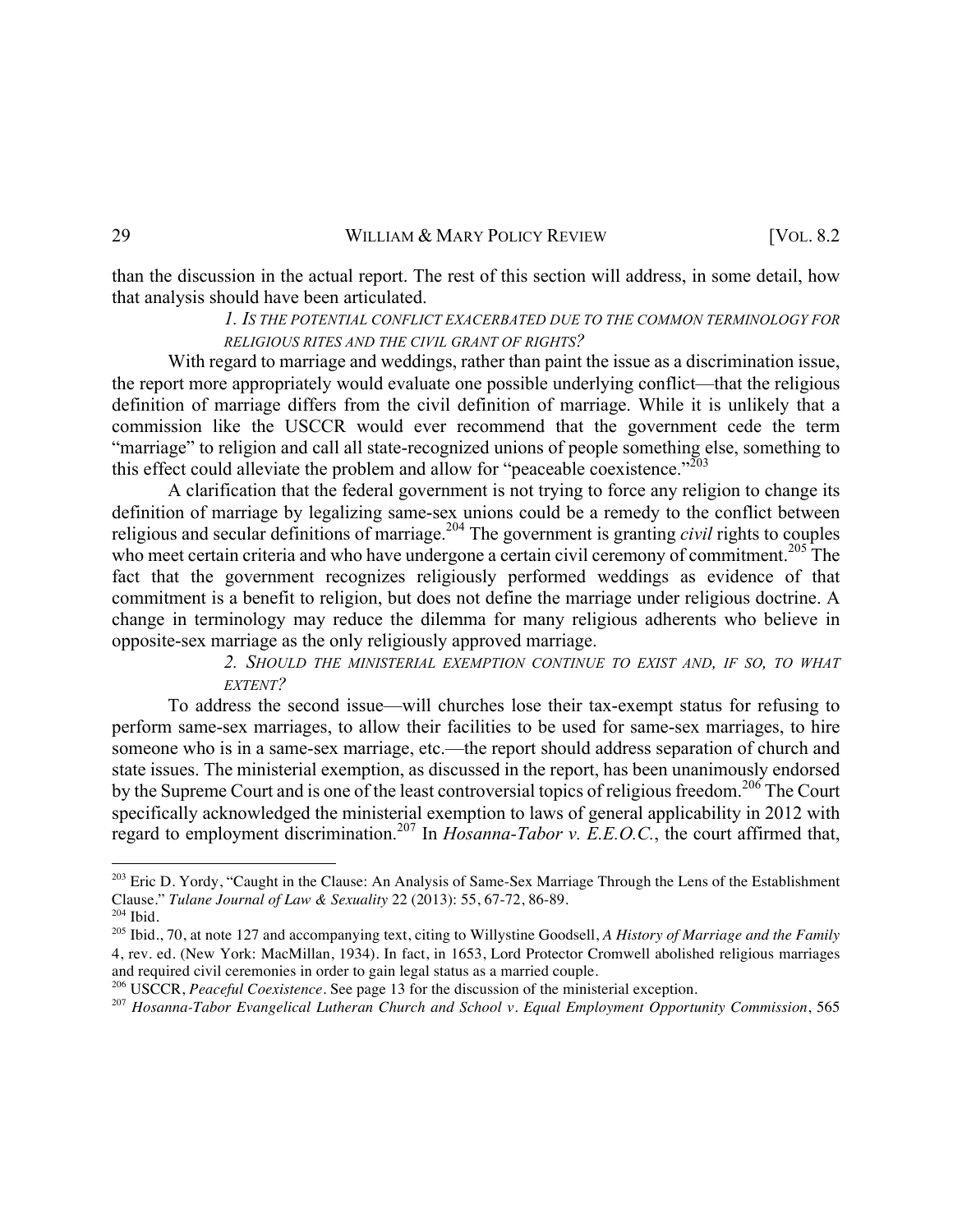"According the state the power to determine which individuals will minister to the faithful also violates the Establishment Clause, which prohibits government involvement in such ecclesiastical decisions<sup>"208</sup>

The Supreme Court has held that the First Amendment calls for this "wall of separation between church and State."<sup>209</sup>As early as 1872, the Supreme Court heard a case where a schism between two groups in a Presbyterian church led to questions about which group had the legal right to control certain church property.210 In *Watson v. Jones*, the Court stated, "The structure of our government has, for the preservation of civil liberty, rescued the temporal institutions from religious interference. On the other hand, it has secured religious liberty from the invasion of the civil authority. The judgments, therefore, of religious associations, bearing on their own members, are not examinable here…."<sup>211</sup> In 1952 the Court reinforced this position, stating, "Legislation that regulates church administration, the operation of the churches, the appointment of clergy...prohibits the free exercise of religion."<sup>212</sup>

Given this position, as well as the potential violations of the principles of separation of church and state, the ministerial exemption should continue to exist. With regard to the use of church property, the government should be equally deferential of property use that aligns with church doctrine. If church-owned property is offered to the general public, then antidiscrimination laws should apply. But if church property is used only for church-related ceremonies and activities, then the church should be allowed to restrict uses to those consistent with doctrine without risk of losing tax-exempt status. The government should continue to avoid any involvement in the internal affairs of churches.

# *3. ARE RELIGIOUS FREEDOM STATUTES CREATING A JUDICIAL STANDARD OF REVIEW OR ARE THEY ATTEMPTING TO CHANGE THE STATUS OF RELIGIOUS FREEDOM?*

With regard to the third issue—the passage of laws to require the *Sherbert* test (or similar tests) for religious cases at the state or federal level—it may be more appropriate to ask the more fundamental question. That question is this: what is the proper scope of religious freedom in our country? In some sense, the answer to the question in the header is "yes"—that is, religious freedom statutes are both creating a judicial standard of review and attempting to change the status of religious freedom. More accurately, it may be stated that they are attempting to clarify the status of religious freedom and reassert that freedom as a predominant, constitutional-level freedom.

The federal Religious Freedom Restoration Act was passed in 1993 with minimal opposition.<sup>213</sup> The stated purpose of that statute, and several of the state statutes written to parallel

<sup>&</sup>lt;u> 1989 - Johann Barn, mars ann an t-Amhain an t-Amhain an t-Amhain an t-Amhain an t-Amhain an t-Amhain an t-Amh</u> U.S. \_\_\_, 3, 132 S.Ct. 694, 706 (2012).

<sup>&</sup>lt;sup>208</sup> Ibid.<br><sup>209</sup> Reynolds v. U.S., 98 U.S. 145, 164 (1878).

<sup>&</sup>lt;sup>210</sup> *Watson v. Jones*, 80 U.S. 679 (1872).<br><sup>211</sup> Ibid., 730-31.

<sup>&</sup>lt;sup>212</sup> Kedroff v. Saint Nicholas Cathedral of the Russian Orthodox Church in North America, 344 U.S. 94, 107-08 (1952).<br><sup>213</sup> Gregory P. Magarian, "How to Apply the Religious Freedom Restoration Act to Federal Law Without

the Constitution*." Michigan Law Review* 99 (2001): 1903, 1907-12, for a detailed discussion of the evolution and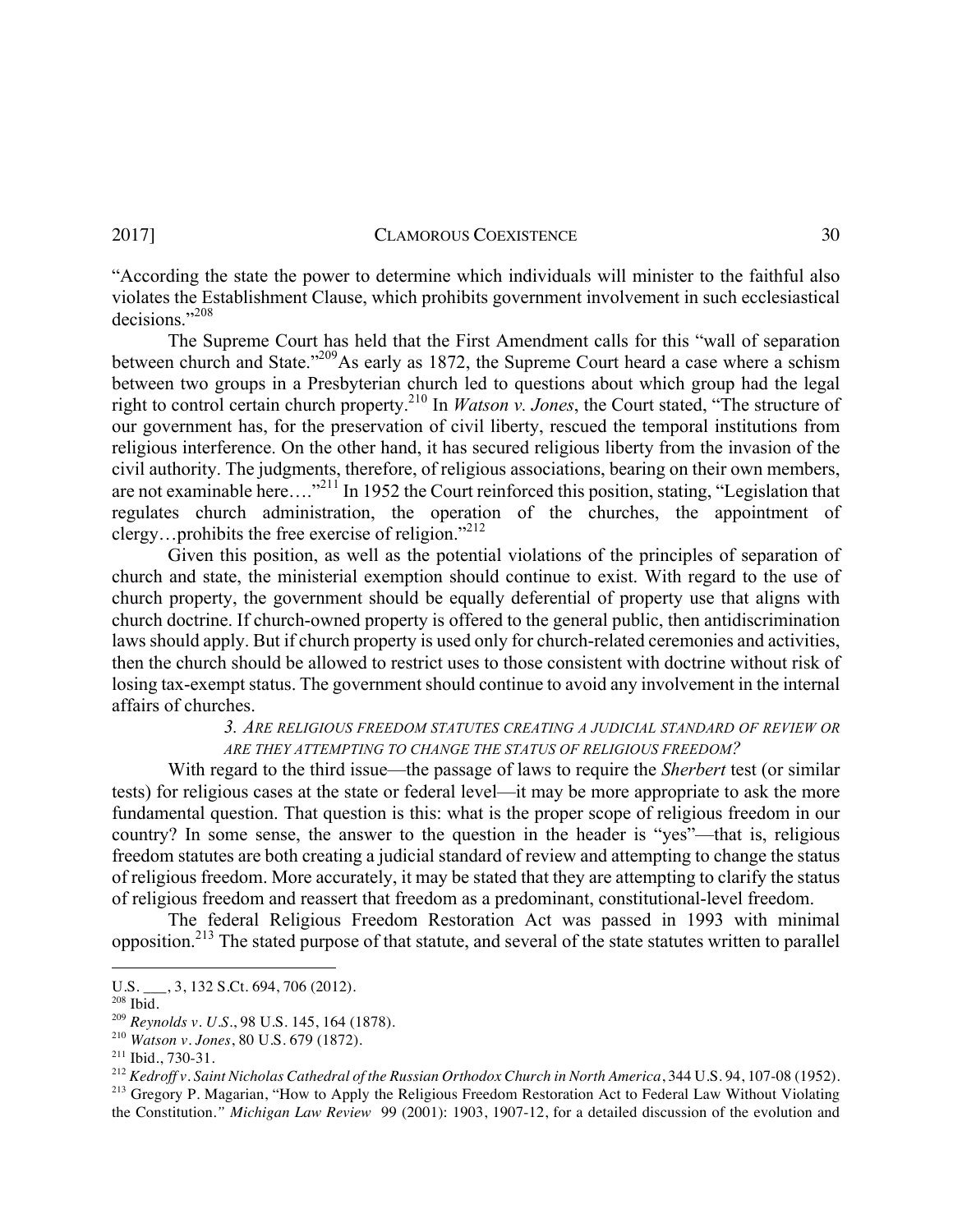the federal statute, is to "restore the compelling interest test as set forth in *Sherbert v. Verner* and *Wisconsin v. Yoder* and to guarantee its application in all cases where free exercise of religion is substantially burdened."<sup>214</sup> Some state statutes are written more broadly than the federal statute.<sup>215</sup> One co-sponsor of a proposed state RFRA that died in committee withdrew his support from the bill, stating that it was intended to protect religious leaders or performers from lawsuits and forced participation in same-sex marriage ceremonies—it was not intended to allow private entities to "refuse service to anyone." $.^216$ 

Given that it is not always clear what the underlying motivation may be for a religious freedom bill at the state level, the Commission should refrain from making generalizations and should focus any recommendations on interpretation of these bills.

# *4. DOES A CONFLICT EXIST PRIMARILY BECAUSE OF THE COMPLICITY THEORY?*

The harder issue, and the final issue for the Commission, is the issue of complicity in allowing or endorsing sinful activity. Religious believers may believe that participating in a samesex wedding—even if clearly articulated as a civil wedding with no religious implications—is an endorsement of the private activities that come with traditional marriage. For example, a baker may sincerely believe that by making a cake for a civil marriage ceremony, he or she is implicitly endorsing the sexual activities and intimacy that likely will follow the marriage. By so endorsing the activity, the baker may believe that he or she is complicit in the expansion of sinful behavior.

Where Commissioners Castro and Achtenberg may be somewhat accurate in alleging that religion may be used as a source of legitimacy for discrimination against the LGBT community is in this situation—if these same service providers who want to refuse service in a same-sex wedding do not wish to refuse service to an unmarried heterosexual couple, who want service to celebrate a 25-year anniversary of living together as a couple. Do they want to refuse service to a college

potential application of RFRA.; *Religious Freedom Restoration Act of 1993,* HR 1308, 103rd Cong., 1st sess., *Congressional Record* 139, pt. 23: 26416, reporting the 97-3 Senate vote in favor of passage of RFRA.; *Religious Freedom Restoration Act of 1993,* HR1308, 103rd Cong., 1st sess., *Congressional Record* 139, pt. 23:27239-41, reporting no objection to unanimous consent request in the House.; Robert F. Drinian and Jennifer I. Huffman, "The Religious Freedom Restoration Act: A Legislative History." *Journal of Law and Religion* 10, no. 2 (1993-94): 531, 538, for a history of the evolution of RFRA. [NOTE: The author of this paper has a paper coming out soon that discusses this issue and should be a citation here (but the final citation is not available yet).]

<sup>&</sup>lt;sup>214</sup> 42 U.S.C. § 2000bb(b)(1) (2000). [NOTE: This also will be a citation to my forthcoming paper where I discuss state RFRAs as well—Alabama and Illinois specifically refer to *Smith* and the federal cases.]

<sup>&</sup>lt;sup>215</sup> This also will be a citation to the upcoming paper and its analysis of state RFRAs.<br><sup>216</sup> Controversial Senate Bill 2566 effectively killed in committee," *WSMV*, February 18, 2014, http://www.wsmv.com/story/24756783/senate-bill-2566-legislative-plaza.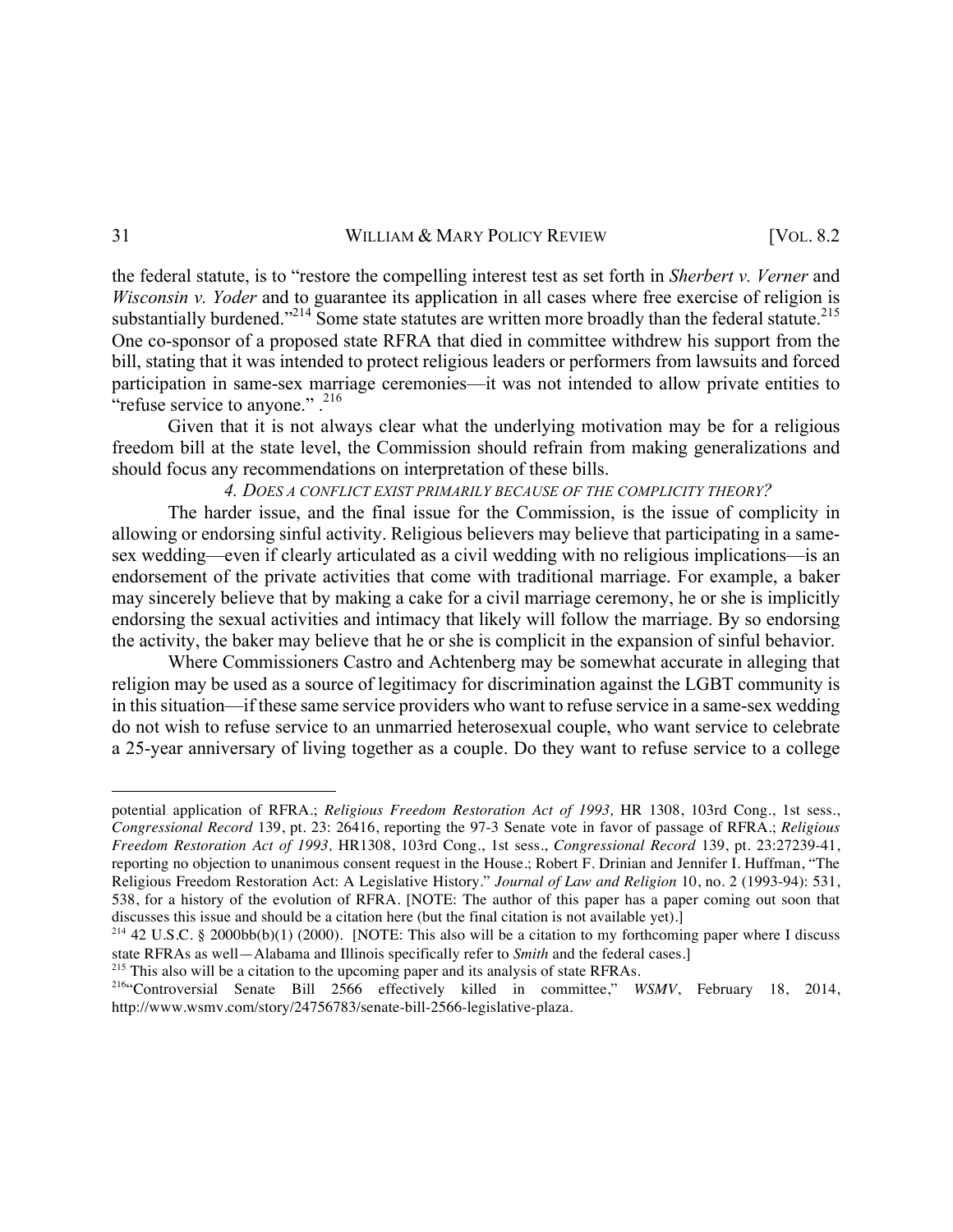organization (stereotypically a fraternity or sorority) that is looking for a cake to serve at a themed party that likely will include drinking and unmarried sex? Do they ask all potential customers to commit to living their religious rules? If the answer is no, then they are selectively, and potentially discriminatorily, using the complicity argument to avoid service to particular groups of people. In those cases, religious freedom does not demand an exemption to nondiscrimination laws but religion may be a pretext for discrimination. Only in the unforeseen instance that someone belongs to a religion that allows for freedom of action *except* homosexual sexual behavior would religious freedom be a legitimate cause for application for exemption to the antidiscrimination laws.<sup>217</sup>

Another twist to this scenario occurs when a religious baker might refuse to participate in a ceremony of a church where that ceremony would violate their own religious beliefs. For example, if a church does recognize and perform same-sex marriages, should an adherent of another religion that does not recognize them be required to provide services for that religious ceremony? Again, we can ask if the baker is using religion to discriminate against a particular group of people or if that baker refuses to provide services to any religious ceremony of a different faith. If the Christian baker refuses to make cakes for a Jewish bar mitzvah and Muslim iftar, then it may be more acceptable for that baker to refuse to bake a cake for a same-sex marriage in another church.<sup>218</sup> But even this analysis may not satisfy the religious adherent who subscribes to the complicity theory of sin.

In yet another slightly different approach to complicity, the plaintiffs in *Wheaton College v. Burwell* argued that even an exemption from the requirement to cover the offensive contraceptives was not sufficient.<sup>219</sup> Selecting the exemption would trigger another entity to cover the contraceptives, thus any choice by Wheaton College to deny contraceptive coverage caused another entity to sin by covering them.<sup>220</sup> The Affordable Care Act requirement to provide a list of contraceptive devices, including devices that terminate a pregnancy after conception or implantation of the fetus, was challenged on a complicity argument.<sup>221</sup> In discussing a similar situation where a Quaker argued "trigger complicity" in a draft exemption, courts have held that religious freedom cannot extend to a replacement person or entity.<sup>222</sup> Professor Sepinwall of the Wharton School at the University of Pennsylvania argues that even if the belief of the service provider is sincere and legitimate, the proper test for an exemption is a balancing test—does the

 $2^{17}$  Yordy, "Caught in the Clause," 58-67, for a discussion of the definition of marriage. The definition of religion has been an amorphous definition at the Supreme Court. At least one Circuit Court judge proposed a multi-factored test for determining whether a declared religious belief comes from a "religion."

<sup>218</sup> "Iftar," Oxford Living Dictionary, accessed October 8, 2017, https://en.oxforddictionaries.com/definition/iftar. Iftar is the evening meal during Ramadan when the Muslim adherents break their fast.

<sup>&</sup>lt;sup>219</sup> Amy J. Sepinwall, "Conscience and Complicity: Assessing Pleas for Religious Exemptions in Hobby Lobby's Wake," *University of Chicago Law Review* 82, no. 4 (2015):1897, 1918; Wheaton College v. Burwell, 134 S. Ct. 2806 (2014).

<sup>220</sup> Sepinwall, "Conscience and Complicity," 1918. 221 Ibid*.,* 1922-23.

<sup>222</sup> Ibid*.,* 1918-19.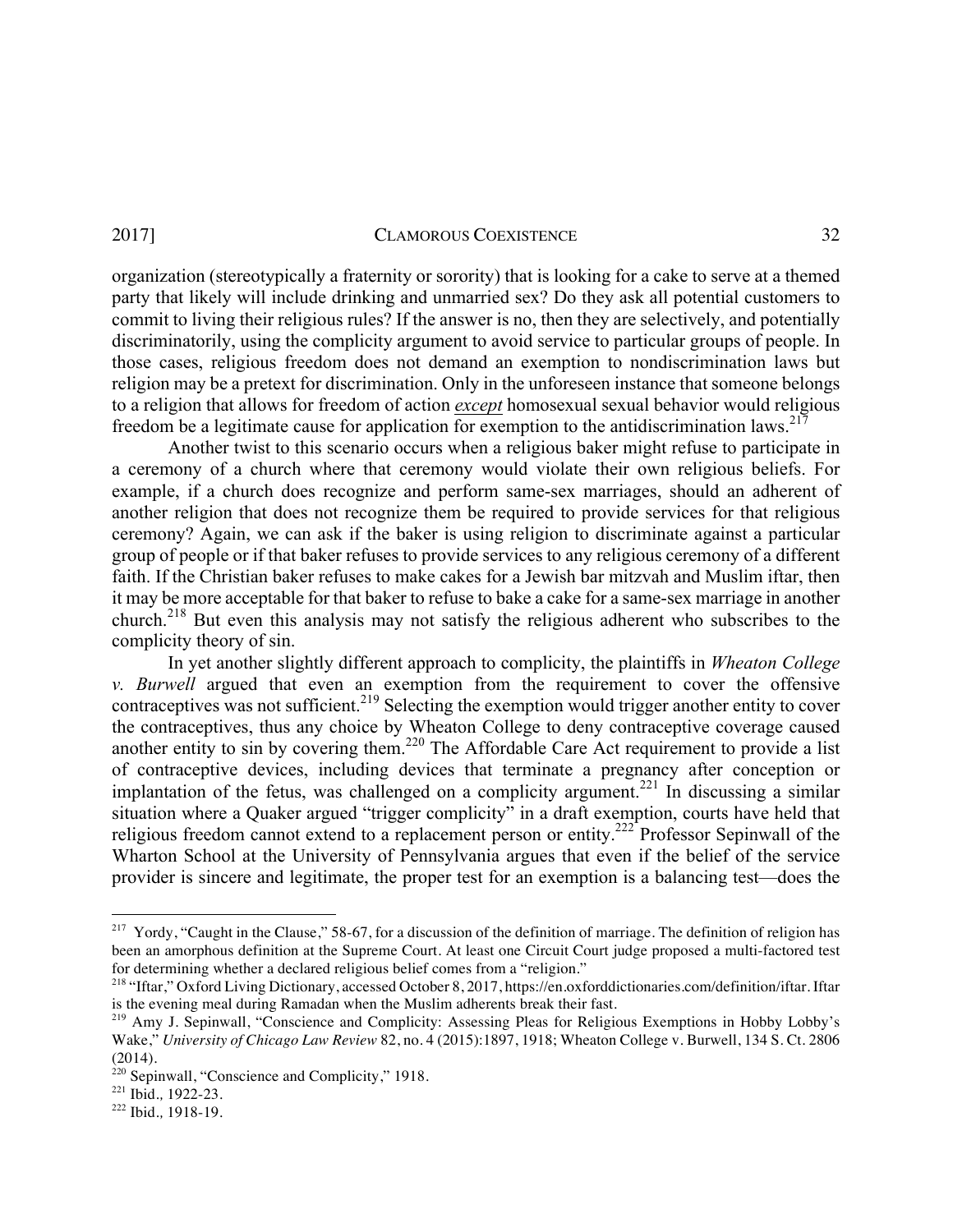burden on others for granting an exemption outweigh the harm to the religious adherent if an exemption "triggers" another entity or person to engage in the conduct.<sup>223</sup>

Professor Dhooge of the Georgia Institute of Technology argues that an exemption for religious adherents to public accommodation laws is unworkable and inadvisable.<sup>224</sup> He makes several very valid arguments. One argument that would cause courts great problems with analyzing the complicity argument relates to the provision of vital services, especially in locations where the service provider may be a natural monopoly or where all service providers share a common religious belief.<sup>225</sup> Dhooge even analyzes this possible religious exemption in light of a "hardship" exception, where the religious exemption could exist unless there was a proven hardship or inability of the consumer to find an alternate provider.<sup>226</sup> Specifically with regard to the complicity argument, Dhooge states that a "religious exemption immunizing refusals to facilitate same-sex marriage is far too vague and capable of abuse to be a serious basis for legislation."<sup>227</sup>

Professor Sepinwall's balancing test would require a court to assess the strength of the complicity claim, with great deference to legitimate, faith-based claims.<sup>228</sup> She then states that the court would need to temper the deference with an analysis of the impact on third parties.<sup>229</sup> This balancing test would allow for courts to analyze each situation on a case-by-case basis and would address Dhooge's concerns, as stated above.

Even the balancing test may have problems. Dhooge specifically addresses the creation of a two-tier society and the justice and equity concerns of allowing exemptions to anti-discrimination laws.230 He expresses concerns that allowing religious exemptions to antidiscrimination laws will put the religious observers in a privileged position, essentially amending every state statute with an implied "unless objected to on religious grounds."<sup>231</sup> Finally, Dhooge points to the main interests served by antidiscrimination laws: "the protection of human dignity...guaranteeing access to public establishments," and defining citizenship with reference to participation in the

 

<sup>&</sup>lt;sup>223</sup> Ibid., 1973-77.<br><sup>224</sup> Lucien Dhooge, "Public Accommodation Statutes and Sexual Orientation: Should There Be a Religious Exemption for Secular Businesses?" *William & Mary Journal of Women & Law* 21, no. 2 (2015): 319. 225 Ibid*.,* 356-57.

<sup>&</sup>lt;sup>227</sup> Ibid., 361.<br><sup>228</sup> Sepinwall, "Conscience and Complicity," 1973-74.

<sup>&</sup>lt;sup>229</sup> Ibid., 1974-75.<br><sup>230</sup> Dhooge, "Public Accommodation Statutes and Sexual Orientation," 365-68, 373-77.

<sup>231</sup> Ibid*.,* 365.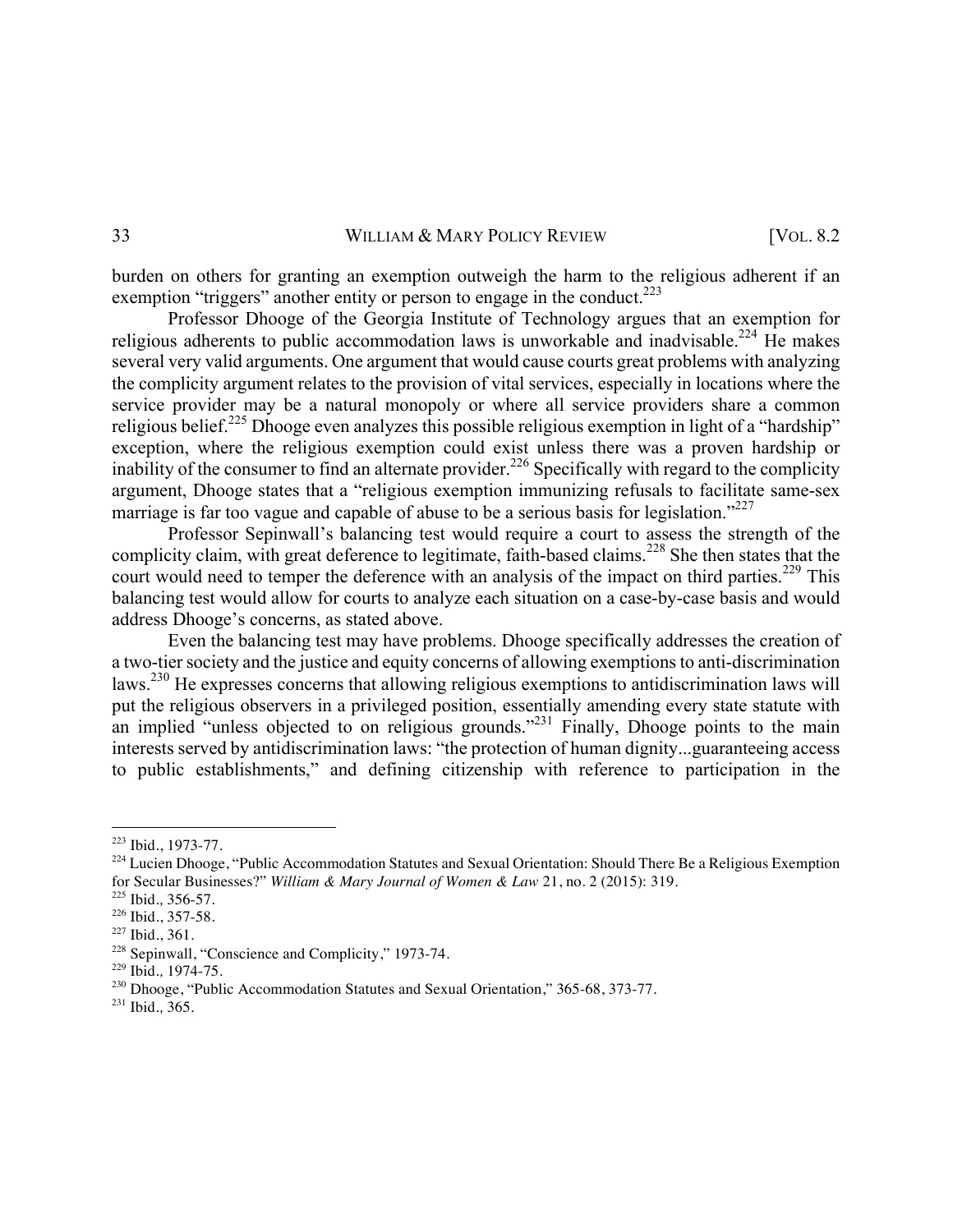marketplace.<sup>232</sup> According to Dhooge, these interests are compelling government interests that outweigh the right of "secular for-profit enterprises" to discriminate on religious grounds.<sup>233</sup> He would argue, I believe, that complicity in sin is not a reason that could overcome the compelling government interests addressed above.

The complicity argument is a difficult argument, pitting sincere religious belief against the compelling interests of equality, justice, and fairness. With regard to this question, the Commission must tread more carefully than is apparent in the report as written. In fact, the Commission has an obligation to analyze and support both sides of this argument—the religious freedoms and rights of one group against the rights and freedoms against discrimination of the other group. In this, the Commission's findings and recommendations become paramount.

# *FINDINGS*

With regard to the findings of the Commission, these should be balanced and directly related to the thoughtful analysis performed as described in the prior section of this paper. A review of these findings will show that they parallel in many ways the findings of the Commission, but using language that is less inflammatory or biased toward one particular outcome. Some of the original findings are in parentheses after the recommended language to demonstrate the difference in tone and bias.

- 1. Both religious freedom and nondiscrimination statutes are of preeminent importance to American citizens. (Finding 1: "Civil rights protections ensuring non-discrimination, as embodied in the Constitution, laws, and policies, are of preeminent importance in American jurisprudence.<sup>"234</sup> Note that there is no reference to the importance of religious freedom in the current recommendations.)
- 2. The Supreme Court has addressed civil liberties and civil rights, including religious freedom and nondiscrimination, in several recent cases, but has not yet heard a case where these two areas are in conflict. (Finding 2: "The U.S. Supreme Court has recently reaffirmed the foremost importance of civil liberties and civil rights, including non-discrimination laws and policies, in three significant cases."235 The recommendation acknowledges briefly that "religious freedom is, in itself, a civil liberty" but the language of the finding focuses on non-discrimination.<sup>236</sup>)
- 3. The current breadth and definition of religious freedom is complicated due to the language of the 1<sup>st</sup> Amendment, the Supreme Court interpretation in *Smith*, and the existence of both federal and state Religious Freedom Restoration Acts. (Findings 4, 5, and 6 address the complicated issues related to the breadth of religious

<sup>232</sup> Ibid*.,* 375-76.

<sup>233</sup> Ibid*.*

<sup>234</sup> USCCR, *Peaceful Coexistence*, 25.

<sup>235</sup> Ibid*.*

<sup>236</sup> Ibid*.*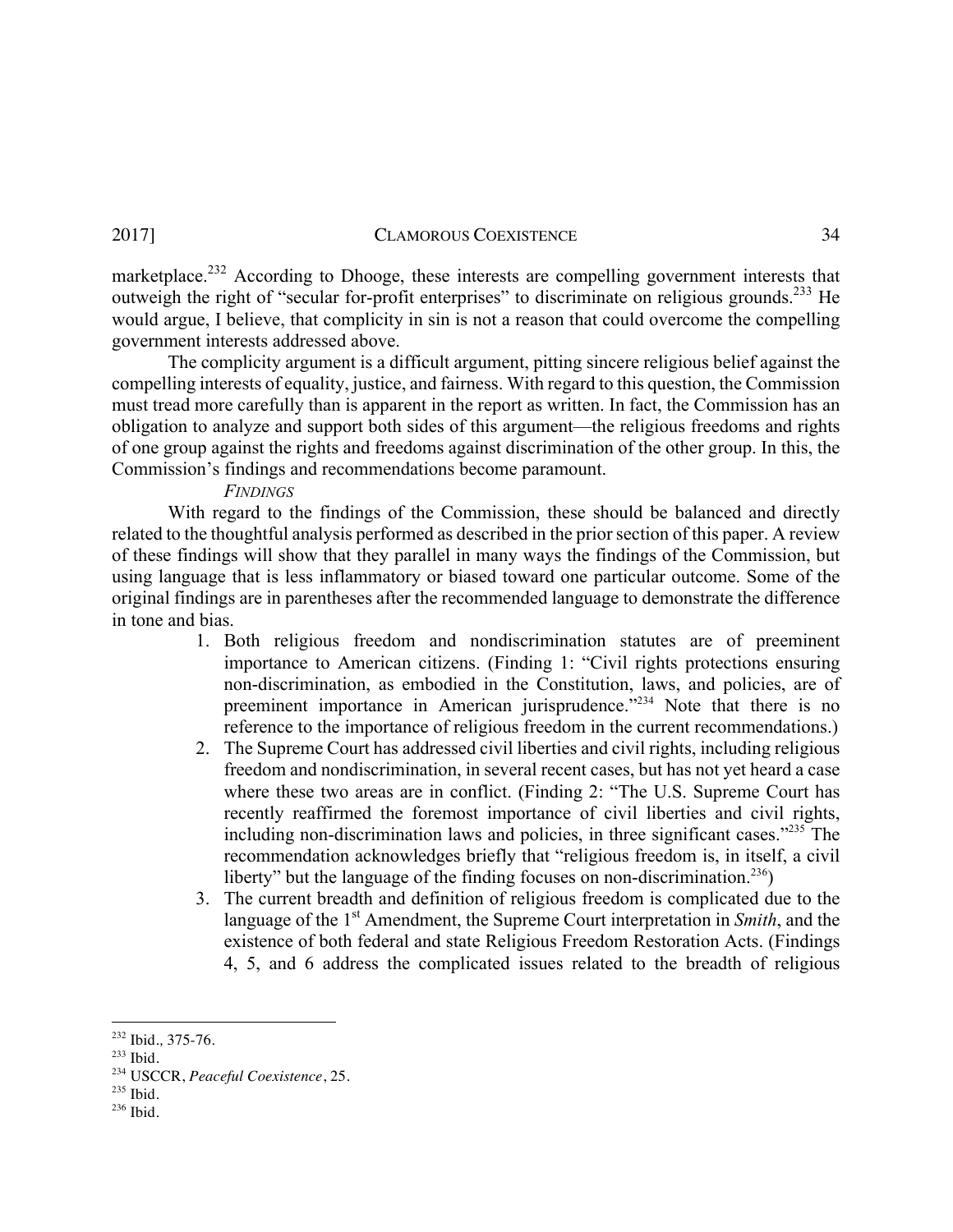freedom.237 In addition, Recommendation 2 is not a recommendation at all but another finding related to the scope of religious freedom.<sup>238</sup>)

- 4. While not a universal phenomenon, there is a significant population who feel their religious freedoms are curtailed by nondiscrimination laws and another significant population who feel that any exemptions to nondiscrimination laws create government sanctioned discrimination. (Finding 7 addresses this issue in a tangential way by stating that "religious doctrines that were widely accepted at one time came to be deemed highly discriminatory" but the Findings do not really address how widespread the Commission believes the problem to be.<sup>239</sup>) *RECOMMENDATIONS*
- 1. The Commission recommends that states and the federal government clarify that the civil recognition of marriage is not intended to redefine marriage under religious doctrine and that religions will not be punished for teaching that only oppositegender marriage is acceptable according to their traditional teachings;
- 2. The Commission recommends that religious organizations reflect upon, and clarify, their positions with regard to complicity in sin so that their adherents may more accurately and appropriately approach conflict with civil liberties; and
- 3. The Commission recommends that religious organizations maintain their ability to hire religious leaders and employees who work in what may be considered "sacred" positions, manage their properties, and determine membership criteria according to their religious faith without regard to nondiscrimination statutes. This recommendation is supported by the fundamental principle of the Establishment Clause and the principles of separation of Church and State;
- 4. The Commission recommends that the laws and regulations of our nation and states be written to ensure that religious freedom is protected but that religious freedom may not be used selectively to discriminate against any protected group of people. This means in situations where complicity is argued to avoid provision of services or goods, that the provider of services or goods is consistent in his or her beliefs and actions and is not selecting particular doctrines of the church to follow in order to discriminate (Recommendation 1 states that laws must limit religious exceptions

<sup>237</sup> Ibid., 25-26.

<sup>238</sup> Ibid., 26.

<sup>239</sup> USCCR*, Peaceful Coexistence,* 26*.*